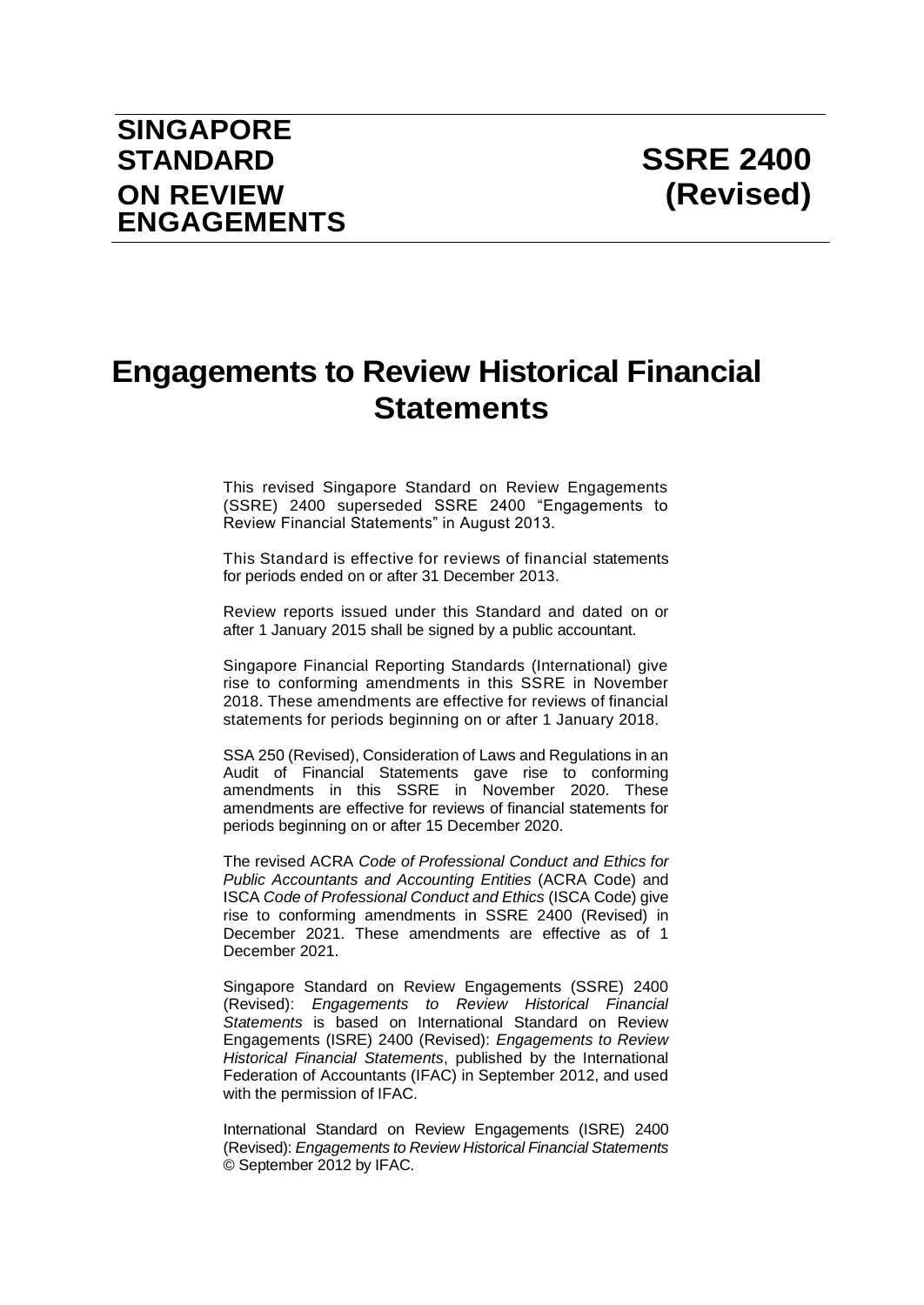## **SINGAPORE STANDARD ON REVIEW ENGAGEMENTS 2400 (REVISED) ENGAGEMENTS TO REVIEW HISTORICAL FINANCIAL STATEMENTS**

(Effective for reviews of financial statements for periods beginning on or after 15 December 2020)

## **CONTENTS**

Paragraph

## **INTRODUCTION**

Foreword

|                                                                           | $1 - 4$   |
|---------------------------------------------------------------------------|-----------|
|                                                                           | $5 - 8$   |
|                                                                           | $9 - 12$  |
|                                                                           | 13        |
|                                                                           | $14 - 15$ |
|                                                                           | $16 - 17$ |
| <b>REQUIREMENTS</b>                                                       |           |
|                                                                           | $18 - 20$ |
|                                                                           | 21        |
|                                                                           | $22 - 23$ |
|                                                                           | $24 - 28$ |
| Acceptance and Continuance of Client Relationships and Review Engagements | $29 - 41$ |
|                                                                           | 42        |
|                                                                           | $43 - 57$ |
|                                                                           | 58-60     |
|                                                                           | $61 - 65$ |
|                                                                           | 66-68     |
| Forming the Practitioner's Conclusion on the Financial Statements         | $69 - 85$ |
|                                                                           | 86-92     |
|                                                                           | $93 - 96$ |
| APPLICATION AND OTHER EXPLANATORY MATERIAL                                |           |
|                                                                           | $A1 - A5$ |
|                                                                           | $A6 - A7$ |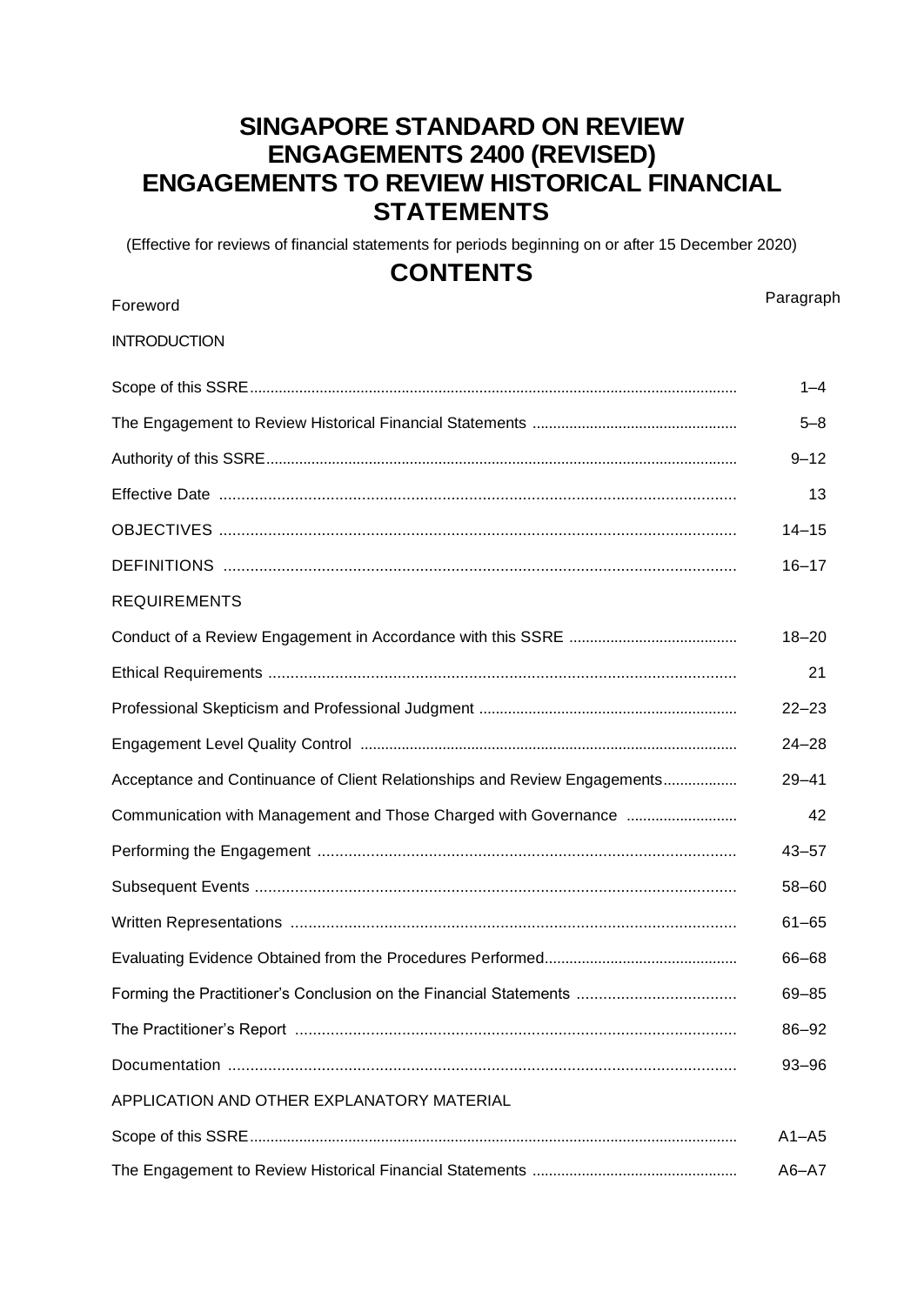| Acceptance and Continuance of Client Relationships and Review Engagements  A34-A62                     |  |  |
|--------------------------------------------------------------------------------------------------------|--|--|
| Communication with Management and Those Charged with Governance  A63-A69                               |  |  |
|                                                                                                        |  |  |
|                                                                                                        |  |  |
|                                                                                                        |  |  |
|                                                                                                        |  |  |
|                                                                                                        |  |  |
|                                                                                                        |  |  |
| Appendix 1: Illustrative Engagement Letter for an Engagement to Review Historical Financial Statements |  |  |
| Appendix 2: Illustrative Practitioners' Review Reports                                                 |  |  |

Singapore Standard on Review Engagements (SSRE) 2400 (Revised), *Engagements to Review Historical Financial Statements*, should be read in conjunction with the *Preface to the Singapore Quality Control, Auditing, Review, Other Assurance, and Related Services Pronouncements*.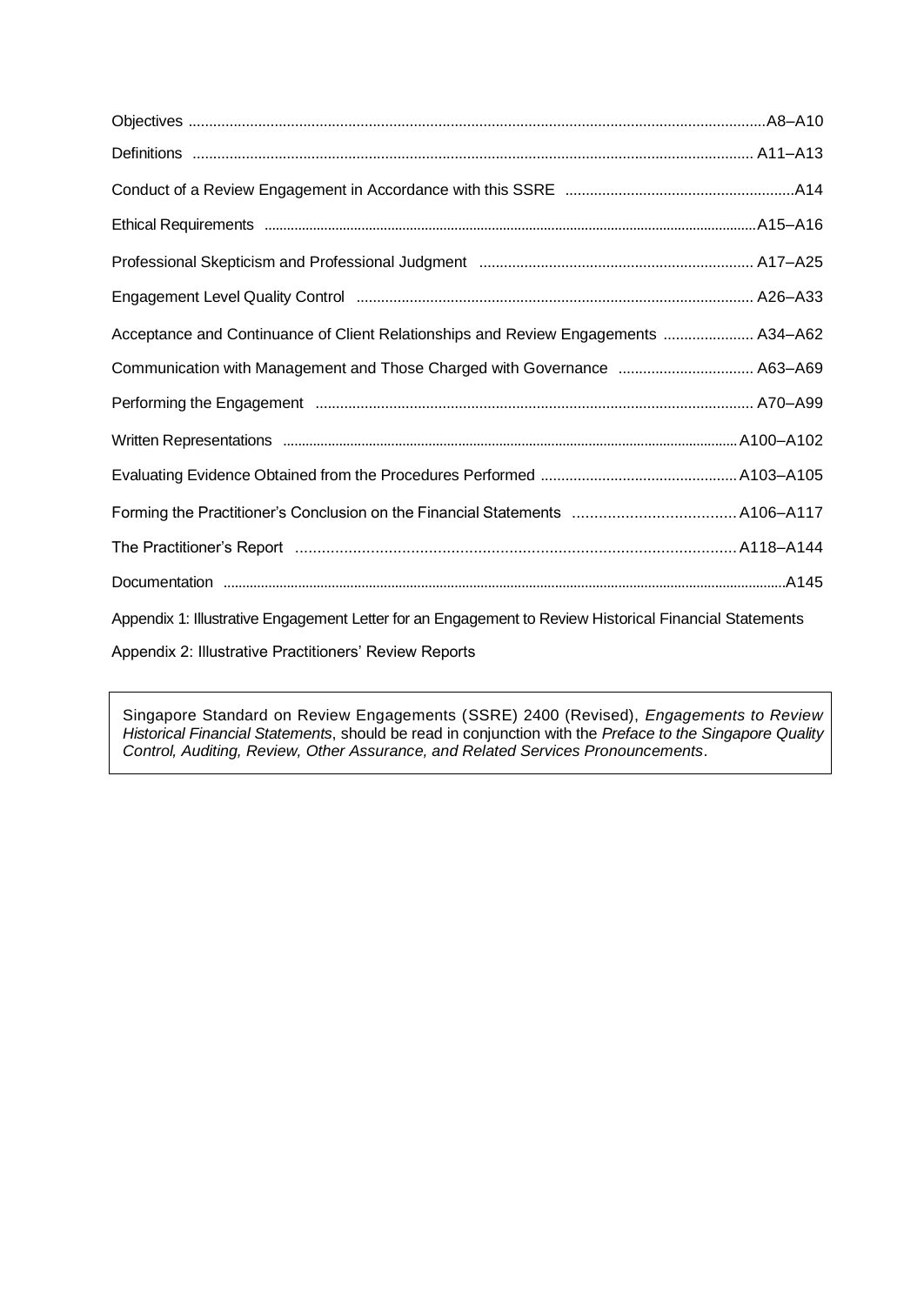# **SINGAPORE STANDARD SSRE 2400 ON REVIEW (Revised) ENGAGEMENTS**

## **Foreword**

This Standard is based on International Standard on Review Engagements 2400 (Revised).

## **Introduction**

## **Scope of this SSRE**

- 1. This Singapore Standard on Review Engagements (SSRE) deals with: (Ref: Para. A1)
	- (a) The practitioner's responsibilities when engaged to perform a review of historical financial statements, when the practitioner is not the auditor of the entity's financial statements; and
	- (b) The form and content of the practitioner's report on the financial statements.
- 2. This SSRE does not address a review of an entity's financial statements or interim financial information performed by a practitioner who is the independent auditor of the entity's financial statements (Ref: Para. A2)
- 3. This SSRE is to be applied, adapted as necessary, to reviews of other historical financial information. Limited assurance engagements other than reviews of historical financial information are performed under SSAE 3000<sup>1</sup>.

## *Relationship with SSQC 1<sup>2</sup>*

4. Quality control systems, policies and procedures are the responsibility of the firm. SSQC 1 applies to firms of professional accountants in respect of a firm's engagements to review financial statements<sup>3</sup>. The provisions of this SSRE regarding quality control at the level of individual review engagements are premised on the basis that the firm is subject to SSQC 1 or requirements that are at least as demanding. (Ref: Para. A3–A5)

## **The Engagement to Review Historical Financial Statements**

- 5. The review of historical financial statements is a limited assurance engagement, as described in the Singapore Framework for Assurance Engagements (the Assurance Framework)<sup>4</sup>. (Ref: Para. A6–A7)
- 6. In a review of financial statements, the practitioner expresses a conclusion that is designed to enhance the degree of confidence of intended users regarding the preparation of an entity's financial statements in accordance with an applicable financial reporting framework. The practitioner's conclusion is based on the practitioner obtaining limited assurance. The practitioner's report includes a description of the nature of a review engagement as context for the readers of the report to be able to understand the conclusion.

<sup>1</sup> Singapore Standard on Assurance Engagements (SSAE) 3000, *Assurance Engagements Other than Audits or Reviews of Historical Financial Information*

<sup>&</sup>lt;sup>2</sup> Singapore Standard on Quality Control (SSQC) 1, *Quality Control for Firms that Perform Audits and Reviews of Financial Statements, and Other Assurance and Related Services Engagements*

<sup>&</sup>lt;sup>3</sup> SSQC 1, paragraph 4

<sup>4</sup> Assurance Framework, paragraphs 7 and 11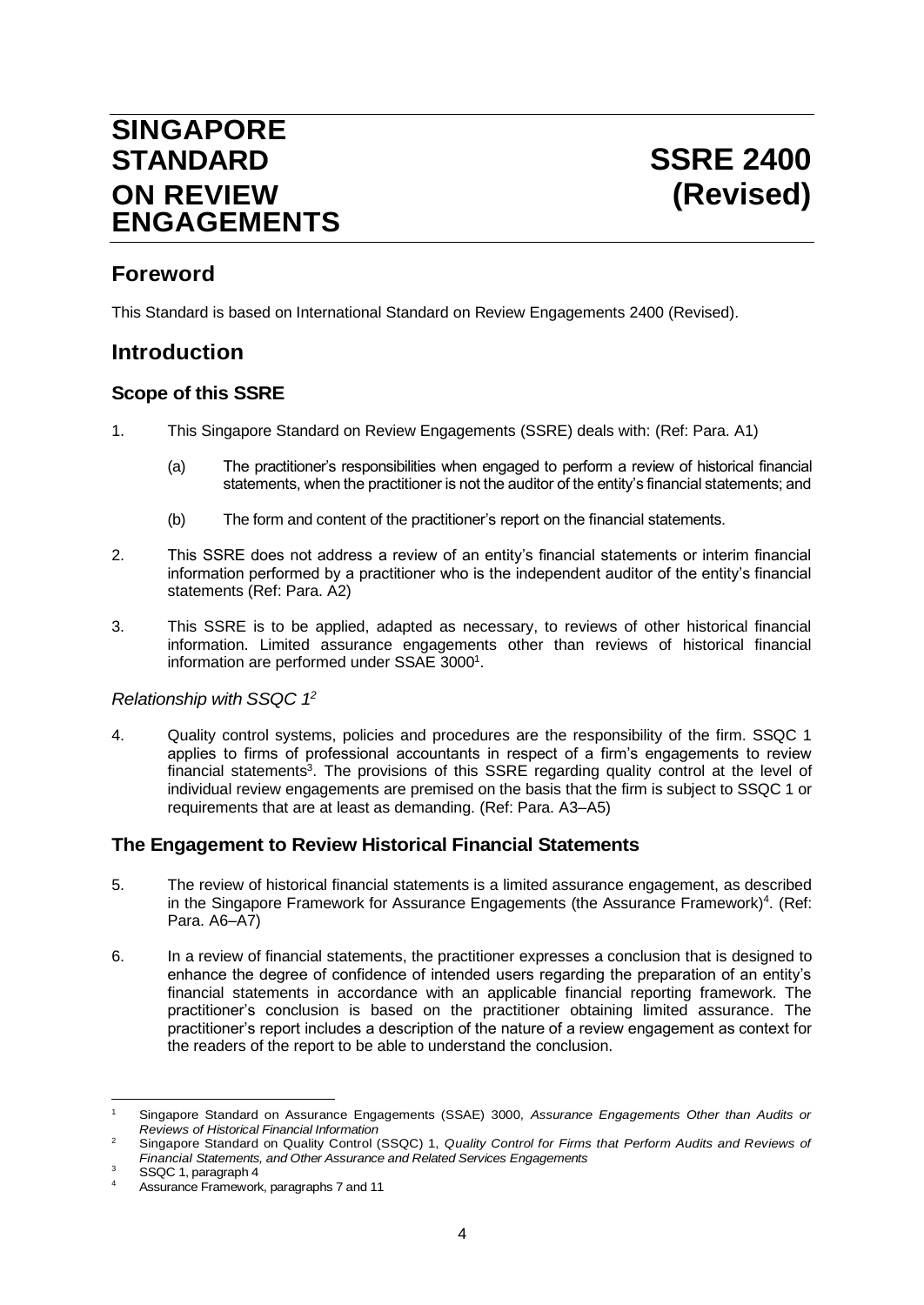- 7. The practitioner performs primarily inquiry and analytical procedures to obtain sufficient appropriate evidence as the basis for a conclusion on the financial statements as a whole, expressed in accordance with the requirements of this SSRE.
- 8. If the practitioner becomes aware of a matter that causes the practitioner to believe the financial statements may be materially misstated, the practitioner designs and performs additional procedures, as the practitioner considers necessary in the circumstances, to be able to conclude on the financial statements in accordance with this SSRE.

## **Authority of this SSRE**

- 9. This SSRE contains the objectives of the practitioner in following the SSRE which provide the context in which the requirements of this SSRE are set, and are intended to assist the practitioner in understanding what needs to be accomplished in a review engagement.
- 10. The SSRE contains requirements, expressed using "shall," that are designed to enable the practitioner to meet the stated objectives.
- 11. In addition, this SSRE contains introductory material, definitions, and application and other explanatory material, that provide context relevant to a proper understanding of the SSRE.
- 12. The application and other explanatory material provides further explanation of the requirements and guidance for carrying them out. While such guidance does not itself impose a requirement, it is relevant to the proper application of the requirements. The application and other explanatory material may also provide background information on matters addressed in this SSRE that assists in the application of the requirements.

## **Effective Date**

13. This SSRE is effective for reviews of financial statements for periods beginning on or after 15 December 2020.

## **Objectives**

- 14. The practitioner's objectives in a review of financial statements under this SSRE are to:
	- (a) Obtain limited assurance, primarily by performing inquiry and analytical procedures, about whether the financial statements as a whole are free from material misstatement, thereby enabling the practitioner to express a conclusion on whether anything has come to the practitioner's attention that causes the practitioner to believe the financial statements are not prepared, in all material respects, in accordance with an applicable financial reporting framework; and
	- (b) Report on the financial statements as a whole and communicate, as required by this **SSRF**
- 15. In all cases when limited assurance cannot be obtained and a qualified conclusion in the practitioner's report is insufficient in the circumstances, this SSRE requires that the practitioner either disclaim a conclusion in the report issued for the engagement or, where appropriate, withdraw from the engagement if withdrawal is possible under applicable law or regulation. (Ref. Para. AB–A10, A115–A116)

## **Definitions**

16. The Glossary of Terms<sup>5</sup> (the Glossary) includes the terms defined in this SSRE as well as descriptions of other terms used in this SSRE, to assist in consistent application and interpretation. For example, the terms "management" and "those charged with

<sup>&</sup>lt;sup>5</sup> The Glossary of Terms relating to Singapore Standards issued by Institute of Singapore Chartered Accountants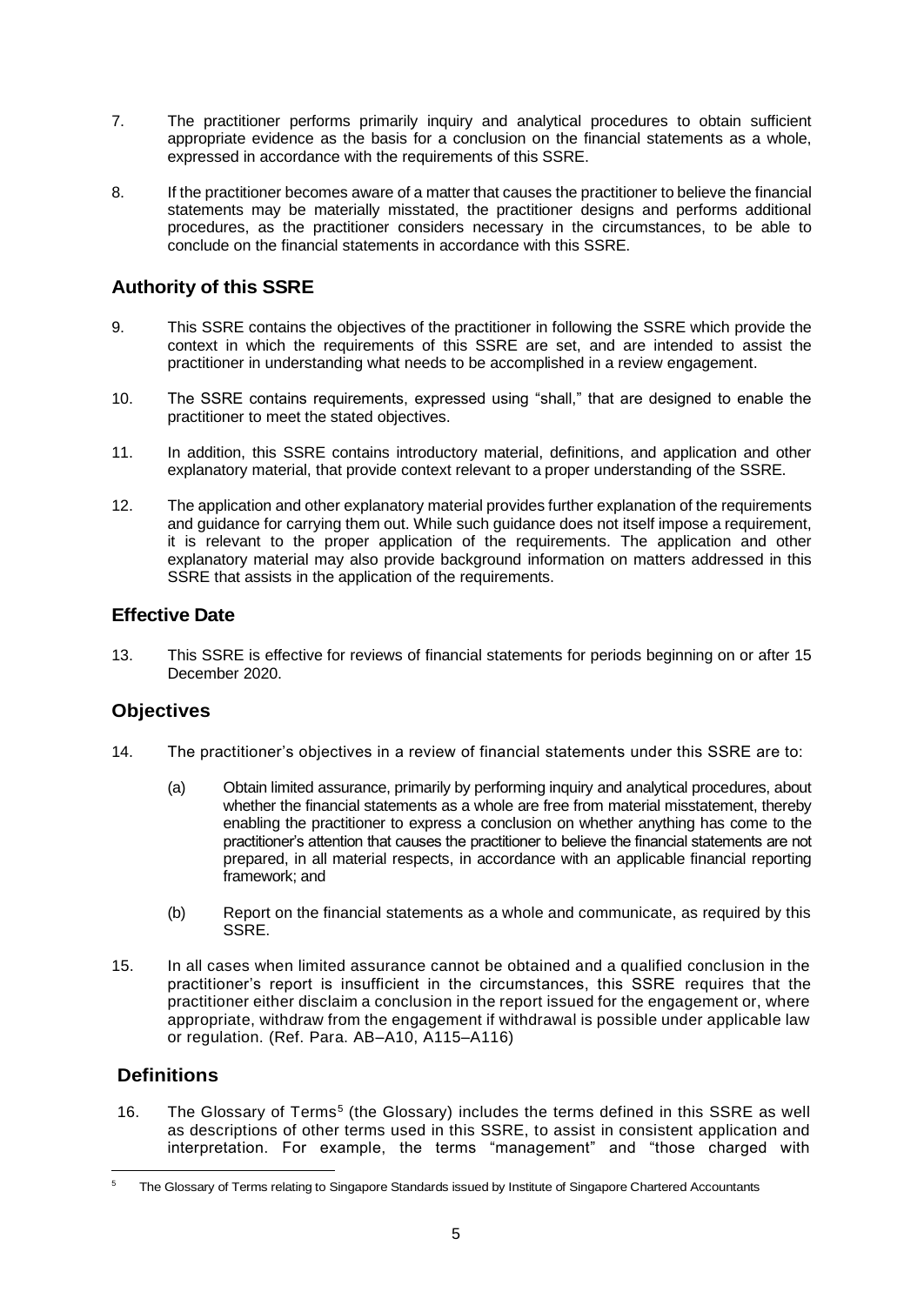governance" used throughout this SSRE are as defined in the Glossary. (Ref: Para. A11– A12)

- 17. For purposes of this SSRE, the following terms have the meanings attributed below:
	- *(a) Analytical procedures*―Evaluations of financial information through analysis of plausible relationships among both financial and non-financial data. Analytical procedures also encompass such investigation as is necessary of identified fluctuations or relationships that are inconsistent with other relevant information or that differ from expected values by a significant amount.
	- *(b) Engagement risk*―The risk that the practitioner expresses an inappropriate conclusion when the financial statements are materially misstated.
	- *(c) General purpose financial statements*―Financial statements prepared in accordance with a general purpose framework.
	- *(d) General purpose framework*―A financial reporting framework designed to meet the common financial needs of a wide range of users. The financial reporting framework may be a fair presentation framework or a compliance framework.
	- *(e) Inquiry*―Inquiry consists of seeking information of knowledgeable persons from within or outside the entity.
	- *(f) Limited assurance*―The level of assurance obtained where engagement risk is reduced to a level that is acceptable in the circumstances of the engagement, but where that risk is greater than for a reasonable assurance engagement, as the basis for expressing a conclusion in accordance with this SSRE. The combination of the nature, timing and extent of evidence gathering procedures is at least sufficient for the practitioner to obtain a meaningful level of assurance. To be meaningful, the level of assurance obtained by the practitioner is likely to enhance the intended users' confidence about the financial statements. (Ref: Para. A13)
	- *(g) Practitioner*―A professional accountant in public practice. The term includes the engagement partner or other members of the engagement team, or, as applicable, the firm. Where this SSRE expressly intends that a requirement or responsibility be fulfilled by the engagement partner, the term "engagement partner" rather than "practitioner" is used. "Engagement partner" and "firm" are to be read as referring to their public sector equivalents where relevant.
	- *(h) Professional judgment*―The application of relevant training, knowledge and experience, within the context provided by assurance, accounting and ethical standards, in making informed decisions about the courses of action that are appropriate in the circumstances of the review engagement.
	- *(i) Relevant ethical requirements*―Ethical requirements to which the engagement team is subject when undertaking review engagements, which ordinarily comprise the provisions of the Accounting and Corporate Regulatory Authority (ACRA) *Code of Professional Conduct and Ethics for Public Accountants and Accounting Entities* (ACRA Code) related to a review of financial statements, together with national requirements that are more restrictive.
	- *(j) Special purpose financial statements*―Financial statements prepared in accordance with a special purpose framework.
	- *(k) Special purpose framework*―A financial reporting framework designed to meet the financial information needs of specific users. The financial reporting framework may be a fair presentation framework or a compliance framework*.*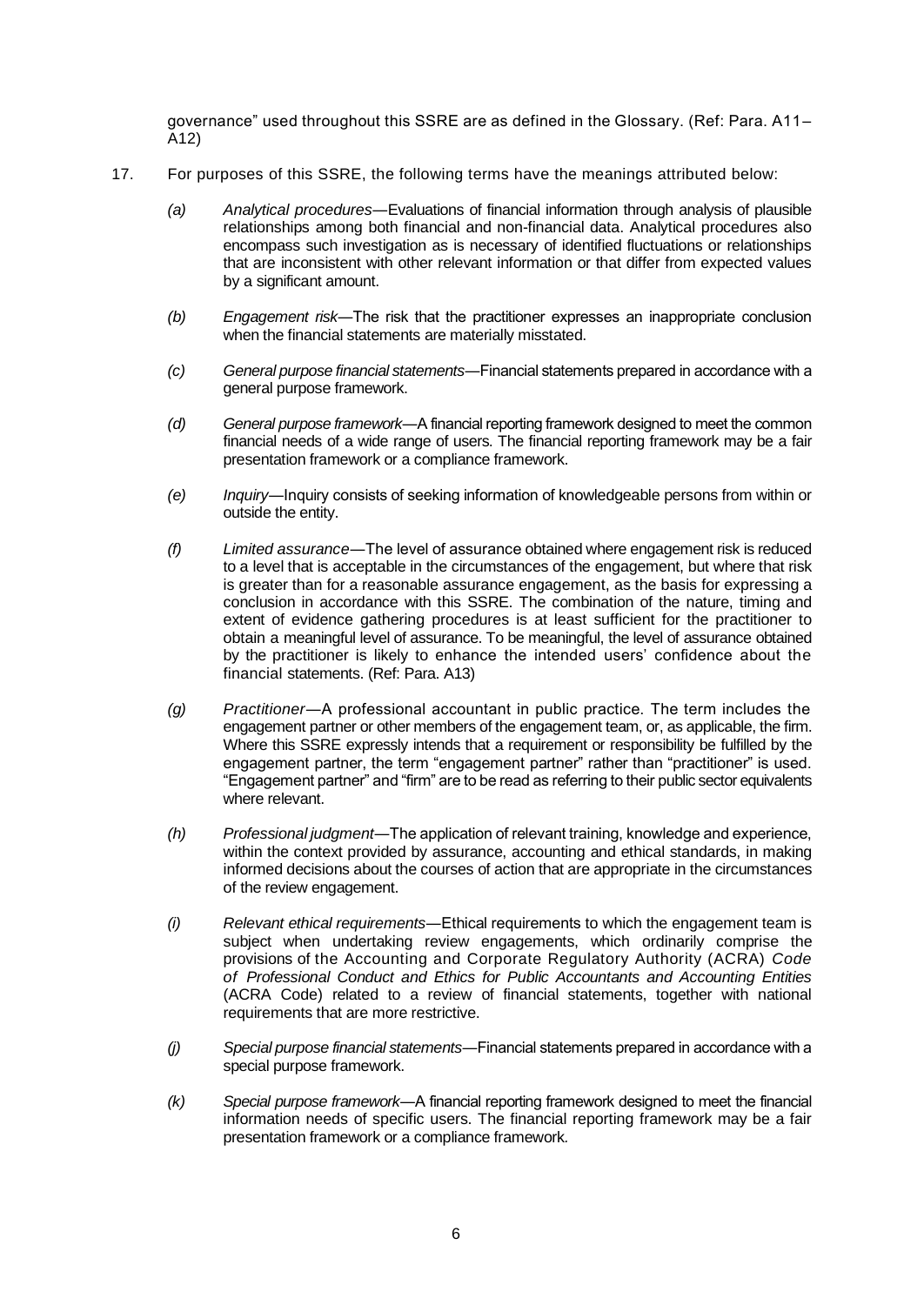## **Requirements**

## **Conduct of a Review Engagement in Accordance with this SSRE**

18. The practitioner shall have an understanding of the entire text of this SSRE, including its application and other explanatory material, to understand its objectives and to apply its requirements properly. (Ref: Para. A14)

#### *Complying with Relevant Requirements*

- 19. The practitioner shall comply with each requirement of this SSRE, unless a requirement is not relevant to the review engagement. A requirement is relevant to the review engagement when the circumstances addressed by the requirement exist.
- 20. The practitioner shall not represent compliance with this SSRE in the practitioner's report unless the practitioner has complied with all the requirements of this SSRE relevant to the review engagement.

## **Ethical Requirements**

21. The practitioner shall comply with relevant ethical requirements, including those pertaining to independence. (Ref: Para. A15–A16)

## **Professional Skepticism and Professional Judgment**

- 22. The practitioner shall plan and perform the engagement with professional skepticism recognizing that circumstances may exist that cause the financial statements to be materially misstated. (Ref: Para. A17–A20)
- 23. The practitioner shall exercise professional judgment in conducting a review engagement. (Ref: Para. A21–A25)

## **Engagement Level Quality Control**

- 24. The engagement partner shall possess competence in assurance skills and techniques, and competence in financial reporting, appropriate to the engagement circumstances. (Ref: Para. A26)
- 25. The engagement partner shall take responsibility for: (Ref: Para. A27–A30)
	- (a) The overall quality of each review engagement to which that partner is assigned;
	- (b) The direction, supervision, planning and performance of the review engagement in compliance with professional standards and applicable legal and regulatory requirements; (Ref: Para. A31)
	- (c) The practitioner's report being appropriate in the circumstances; and
	- (d) The engagement being performed in accordance with the firm's quality control policies, including the following:
		- (i) Being satisfied that appropriate procedures regarding the acceptance and continuance of client relationships and engagements have been followed, and that conclusions reached are appropriate, including considering whether there is information that would lead the engagement partner to conclude that management lacks integrity; (Ref: Para. A32–A33)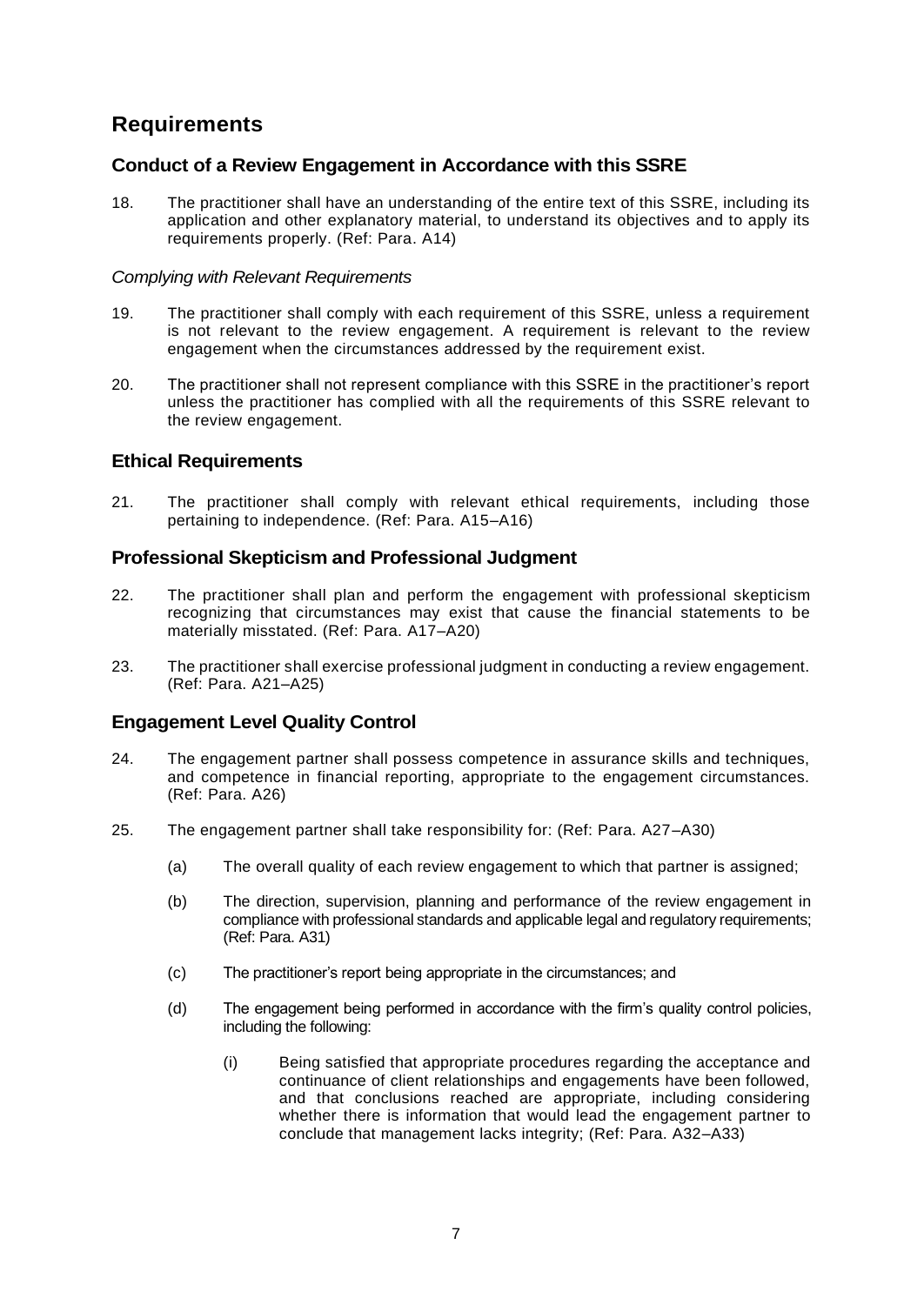- (ii) Being satisfied that the engagement team collectively has the appropriate competence and capabilities, including assurance skills and techniques and expertise in financial reporting, to:
	- a. Perform the review engagement in accordance with professional standards and applicable legal and regulatory requirements; and
	- b. Enable a report that is appropriate in the circumstances to be issued; and
- (iii) Taking responsibility for appropriate engagement documentation being maintained.

#### *Relevant Considerations after Engagement Acceptance*

26. If the engagement partner obtains information that would have caused the firm to decline the engagement had that information been available earlier, the engagement partner shall communicate that information promptly to the firm, so that the firm and the engagement partner can take the necessary action.

#### *Compliance with Relevant Ethical Requirements*

27. Throughout the engagement, the engagement partner shall remain alert, through observation and making inquiries as necessary, for evidence of breaches of relevant ethical requirements by members of the engagement team. If matters come to the engagement partner's attention through the firm's system of quality control or otherwise that indicate that members of the engagement team breached relevant ethical requirements, the engagement partner, in consultation with others in the firm, shall determine the appropriate action.

#### *Monitoring*

28. An effective system of quality control for a firm includes a monitoring process designed to provide the firm with reasonable assurance that the firm's policies and procedures relating to the system of quality control are relevant, adequate and operate effectively. The engagement partner shall consider the results of the firm's monitoring process as evidenced in the latest information circulated by the firm and, if applicable, other network firms and whether deficiencies noted in that information may affect the review engagement.

#### **Acceptance and Continuance of Client Relationships and Review Engagements**

*Factors Affecting Acceptance and Continuance of Client Relationships and Review Engagements*

- 29. Unless required by law or regulation, the practitioner shall not accept a review engagement if: (Ref: Para. A34–A35)
	- (a) The practitioner is not satisfied:
		- (i) That there is a rational purpose for the engagement; or (Ref: Para. A36)
		- (ii) That a review engagement would be appropriate in the circumstances; (Ref: Para.A37)
	- (b) The practitioner has reason to believe that relevant ethical requirements, including independence, will not be satisfied;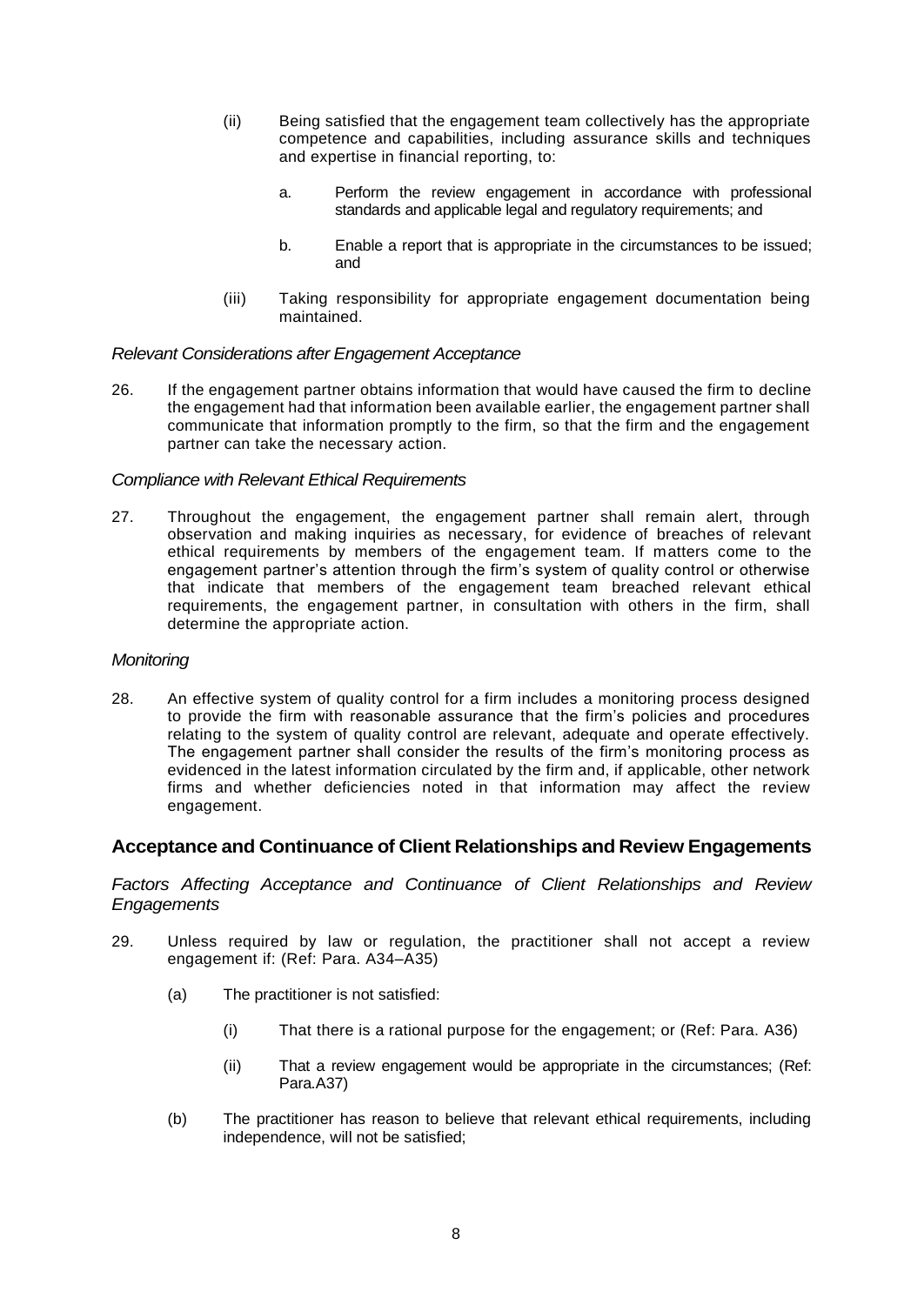- (c) The practitioner's preliminary understanding of the engagement circumstances indicates that information needed to perform the review engagement is likely to be unavailable or unreliable; (Ref: Para. A38)
- (d) The practitioner has cause to doubt management's integrity such that it is likely to affect proper performance of the review; or (Ref: Para. A37(b))
- (e) Management or those charged with governance impose a limitation on the scope of the practitioner's work in the terms of a proposed review engagement such that the practitioner believes the limitation will result in the practitioner disclaiming a conclusion on the financial statements.

#### *Preconditions for Accepting a Review Engagement*

- 30. Prior to accepting a review engagement, the practitioner shall: (Ref: Para. A39)
	- (a) Determine whether the financial reporting framework applied in the preparation of the financial statements is acceptable including, in the case of special purpose financial statements, obtaining an understanding of the purpose for which the financial statements are prepared and of the intended users; and (Ref: Para. A40–A46)
	- (b) Obtain the agreement of management that it acknowledges and understands its responsibilities: (Ref: Para. A47–A50)
		- (i) For preparation of the financial statements in accordance with the applicable financial reporting framework, including, where relevant, their fair presentation;
		- (ii) For such internal control as management determines is necessary to enable the preparation of financial statements that are free from material misstatement, whether due to fraud or error; and
		- (iii) To provide the practitioner with:
			- a. Access to all information of which management is aware that is relevant to the preparation of the financial statements, such as records, documentation and other matters;
			- b. Additional information that the practitioner may request from management for the purpose of the review; and
			- c. Unrestricted access to persons within the entity from whom the practitioner determines it necessary to obtain evidence.
- 31. If the practitioner is not satisfied as to any of the matters set out above as preconditions for accepting a review engagement, the practitioner shall discuss the matter with management or those charged with governance. If changes cannot be made to satisfy the practitioner as to those matters, the practitioner shall not accept the proposed engagement unless required by law or regulation to do so. However, an engagement conducted under such circumstances does not comply with this SSRE. Accordingly, the practitioner shall not include any reference within the practitioner's report to the review having been conducted in accordance with this SSRE.
- 32. If it is discovered after the engagement has been accepted that the practitioner is not satisfied as to any of the above preconditions, the practitioner shall discuss the matter with management or those charged with governance, and shall determine:
	- (a) Whether the matter can be resolved;
	- (b) Whether it is appropriate to continue with the engagement; and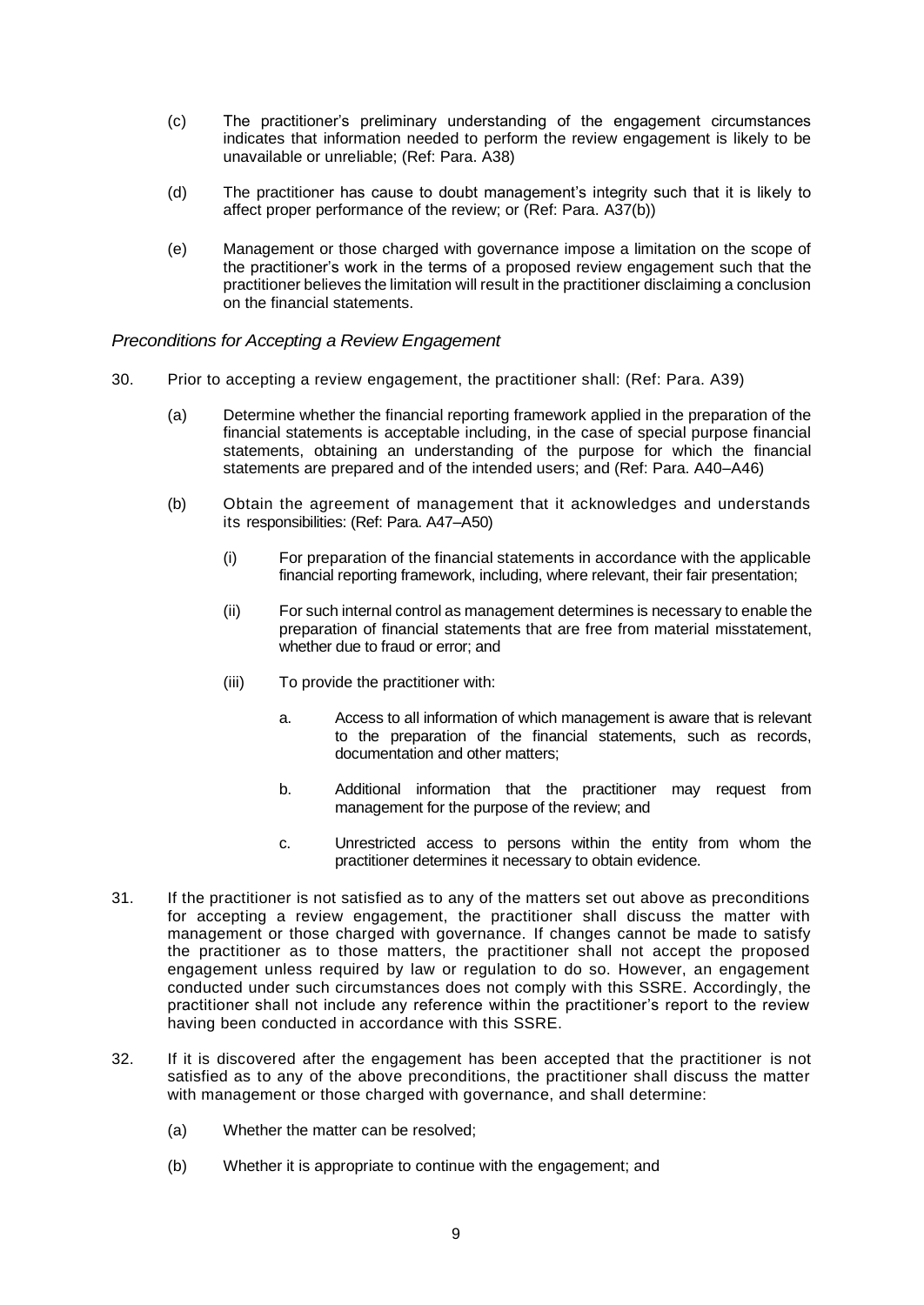(c) Whether and, if so, how to communicate the matter in the practitioner's report.

#### *Additional Considerations When the Wording of the Practitioner's Report Is Prescribed by Law or Regulation*

- 33. The practitioner's report issued for the review engagement shall refer to this SSRE only if the report complies with the requirements of paragraph 86.
- 34. In some cases, when the review is performed pursuant to applicable law or regulation of a jurisdiction, the relevant law or regulation may prescribe the layout or wording of the practitioner's report in a form or in terms that are significantly different from the requirements of this SSRE. In those circumstances, the practitioner shall evaluate whether users might misunderstand the assurance obtained from the review of the financial statements and, if so, whether additional explanation in the practitioner's report can mitigate possible misunderstanding. (Ref: Para. A51, A142)
- 35. If the practitioner concludes that additional explanation in the practitioner's report cannot mitigate possible misunderstanding, the practitioner shall not accept the review engagement unless required by law or regulation to do so. A review conducted in accordance with such law or regulation does not comply with this SSRE. Accordingly, the practitioner shall not include any reference within the practitioner's report to the review having been conducted in accordance with this SSRE. (Ref: Para. A51, A142)

#### *Agreeing the Terms of Engagement*

- 36. The practitioner shall agree the terms of the engagement with management or those charged with governance, as appropriate, prior to performing the engagement.
- 37. The agreed terms of engagement shall be recorded in an engagement letter or other suitable form of written agreement, and shall include: (Ref: Para. A52–A54, A56)
	- (a) The intended use and distribution of the financial statements, and any restrictions on use or distribution where applicable;
	- (b) Identification of the applicable financial reporting framework;
	- (c) The objective and scope of the review engagement;
	- (d) The responsibilities of the practitioner;
	- (e) The responsibilities of management, including those in paragraph 30(b); (Ref: Para. A47– A50, A55)
	- (f) A statement that the engagement is not an audit, and that the practitioner will not express an audit opinion on the financial statements; and
	- (g) Reference to the expected form and content of the report to be issued by the practitioner, and a statement that there may be circumstances in which the report may differ from its expected form and content.

#### Recurring Engagements

38. On recurring review engagements, the practitioner shall evaluate whether circumstances, including changes in the engagement acceptance considerations, require the terms of engagement to be revised and whether there is a need to remind management or those charged with governance, as appropriate, of the existing terms of engagement. (Ref: Para. A57)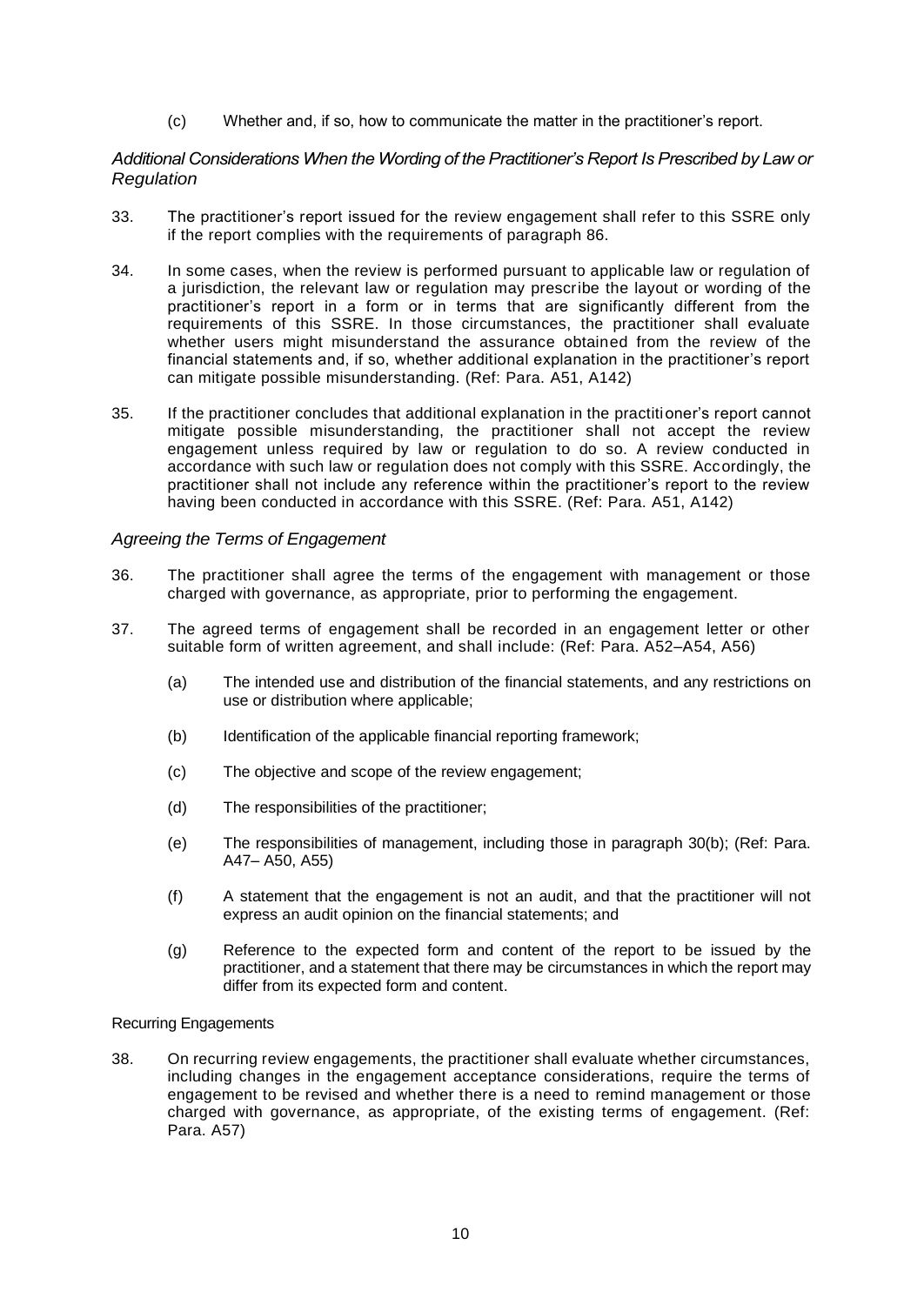#### *Acceptance of a Change in the Terms of the Review Engagement*

- 39. The practitioner shall not agree to a change in the terms of the engagement where there is no reasonable justification for doing so. (Ref: Para. A58–A60)
- 40. If, prior to completing the review engagement, the practitioner is requested to change the engagement to an engagement for which no assurance is obtained, the practitioner shall determine whether there is reasonable justification for doing so. (Ref: Para. A61 –A62)
- 41. If the terms of engagement are changed during the course of the engagement, the practitioner and management or those charged with governance, as appropriate, shall agree on and record the new terms of the engagement in an engagement letter or other suitable form of written agreement.

## **Communication with Management and Those Charged with Governance**

42. The practitioner shall communicate with management or those charged with governance, as appropriate, on a timely basis during the course of the review engagement, all matters concerning the review engagement that, in the practitioner's professional judgment, are of sufficient importance to merit the attention of management or those charged with governance, as appropriate. (Ref: Para. A63–A69)

## **Performing the Engagement**

#### *Materiality in a Review of Financial Statements*

- 43. The practitioner shall determine materiality for the financial statements as a whole, and apply this materiality in designing the procedures and in evaluating the results obtained from those procedures. (Ref: Para. A70–A73)
- 44. The practitioner shall revise materiality for the financial statements as a whole in the event of becoming aware of information during the review that would have caused the practitioner to have determined a different amount initially. (Ref. Para. A74)

#### *The Practitioner's Understanding*

- 45. The practitioner shall obtain an understanding of the entity and its environment, and the applicable financial reporting framework, to identify areas in the financial statements where material misstatements are likely to arise and thereby provide a basis for designing procedures to address those areas. (Ref: Para. A75–A77)
- 46. The practitioner's understanding shall include the following: (Ref: Para. A78, A87, A89)
	- (a) Relevant industry, regulatory, and other external factors including the applicable financial reporting framework;
	- (b) The nature of the entity, including:
		- (i) Its operations;
		- (ii) Its ownership and governance structure;
		- (iii) The types of investments that the entity is making and plans to make;
		- (iv) The way that the entity is structured and how it is financed; and
		- (v) The entity's objectives and strategies;
	- (c) The entity's accounting systems and accounting records; and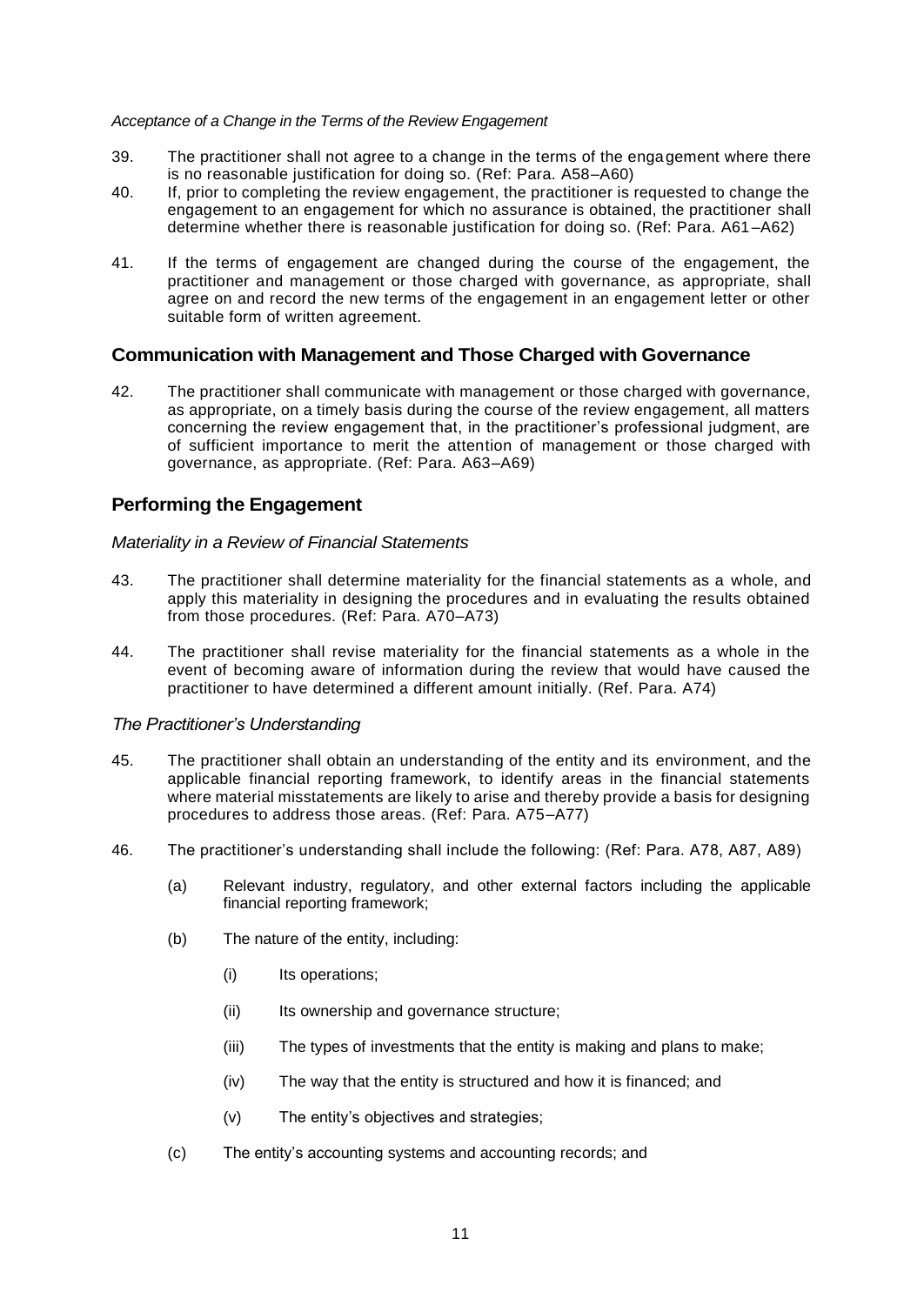(d) The entity's selection and application of accounting policies.

## *Designing and Performing Procedures*

- 47. In obtaining sufficient appropriate evidence as the basis for a conclusion on the financial statements as a whole, the practitioner shall design and perform inquiry and analytical procedures: (Ref: Para. A79–A83, A87, A89)
	- (a) To address all material items in the financial statements, including disclosures; and
	- (b) To focus on addressing areas in the financial statements where material misstatements are likely to arise.
- 48. The practitioner's inquiries of management and others within the entity, as appropriate, shall include the following: (Ref: Para A84–A87a)
	- (a) How management makes the significant accounting estimates required under the applicable financial reporting framework;
	- (b) The identification of related parties and related party transactions, including the purpose of those transactions;
	- (c) Whether there are significant, unusual or complex transactions, events or matters that have affected or may affect the entity's financial statements, including:
		- (i) Significant changes in the entity's business activities or operations;
		- (ii) Significant changes to the terms of contracts that materially affect the entity's financial statements, including terms of finance and debt contracts or covenants;
		- (iii) Significant journal entries or other adjustments to the financial statements;
		- (iv) Significant transactions occurring or recognized near the end of the reporting period;
		- (v) The status of any uncorrected misstatements identified during previous engagements; and
		- (vi) Effects or possible implications for the entity of transactions or relationships with related parties;
	- (d) The existence of any actual, suspected or alleged:
		- (i) Fraud or illegal acts affecting the entity; and
		- (ii) Non-compliance with provisions of laws and regulations that are generally recognized to have a direct effect on the determination of material amounts and disclosures in the financial statements, such as tax and pension laws and regulations;
	- (e) Whether management has identified and addressed events occurring between the date of the financial statements and the date of the practitioner's report that require adjustment of, or disclosure in, the financial statements;
	- (f) The basis for management's assessment of the entity's ability to continue as a going concern; (Ref: Para. A88)
	- (g) Whether there are events or conditions that appear to cast doubt on the entity's ability to continue as a going concern;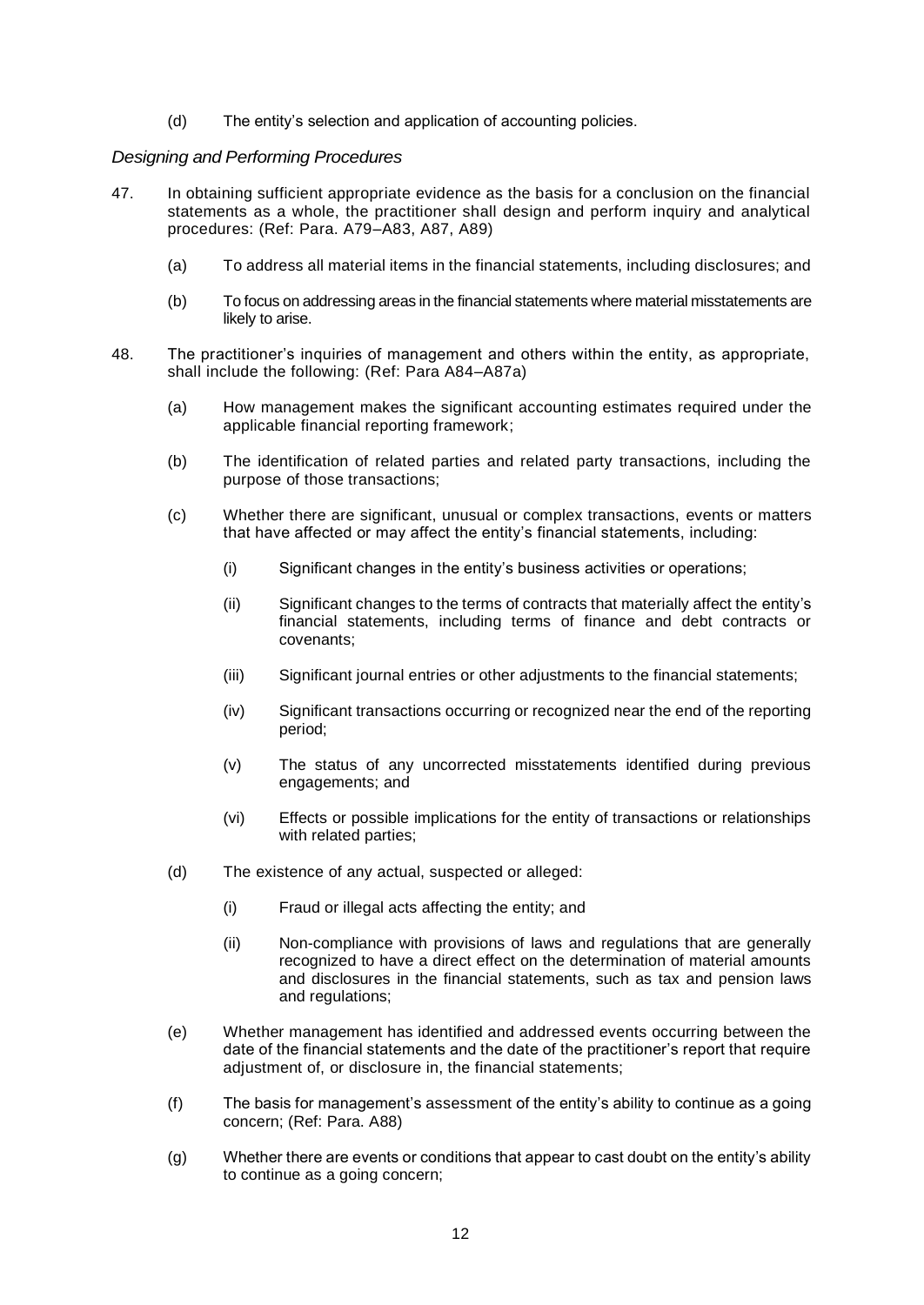- (h) Material commitments, contractual obligations or contingencies that have affected or may affect the entity's financial statements, including disclosures; and
- (i) Material non-monetary transactions or transactions for no consideration in the financial reporting period under consideration.
- 49. In designing analytical procedures, the practitioner shall consider whether the data from the entity's accounting system and accounting records are adequate for the purpose of performing the analytical procedures. (Ref: Para. A89–A91)

Procedures to Address Specific Circumstances

#### Related parties

- 50. During the review, the practitioner shall remain alert for arrangements or information that may indicate the existence of related party relationships or transactions that management has not previously identified or disclosed to the practitioner.
- 51. If the practitioner identifies significant transactions outside the entity's normal course of business in the course of performing the review, the practitioner shall inquire of management about:
	- (a) The nature of those transactions;
	- (b) Whether related parties could be involved; and
	- (c) The business rationale (or lack thereof) of those transactions. Fraud and noncompliance with laws or regulations

Fraud and non-compliance with laws and regulations

- 52. When there is an indication that fraud or non-compliance with laws and regulations, or suspected fraud or non-compliance with laws and regulations, has occurred in the entity, the practitioner shall:
	- (a) Communicate that matter, unless prohibited by law or regulation, with the appropriate level of management or those charged with governance as appropriate; (Ref: Para. A91a)
	- (b) Request management's assessment of the effect(s), if any, on the financial statements;
	- (c) Consider the effect, if any, of management's assessment of the effects of identified or suspected fraud or non-compliance with laws and regulations communicated to the practitioner on the practitioner's conclusion on the financial statements and on the practitioner's report; and
	- (d) Determine whether law, regulation or relevant ethical requirements: (Ref: Para. A92- A92d)
		- (i) Require the practitioner to report to an appropriate authority outside the entity.
		- (ii) Establish responsibilities under which reporting to an appropriate authority outside the entity may be appropriate in the circumstances.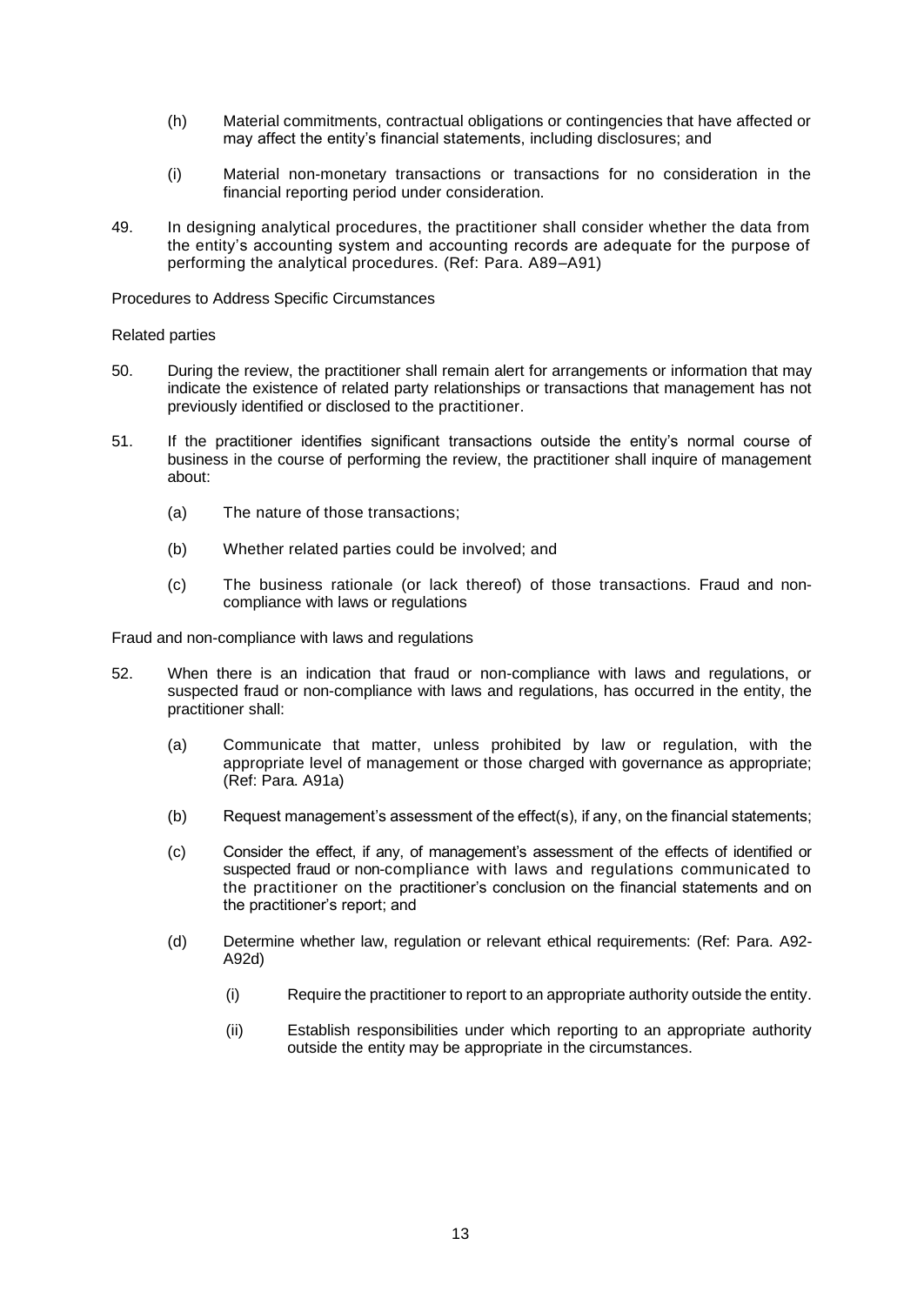#### Going concern

- 53. A review of financial statements includes consideration of the entity's ability to continue as a going concern. In considering management's assessment of the entity's ability to continue as a going concern, the practitioner shall cover the same period as that used by management to make its assessment as required by the applicable financial reporting framework, or by law or regulation where a longer period is specified.
- 54. If, during the performance of the review, the practitioner becomes aware of events or conditions that may cast significant doubt about the entity's ability to continue as a going concern, the practitioner shall: (Ref: Para. A93)
	- (a) Inquire of management about plans for future actions affecting the entity's ability to continue as a going concern and about the feasibility of those plans, and also whether management believes the outcome of those plans will improve the situation regarding the entity's ability to continue as a going concern;
	- (b) Evaluate the results of those inquiries, to consider whether management's responses provide a sufficient basis to:
		- (i) Continue to present the financial statements on the going concern basis if the applicable financial reporting framework includes the assumption of an entity's continuance as a going concern; or
		- (ii) Conclude whether the financial statements are materially misstated, or are otherwise misleading regarding the entity's ability to continue as a going concern; and
	- (c) Consider management's responses in light of all relevant information of which the practitioner is aware as a result of the review.

Use of work performed by others

55. In performing the review, it may be necessary for the practitioner to use work performed by other practitioners, or the work of an individual or organization possessing expertise in a field other than accounting or assurance. If the practitioner uses work performed by another practitioner or an expert in the course of performing the review, the practitioner shall take appropriate steps to be satisfied that the work performed is adequate for the practitioner's purposes. (Ref: Para. A80)

#### *Reconciling the Financial Statements to the Underlying Accounting Records*

56. The practitioner shall obtain evidence that the financial statements agree with, or reconcile to, the entity's underlying accounting records. (Ref: Para. A94)

#### *Additional Procedures When the Practitioner Becomes Aware that the Financial Statements May Be Materially Misstated*

- 57. If the practitioner becomes aware of a matter(s) that causes the practitioner to believe the financial statements may be materially misstated, the practitioner shall design and perform additional procedures sufficient to enable the practitioner to: (Ref: Para. A95–A99)
	- (a) Conclude that the matter(s) is not likely to cause the financial statements as a whole to be materially misstated; or
	- (b) Determine that the matter(s) causes the financial statements as a whole to be materially misstated.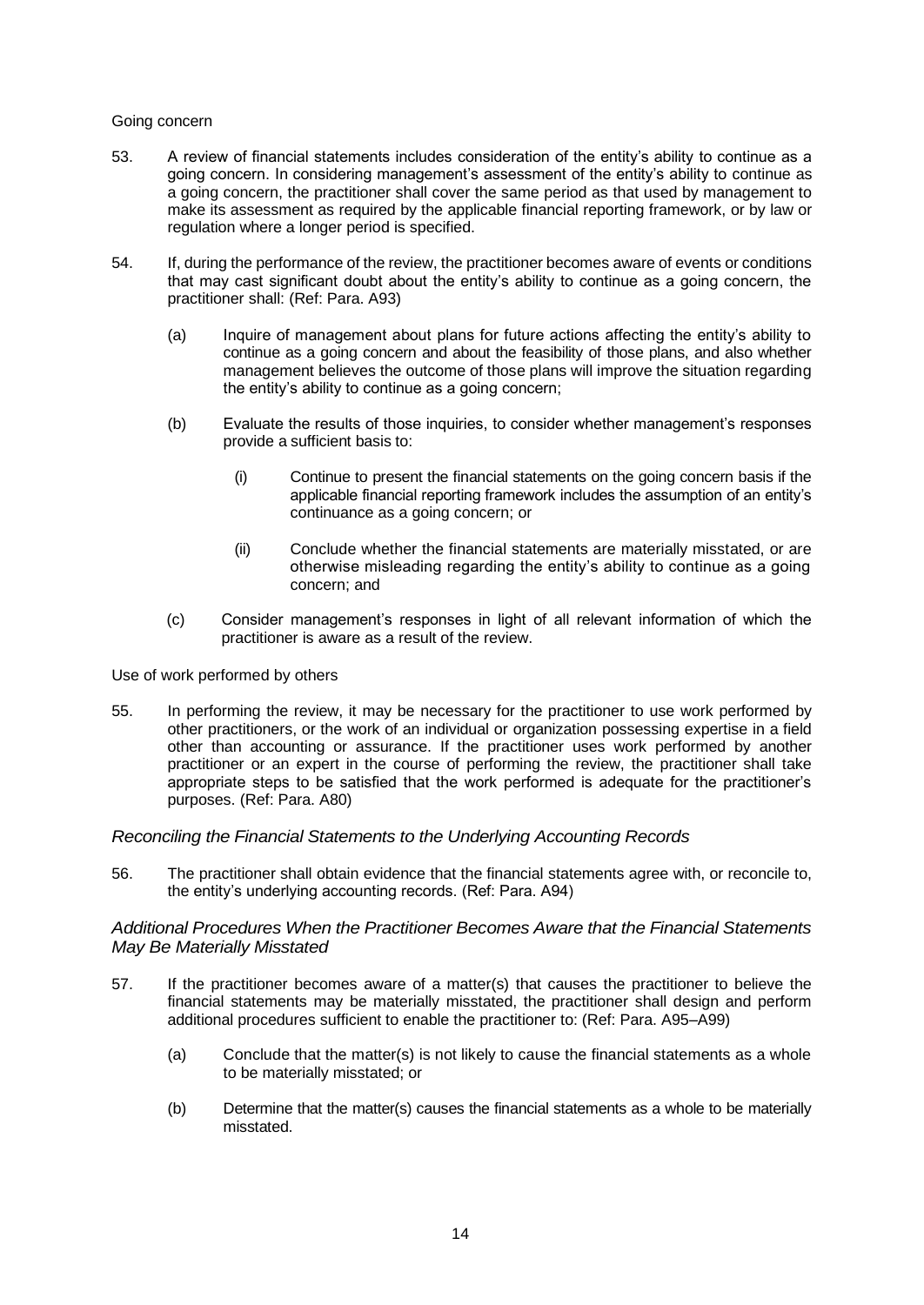## **Subsequent Events**

- 58. If the practitioner becomes aware of events occurring between the date of the financial statements and the date of the practitioner's report that require adjustment of, or disclosure in, the financial statements, the practitioner shall request management to correct those misstatements.
- 59. The practitioner has no obligation to perform any procedures regarding the financial statements after the date of the practitioner's report. However, if, after the date of the practitioner's report but before the date the financial statements are issued, a fact becomes known to the practitioner that, had it been known to the practitioner at the date of the practitioner's report, may have caused the practitioner to amend the report, the practitioner shall:
	- (a) Discuss the matter with management or those charged with governance, as appropriate;
	- (b) Determine whether the financial statements need amendment; and
	- (c) If so, inquire how management intends to address the matter in the financial statements.
- 60. If management does not amend the financial statements in circumstances where the practitioner believes they need to be amended, and the practitioner's report has already been provided to the entity, the practitioner shall notify management and those charged with governance not to issue the financial statements to third parties before the necessary amendments have been made. If the financial statements are nevertheless subsequently issued without the necessary amendments, the practitioner shall take appropriate action to seek to prevent reliance on the practitioner's report.

### **Written Representations**

- 61. The practitioner shall request management to provide a written representation that management has fulfilled its responsibilities described in the agreed terms of engagement. The written representation shall include that: (Ref: Para. A100–A102)
	- (a) Management has fulfilled its responsibility for the preparation of financial statements in accordance with the applicable financial reporting framework, including where relevant their fair presentation, and has provided the practitioner with all relevant information and access to information as agreed in the terms of the engagement; and
	- (b) All transactions have been recorded and are reflected in the financial statements.

If law or regulation requires management to make written public statements about its responsibilities, and the practitioner determines that such statements provide some or all of the representations required by subparagraphs (a)–(b), the relevant matters covered by such statements need not be included in the written representation.

- 62. The practitioner shall also request management's written representations that management has disclosed to the practitioner: (Ref: Para. A101)
	- (a) The identity of the entity's related parties and all the related party relationships and transactions of which management is aware;
	- (b) Significant facts relating to any frauds or suspected frauds known to management that may have affected the entity;
	- (c) Known actual or possible non-compliance with laws and regulations for which the effects of non-compliance affect the entity's financial statements;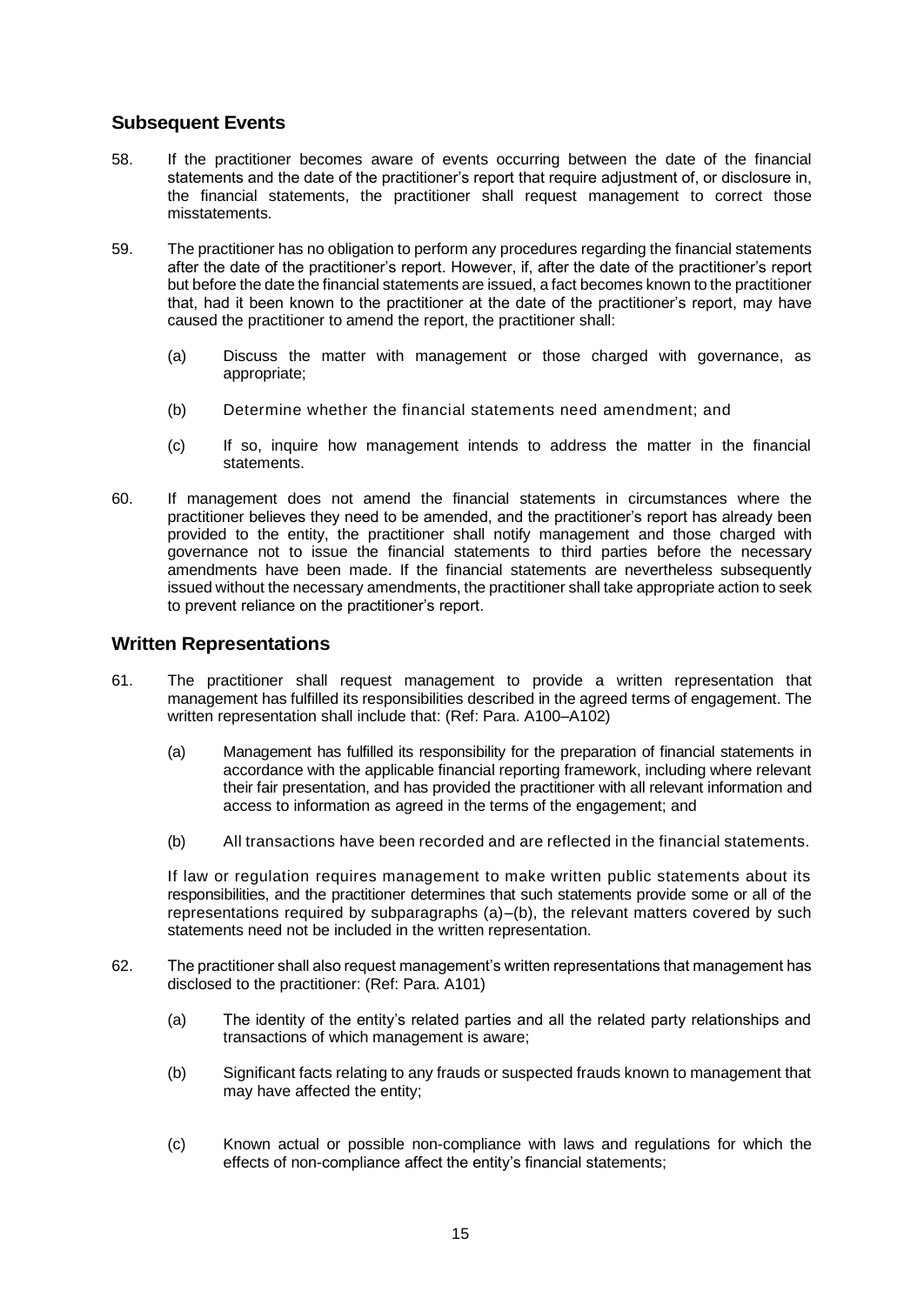- (d) All information relevant to use of the going concern assumption in the financial statements;
- (e) That all events occurring subsequent to the date of the financial statements and for which the applicable financial reporting framework requires adjustment or disclosure, have been adjusted or disclosed;
- (f) Material commitments, contractual obligations or contingencies that have affected or may affect the entity's financial statements, including disclosures; and
- (g) Material non-monetary transactions or transactions for no consideration undertaken by the entity in the financial reporting period under consideration.
- 63. If management does not provide one or more of the requested written representations, the practitioner shall: (Ref: Para. A100)
	- (a) Discuss the matter with management and those charged with governance, as appropriate;
	- (b) Re-evaluate the integrity of management, and evaluate the effect that this may have on the reliability of representations (oral or written) and evidence in general; and
	- (c) Take appropriate actions, including determining the possible effect on the conclusion in the practitioner's report in accordance with this SSRE.
- 64. The practitioner shall disclaim a conclusion on the financial statements, or withdraw from the engagement if withdrawal is possible under applicable law or regulation, as appropriate, if:
	- (a) The practitioner concludes that there is sufficient doubt about the integrity of management such that the written representations are not reliable; or
	- (b) Management does not provide the required representations required by paragraph 61.

#### *Date of and Period(s) Covered by Written Representations*

65. The date of the written representations shall be as near as practicable to, but not after, the date of the practitioner's report. The written representations shall be for all financial statements and period(s) referred to in the practitioner's report.

## **Evaluating Evidence Obtained from the Procedures Performed**

- 66. The practitioner shall evaluate whether sufficient appropriate evidence has been obtained from the procedures performed and, if not, the practitioner shall perform other procedures judged by the practitioner to be necessary in the circumstances to be able to form a conclusion on the financial statements. (Ref: Para. A103)
- 67. If the practitioner is not able to obtain sufficient appropriate evidence to form a conclusion, the practitioner shall discuss with management and those charged with governance, as appropriate, the effects such limitations have on the scope of the review. (Ref: Para. A104– A105)

#### *Evaluating the Effect on the Practitioner's Report*

68. The practitioner shall evaluate the evidence obtained from the procedures performed to determine the effect on the practitioner's report. (Ref: Para. A103)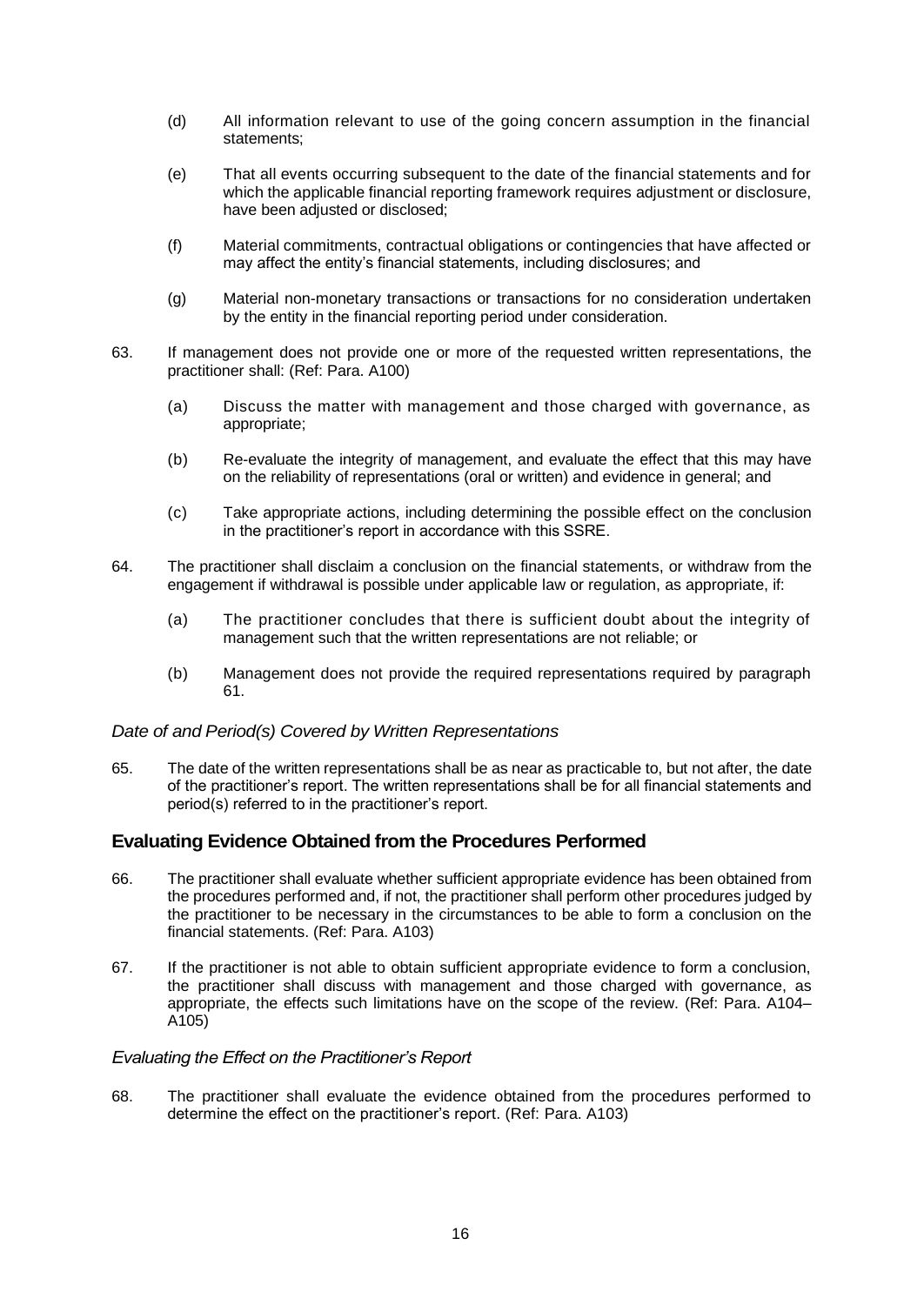## **Forming the Practitioner's Conclusion on the Financial Statements**

*Consideration of the Applicable Financial Reporting Framework in Relation to the Financial Statements*

- 69. In forming the conclusion on the financial statements, the practitioner shall:
	- (a) Evaluate whether the financial statements adequately refer to or describe the applicable financial reporting framework; (Ref: Para. A106–A107)
	- (b) Consider whether, in the context of the requirements of the applicable financial reporting framework and the results of procedures performed:
		- (i) The terminology used in the financial statements, including the title of each financial statement, is appropriate;
		- (ii) The financial statements adequately disclose the significant accounting policies selected and applied;
		- (iii) The accounting policies selected and applied are consistent with the applicable financial reporting framework and are appropriate;
		- (iv) Accounting estimates made by management appear reasonable;
		- (v) The information presented in the financial statements appears relevant, reliable, comparable, and understandable; and
		- (vi) The financial statements provide adequate disclosures to enable the intended users to understand the effects of material transactions and events on the information conveyed in the financial statements. (Ref: Para. A108– A110)
- 70. The practitioner shall consider the impact of:
	- (a) Uncorrected misstatements identified during the review, and in the previous year's review of the entity's financial statements, on the financial statements as a whole; and
	- (b) Qualitative aspects of the entity's accounting practices, including indicators of possible bias in management's judgments. (Ref: Para. A111–A112)
- 71. If the financial statements are prepared using a fair presentation framework, the practitioner's consideration shall also include: (Ref: Para. A109)
	- (a) The overall presentation, structure and content of the financial statements in accordance with the applicable framework; and
	- (b) Whether the financial statements, including the related notes, appear to represent the underlying transactions and events in a manner that achieves fair presentation or gives a true and fair view, as appropriate, in the context of the financial statements as a whole.

#### *Form of the Conclusion*

72. The practitioner's conclusion on the financial statements, whether unmodified or modified, shall be expressed in the appropriate form in the context of the financial reporting framework applied in the financial statements.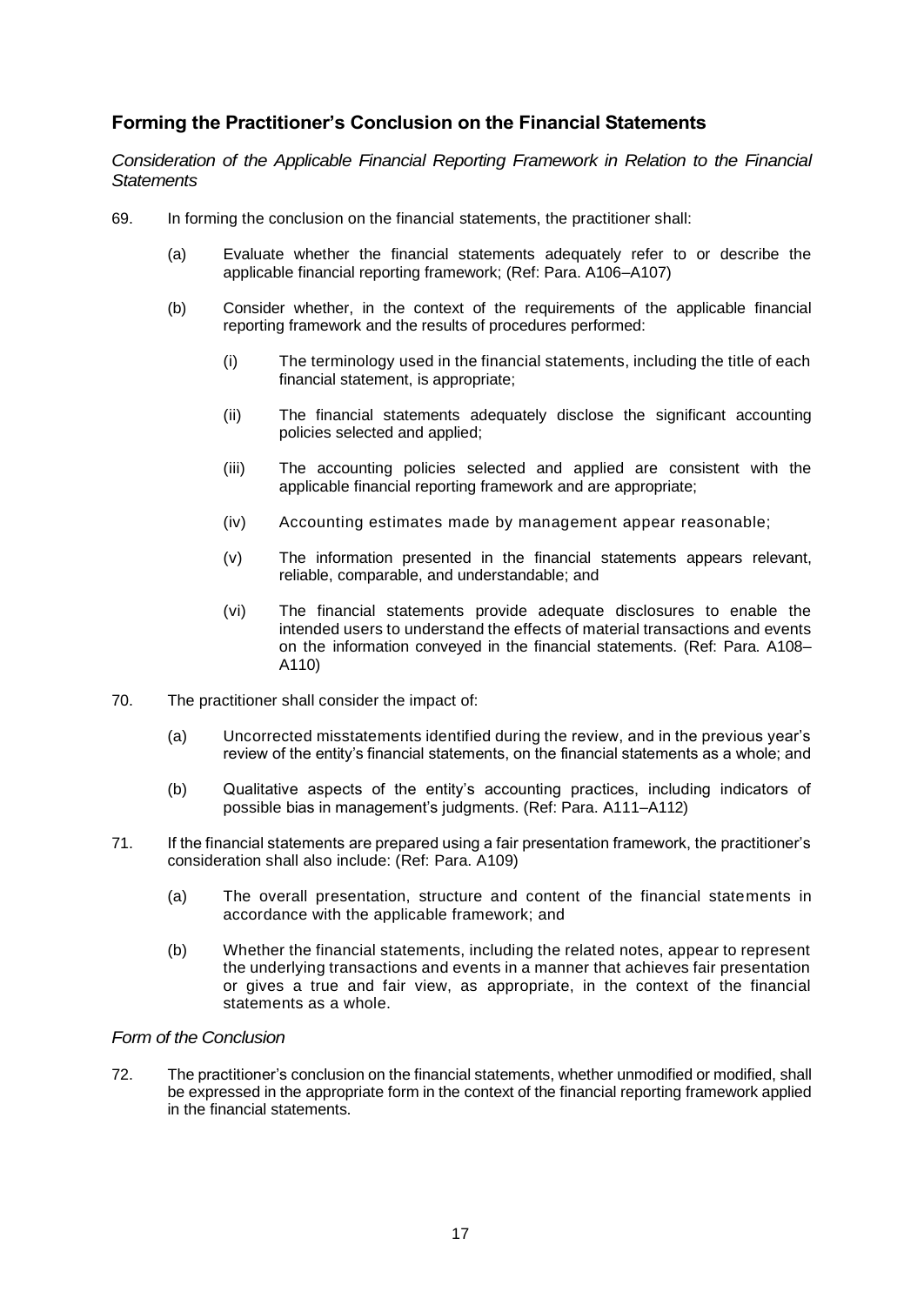#### Unmodified Conclusion

- 73. The practitioner shall express an unmodified conclusion in the practitioner's report on the financial statements as a whole when the practitioner has obtained limited assurance to be able to conclude that nothing has come to the practitioner's attention that causes the practitioner to believe that the financial statements are not prepared, in all material respects, in accordance with the applicable financial reporting framework.
- 74. When the practitioner expresses an unmodified conclusion, the practitioner shall, unless otherwise required by law or regulation, use one of the following phrases, as appropriate: (Ref: Para. A113-A114)
	- (a) "Based on our review, nothing has come to our attention that causes us to believe that the financial statements do not present fairly, in all material respects (or do not give a true and fair view), ... in accordance with the applicable financial reporting framework," (for financial statements prepared using a fair presentation framework); or
	- (b) "Based on our review, nothing has come to our attention that causes us to believe that the financial statements are not prepared, in all material respects, in accordance with the applicable financial reporting framework," (for financial statements prepared using a compliance framework).

#### Modified Conclusion

- 75. The practitioner shall express a modified conclusion in the practitioner's report on the financial statements as a whole when:
	- (a) The practitioner determines, based on the procedures performed and the evidence obtained, that the financial statements are materially misstated; or
	- (b) The practitioner is unable to obtain sufficient appropriate evidence in relation to one or more items in the financial statements that are material in relation to the financial statements as a whole.
- 76. When the practitioner modifies the conclusion expressed on the financial statements, the practitioner shall:
	- (a) Use the heading "Qualified Conclusion," "Adverse Conclusion" or "Disclaimer of Conclusion," as appropriate, for the conclusion paragraph in the practitioner's report; and
	- (b) Provide a description of the matter giving rise to the modification, under an appropriate heading (for example, "Basis for Qualified Conclusion," "Basis for Adverse Conclusion" or "Basis for Disclaimer of Conclusion," as appropriate), in a separate paragraph in the practitioner's report immediately before the conclusion paragraph (referred to as the basis for conclusion paragraph).

Financial statements are materially misstated

- 77. If the practitioner determines that the financial statements are materially misstated, the practitioner shall express:
	- (a) A qualified conclusion, when the practitioner concludes that the effects of the matter(s) giving rise to the modification are material, but not pervasive to the financial statements; or
	- (b) An adverse conclusion, when the effects of the matter(s) giving rise to the modification are both material and pervasive to the financial statements.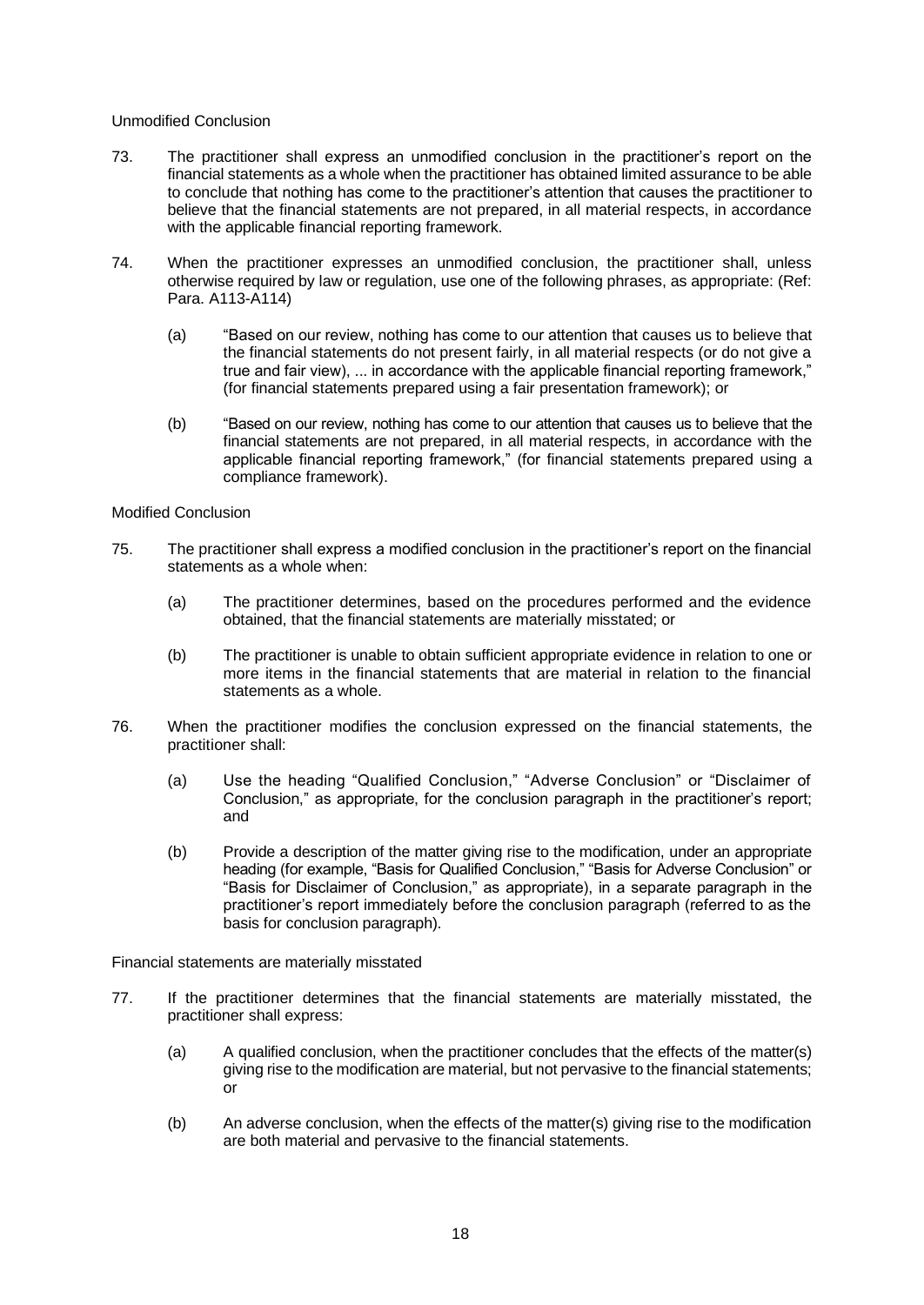- 78. When the practitioner expresses a qualified conclusion on the financial statements because of a material misstatement, the practitioner shall, unless otherwise required by law or regulation, use one of the following phrases, as appropriate:
	- (a) "Based on our review, except for the effects of the matter(s) described in the Basis for Qualified Conclusion paragraph, nothing has come to our attention that causes us to believe that the financial statements do not present fairly, in all material respects (or do not give a true and fair view), ... in accordance with the applicable financial reporting framework," (for financial statements prepared using a fair presentation framework); or
	- (b) "Based on our review, except for the effects of the matter(s) described in the Basis for Qualified Conclusion paragraph, nothing has come to our attention that causes us to believe that the financial statements are not prepared, in all material respects, in accordance with the applicable financial reporting framework," (for financial statements prepared using a compliance framework).
- 79. When the practitioner expresses an adverse conclusion on the financial statements, the practitioner shall, unless otherwise required by law or regulation, use one of the following phrases, as appropriate:
	- (a) "Based on our review, due to the significance of the matter(s) described in the Basis for Adverse Conclusion paragraph, the financial statements do not present fairly, in all material respects (or do not give a true and fair view), ... in accordance with the applicable financial reporting framework," (for financial statements prepared using a fair presentation framework); or
	- (b) "Based on our review, due to the significance of the matter(s) described in the Basis for Adverse Conclusion paragraph, the financial statements are not prepared, in all material respects, in accordance with the applicable financial reporting framework," (for financial statements prepared using a compliance framework).
- 80. In the basis for conclusion paragraph, in relation to material misstatements that give rise to either a qualified conclusion or an adverse conclusion, the practitioner shall:
	- (a) Describe and quantify the financial effects of the misstatement if the material misstatement relates to specific amounts in the financial statements (including quantitative disclosures), unless impracticable, in which case the practitioner shall so state;
	- (b) Explain how disclosures are misstated if the material misstatement relates to narrative disclosures; or
	- (c) Describe the nature of omitted information if the material misstatement relates to the non-disclosure of information required to be disclosed. Unless prohibited by law or regulation, the practitioner shall include the omitted disclosures where practicable to do so.

Inability to obtain sufficient appropriate evidence

- 81. If the practitioner is unable to form a conclusion on the financial statements due to inability to obtain sufficient appropriate evidence, the practitioner shall:
	- (a) Express a qualified conclusion if the practitioner concludes that the possible effects on the financial statements of undetected misstatements, if any, could be material but not pervasive; or
	- (b) Disclaim a conclusion if the practitioner concludes that the possible effects on the financial statements of undetected misstatements, if any, could be both material and pervasive.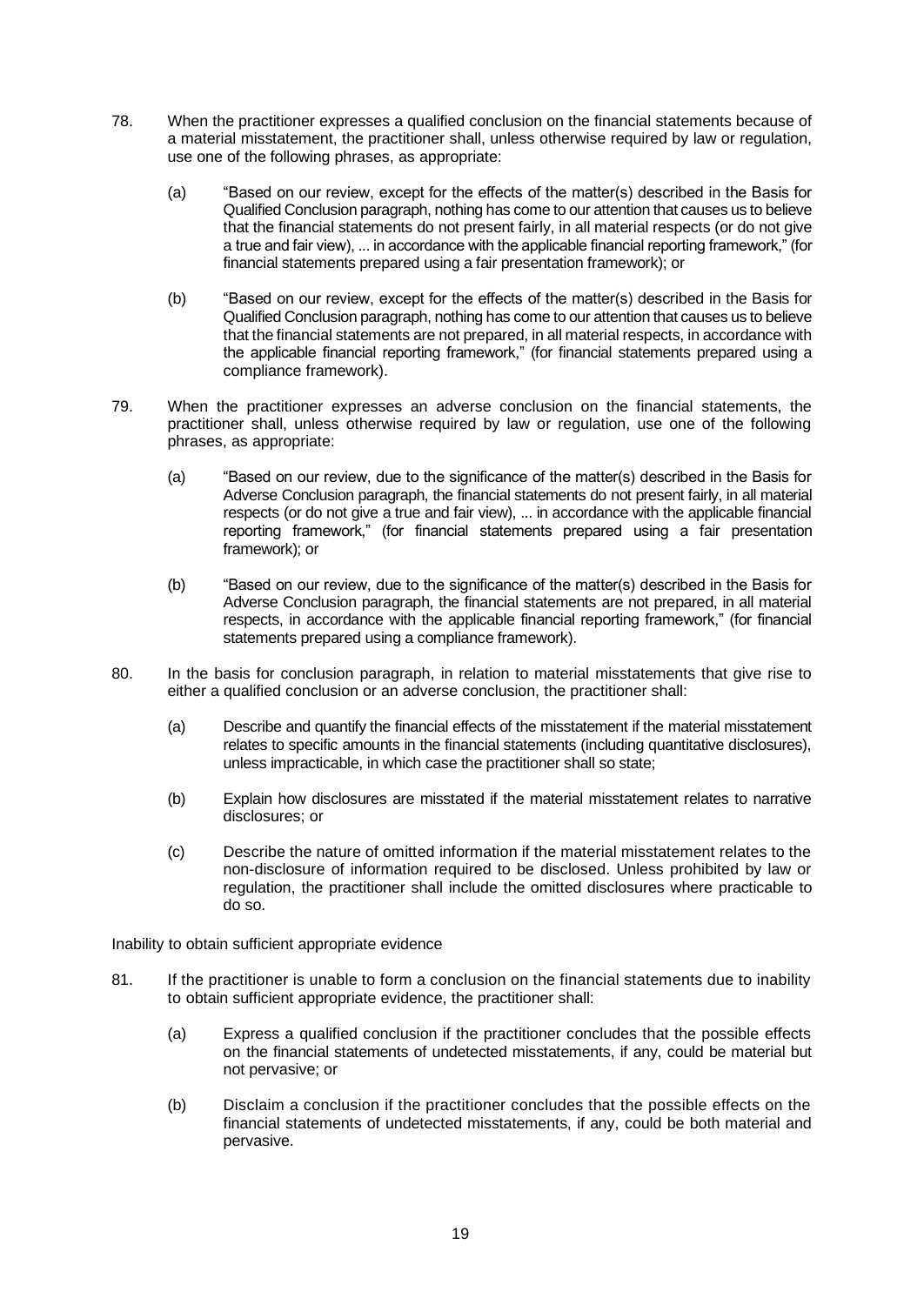- 82. The practitioner shall withdraw from the engagement if the following conditions are present: (Ref: Para. A115–A117)
	- (a) Due to a limitation on the scope of the review imposed by management after the practitioner has accepted the engagement, the practitioner is unable to obtain sufficient appropriate evidence to form a conclusion on the financial statements;
	- (b) The practitioner has determined that the possible effects on the financial statements of undetected misstatements are material and pervasive; and
	- (c) Withdrawal is possible under applicable law or regulation.
- 83. When the practitioner expresses a qualified conclusion on the financial statements due to inability to obtain sufficient appropriate evidence, the practitioner shall, unless otherwise required by law or regulation, use one of the following phrases, as appropriate:
	- (a) "Based on our review, except for the possible effects of the matter(s) described in the Basis for Qualified Conclusion paragraph, nothing has come to our attention that causes us to believe that the financial statements do not present fairly, in all material respects (or do not give a true and fair view), ... in accordance with the applicable financial reporting framework," (for financial statements prepared using a fair presentation framework); or
	- (b) "Based on our review, except for the possible effects of the matter(s) described in the Basis for Qualified Conclusion paragraph, nothing has come to our attention that causes us to believe that the financial statements are not prepared, in all material respects, in accordance with the applicable financial reporting framework," (for financial statements prepared using a compliance framework).
- 84. When disclaiming a conclusion on the financial statements the practitioner shall state in the conclusion paragraph that:
	- (a) Due to the significance of the matter(s) described in the Basis for Disclaimer of Conclusion paragraph, the practitioner is unable to obtain sufficient appropriate evidence to form a conclusion on the financial statements; and
	- (b) Accordingly, the practitioner does not express a conclusion on the financial statements.
- 85. In the basis for conclusion paragraph, in relation to either the qualified conclusion due to inability to obtain sufficient appropriate evidence or when the practitioner disclaims a conclusion, the practitioner shall include the reason(s) for the inability to obtain sufficient appropriate evidence.

## **The Practitioner's Report**

- 86. The practitioner's report for the review engagement shall be in writing, and shall contain the following elements: (Ref: Para. A118–A121, A142, A144)
	- (a) A title, which shall clearly indicate that it is the report of an independent practitioner for a review engagement;
	- (b) The addressee(s), as required by the circumstances of the engagement;
	- (c) An introductory paragraph that:
		- (i) Identifies the financial statements reviewed, including identification of the title of each of the statements contained in the set of financial statements and the date and period covered by each financial statement;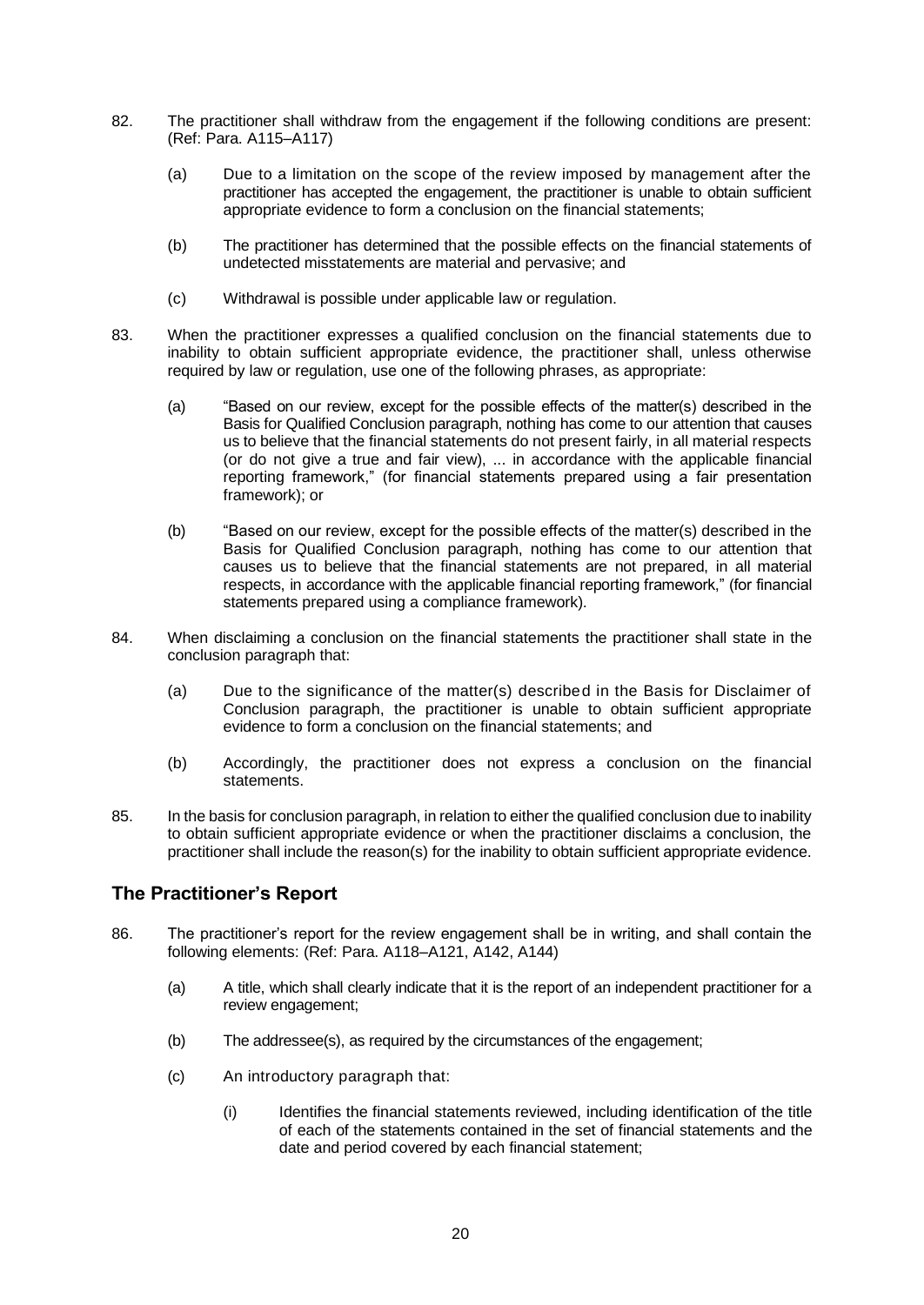- (ii) Refers to the summary of significant accounting policies and other explanatory information; and
- (iii) States that the financial statements have been reviewed;
- (d) A description of the responsibility of management for the preparation of the financial statements, including an explanation that management is responsible for: (Ref: Para. A122–A125)
	- (i) Their preparation in accordance with the applicable financial reporting framework including, where relevant, their fair presentation;
	- (ii) Such internal control as management determines is necessary to enable the preparation of financial statements that are free from material misstatement, whether due to fraud or error;
- (e) If the financial statements are special purpose financial statements:
	- (i) A description of the purpose for which the financial statements are prepared and, if necessary, the intended users, or reference to a note in the special purpose financial statements that contains that information; and
	- (ii) If management has a choice of financial reporting frameworks in the preparation of such financial statements, a reference within the explanation of management's responsibility for the financial statements to management's responsibility for determining that the applicable financial reporting framework is acceptable in the circumstances;
- (f) A description of the practitioner's responsibility to express a conclusion on the financial statements including reference to this SSRE and, where relevant, applicable law or regulation; (Ref: Para. A126–127, A143)
- (g) A description of a review of financial statements and its limitations, and the following statements: (Ref: Para. A128)
	- (i) A review engagement under this SSRE is a limited assurance engagement;
	- (ii) The practitioner performs procedures, primarily consisting of making inquiries of management and others within the entity, as appropriate, and applying analytical procedures, and evaluates the evidence obtained; and
	- (iii) The procedures performed in a review are substantially less than those performed in an audit conducted in accordance with Singapore Standards on Auditing (SSAs), and, accordingly, the practitioner does not express an audit opinion on the financial statements;
- (h) A paragraph under the heading "Conclusion" that contains:
	- (i) The practitioner's conclusion on the financial statements as a whole in accordance with paragraphs 72–85, as appropriate; and
	- (ii) A reference to the applicable financial reporting framework used to prepare the financial statements, including identification of the jurisdiction of origin of the financial reporting framework that is not Singapore Financial Reporting Standards (International), Financial Reporting Standards in Singapore or Singapore Financial Reporting Standard for Small Entities issued by the Accounting Standards Council, or Statutory Board Financial Reporting Standards issued by the Accountant-General; (Ref: Para. A129–A130)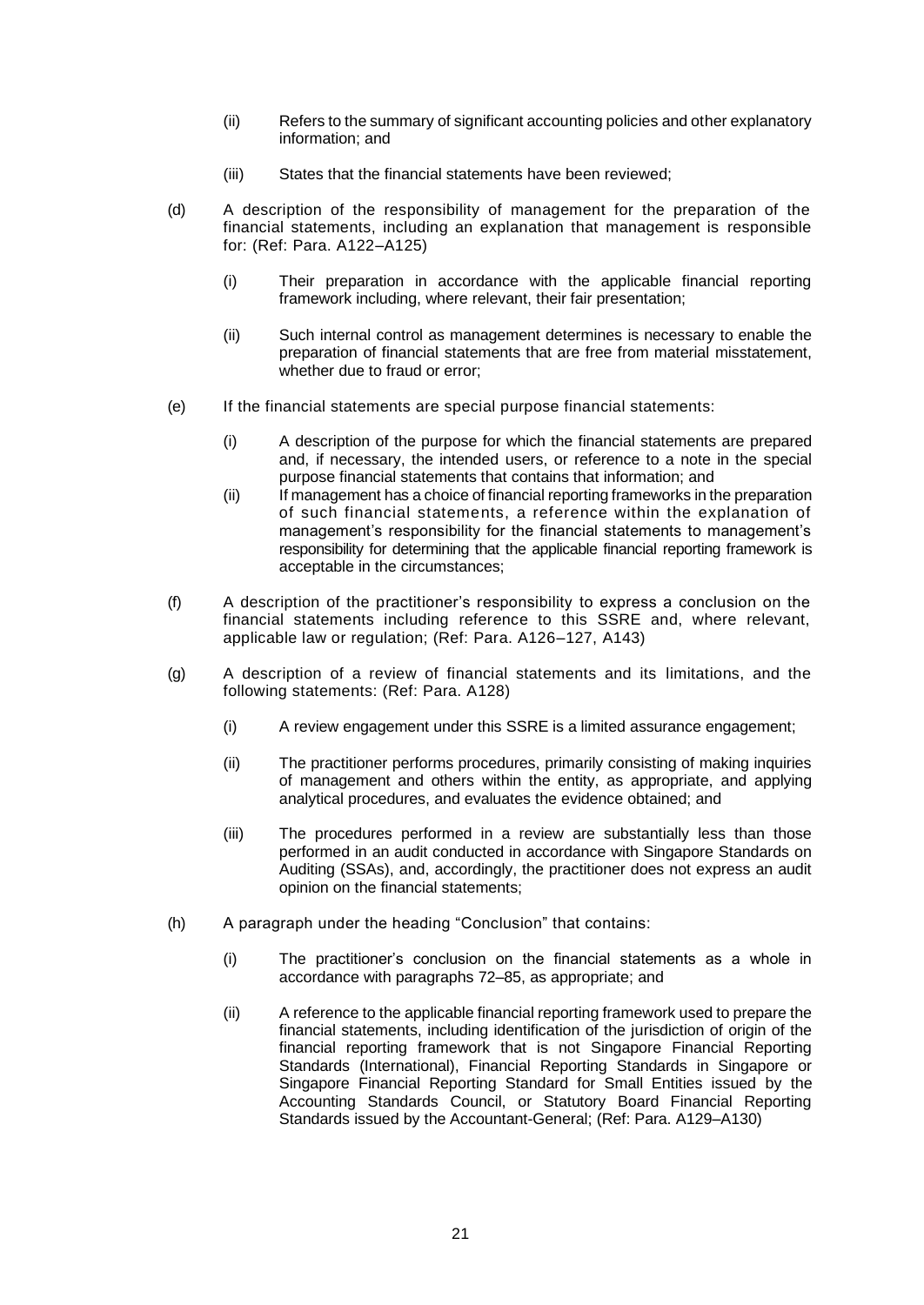- (i) When the practitioner's conclusion on the financial statements is modified:
	- (i) A paragraph under the appropriate heading that contains the practitioner's modified conclusion in accordance with paragraphs 72 and 75–85, as appropriate; and
	- (ii) A paragraph, under an appropriate heading, that provides a description of the matter(s) giving rise to the modification; (Ref: Para. A131)
- (j) A reference to the practitioner's obligation under this SSRE to comply with relevant ethical requirements;
- (k) The date of the practitioner's report; (Ref: Para. A138–A141)
- (l) The practitioner's signature; and (Ref: Para. A132)
- (m) The location in the jurisdiction where the practitioner practices.

#### *Emphasis of Matter and Other Matter Paragraphs in the Practitioner's Report*

#### Emphasis of Matter Paragraphs

- 87. The practitioner may consider it necessary to draw users' attention to a matter presented or disclosed in the financial statements that, in the practitioner's judgment, is of such importance that it is fundamental to users' understanding of the financial statements. In such cases, the practitioner shall include an Emphasis of Matter paragraph in the practitioner's report, provided the practitioner has obtained sufficient appropriate evidence to conclude that the matter is not likely to be materially misstated as presented in the financial statements. Such paragraph shall refer only to information presented or disclosed in the financial statements.
- 88. The practitioner's report on special purpose financial statements shall include an Emphasis of Matter paragraph alerting users of the practitioner's report that the financial statements are prepared in accordance with a special purpose framework and that, as a result, the financial statements may not be suitable for another purpose. (Ref: Para. A133–A134)
- 89. The practitioner shall include an Emphasis of Matter paragraph immediately after the paragraph that contains the practitioner's conclusion on the financial statements under the heading "Emphasis of Matter," or other appropriate heading.

Other Matter Paragraphs

90. If the practitioner considers it necessary to communicate a matter other than those that are presented or disclosed in the financial statements that, in the practitioner's judgment, is relevant to users' understanding of the review, the practitioner's responsibilities or the practitioner's report and this is not prohibited by law or regulation, the practitioner shall do so in a paragraph in the practitioner's report with the heading "Other Matter" or other appropriate heading.

#### *Other Reporting Responsibilities*

91. A practitioner may be requested to address other reporting responsibilities in the practitioner's report on the financial statements that are in addition to the practitioner's responsibilities under this SSRE to report on the financial statements. In such situations, those other reporting responsibilities shall be addressed by the practitioner in a separate section in the practitioner's report headed "Report on Other Legal and Regulatory Requirements," or otherwise as appropriate to the content of the section, following the section of the report headed "Report on the Financial Statements." (Ref: Para. A135–A137)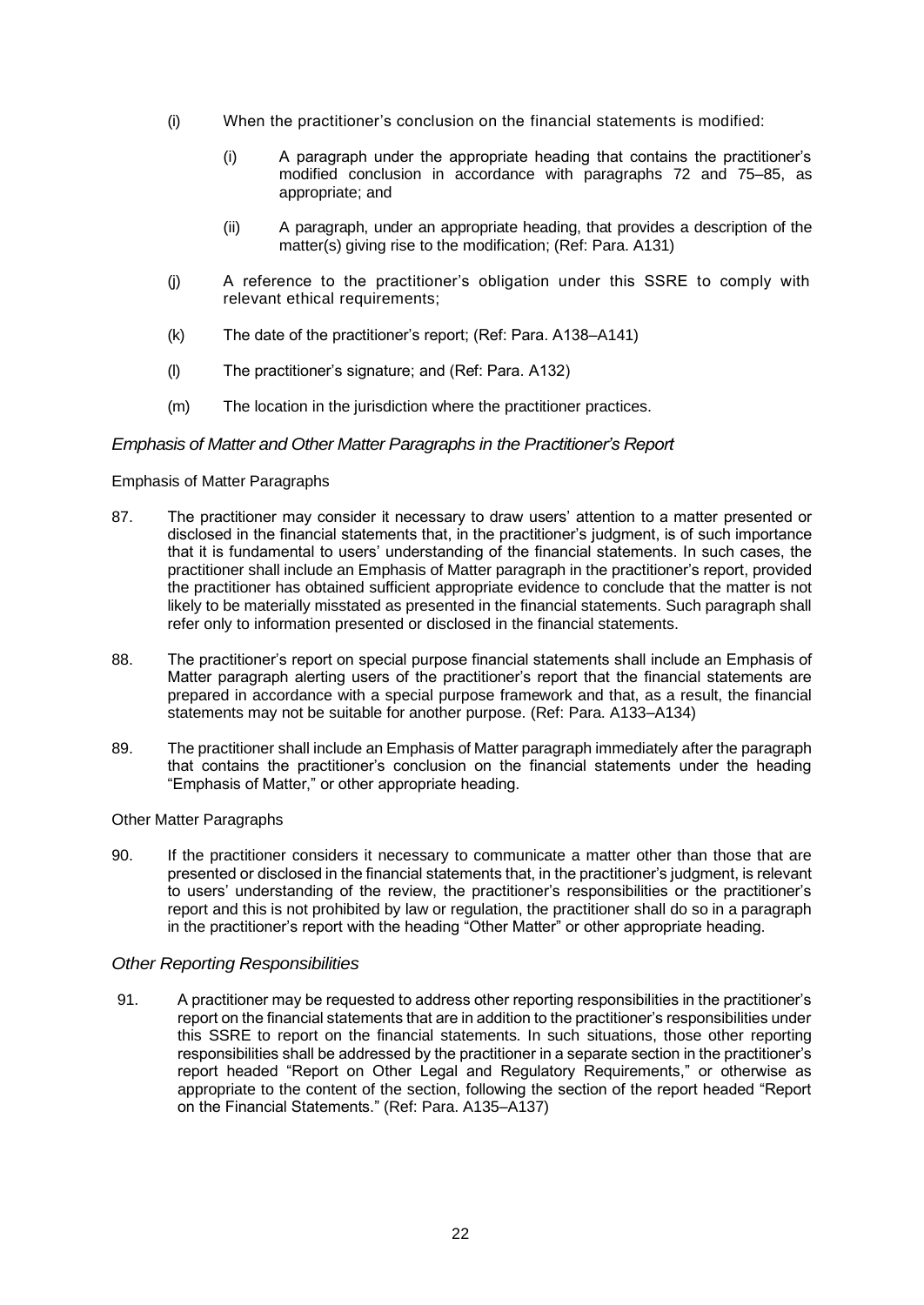#### *Date of the Practitioner's Report*

- 92. The practitioner shall date the report no earlier than the date on which the practitioner has obtained sufficient appropriate evidence as the basis for the practitioner's conclusion on the financial statements, including being satisfied that: (Ref: Para. A138–A141)
	- (a) All the statements that comprise the financial statements under the applicable financial reporting framework, including the related notes where applicable, have been prepared; and
	- (b) Those with the recognized authority have asserted that they have taken responsibility for those financial statements.

#### **Documentation**

- 93. The preparation of documentation for the review provides evidence that the review was performed in accordance with this SSRE, and legal and regulatory requirements where relevant, and a sufficient and appropriate record of the basis for the practitioner's report. The practitioner shall document the following aspects of the engagement in a timely manner, sufficient to enable an experienced practitioner, having no previous connection with the engagement, to understand: (Ref: Para. A145)
	- (a) The nature, timing, and extent of the procedures performed to comply with this SSRE and applicable legal and regulatory requirements;
	- (b) Results obtained from the procedures, and the practitioner's conclusions formed on the basis of those results; and
	- (c) Significant matters arising during the engagement, the practitioner's conclusions reached thereon, and significant professional judgments made in reaching those conclusions.
- 94. In documenting the nature, timing and extent of procedures performed as required in this SSRE, the practitioner shall record:
	- (a) Who performed the work and the date such work was completed; and
	- (b) Who reviewed the work performed for the purpose of quality control for the engagement, and the date and extent of the review.
- 95. The practitioner shall also document discussions with management, those charged with governance, and others as relevant to the performance of the review of significant matters arising during the engagement, including the nature of those matters.
- 96. If, in the course of the engagement, the practitioner identified information that is inconsistent with the practitioner's findings regarding significant matters affecting the financial statements, the practitioner shall document how the inconsistency was addressed.

\*\*\*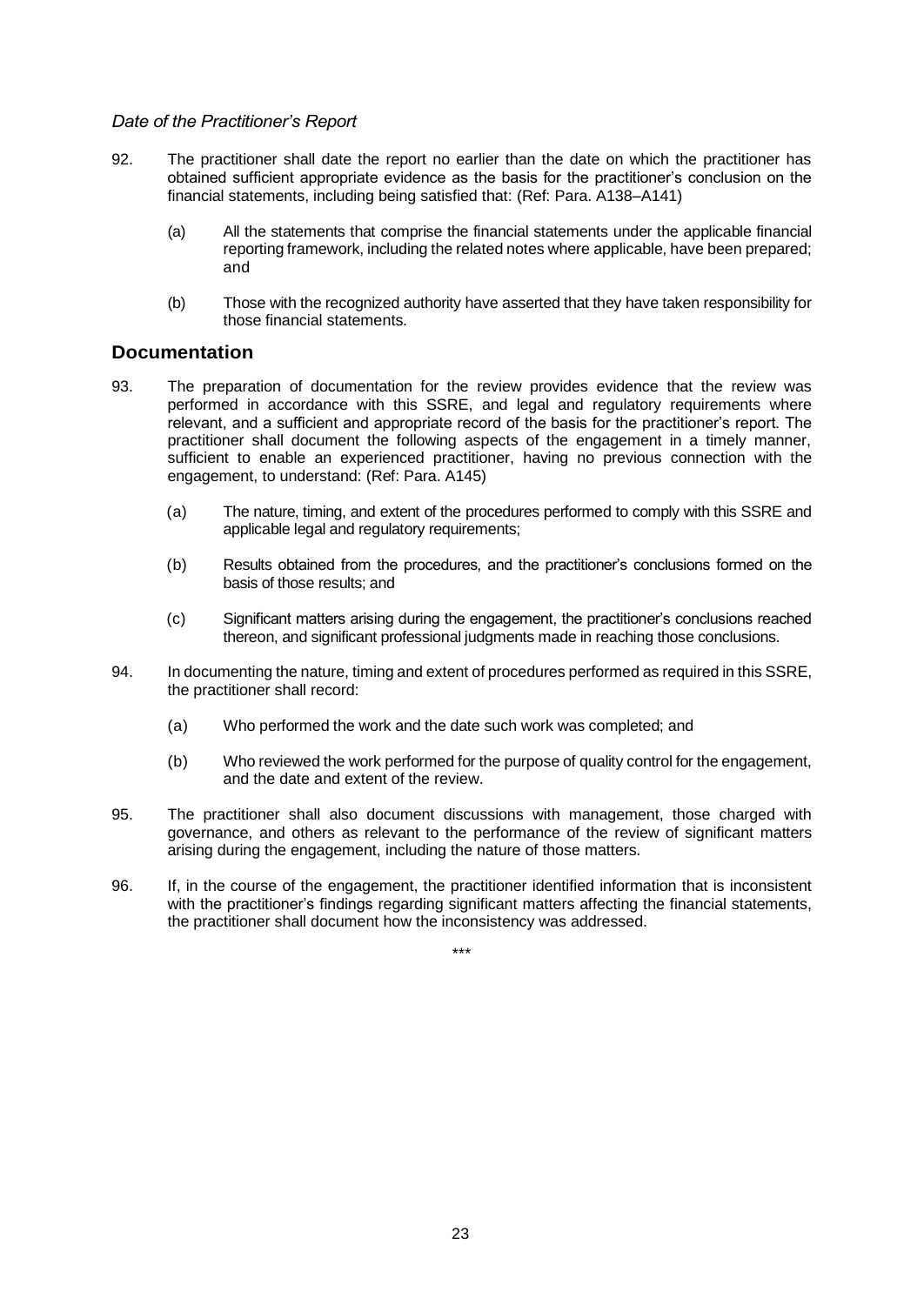## **Application and Other Explanatory Material**

## **Scope of this SSRE** (Ref: Para. 1.2)

A1. In performing a review of financial statements, the practitioner may be required to comply with legal or regulatory requirements, which may differ from the requirements established in this SSRE. While the practitioner may find aspects of this SSRE helpful in these circumstances, it is the responsibility of the practitioner to ensure compliance with all relevant legal, regulatory and professional obligations.

#### *Reviews of Financial Information of Components in the Context of an Audit of the Financial Statements of a Group of Entities*

A2. Review engagements in accordance with this SSRE may be requested for component entities by the auditor of the financial statements of a group of entities<sup>6</sup>. Such a review engagement performed in accordance with this SSRE may be accompanied by a request from the group auditor to undertake additional work or procedures as needed in the circumstances of the group audit engagement.

#### *Relationship with SSQC 1 (Ref: Para. 4)*

- A3. SSQC 1 deals with the firm's responsibilities to establish and maintain its system of quality control for assurance engagements, including review engagements. Those responsibilities are directed at establishing the firm's:
	- Quality control system; and
	- Related policies designed to achieve the objective of the quality control system and the firm's procedures to implement and monitor compliance with those policies, including policies and procedures that address each of the following elements:
		- o Leadership responsibilities for quality within the firm.
		- o Relevant ethical requirements.
		- o Acceptance and continuance of client relationships and specific engagements.
		- o Human resources.
		- o Engagement performance.
		- o Monitoring.
- A4. Under SSQC 1, the firm has an obligation to establish and maintain a system of quality control to provide it with reasonable assurance that:
	- (a) The firm and its personnel comply with professional standards and applicable legal and regulatory requirements; and
	- (b) Reports issued by the firm or engagement partners are appropriate in the circumstances<sup>7</sup>
- A5. National requirements that deal with the firm's responsibilities to establish and maintain a system of quality control are at least as demanding as SSQC 1 when they address all the elements referred to in paragraph A3, and impose obligations on the firm that achieve the aims of the requirements set out in SSQC 1.

<sup>6</sup> SSA 600, *Special Considerations―Audits of Group Financial Statements (Including the Work of Component Auditors*, paragraph A52

SSQC 1, paragraph 11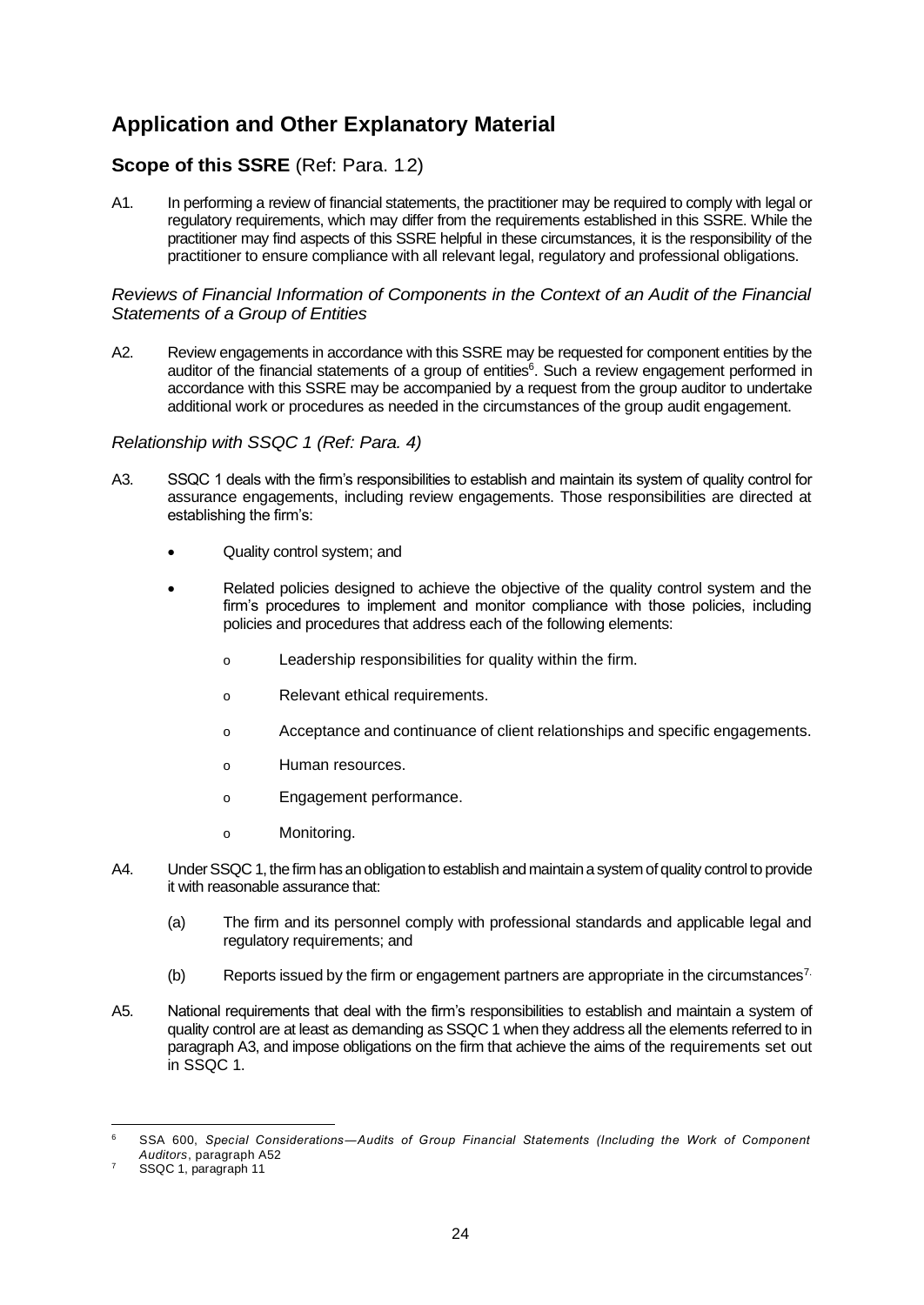## **The Engagement to Review Historical Financial Statements (Ref: Para. 58, 14)**

- A6. Reviews of financial statements may be performed for a wide range of entities that vary by type or size, or by the level of complexity in their financial reporting. In some jurisdictions, the review of financial statements of certain types of entity may also be the subject of local laws or regulations and related reporting requirements.
- A7. Reviews may be performed in a variety of circumstances. For example, they may be required for entities that are exempt from requirements specified in law or regulation for mandatory audit. Reviews may also be requested on a voluntary basis, such as in connection with financial reporting undertaken for arrangements under the terms of a private contract, or to support funding arrangements.

## **Objectives (Ref: Para. 15)**

- A8. This SSRE requires the practitioner to disclaim a conclusion on the financial statements if:
	- (a) The practitioner issues a report, or is required to issue a report for the engagement; and
	- (b) The practitioner is unable to form a conclusion on the financial statements due to inability to obtain sufficient appropriate evidence, and the practitioner concludes that the possible effects on the financial statements of undetected misstatements, if any, could be both material and pervasive.
- A9. The situation of being unable to obtain sufficient appropriate evidence in a review engagement (referred to as a scope limitation) may arise from:
	- (a) Circumstances beyond the control of the entity;
	- (b) Circumstances relating to the nature or timing of the practitioner's work; or
	- (c) Limitations imposed by management or those charged with governance of the entity.
- A10. This SSRE sets out requirements and guidance for the practitioner when the practitioner encounters a scope limitation, either prior to accepting a review engagement, or during the engagement.

## **Definitions** (Ref: Para. 16)

#### *Use of the Terms "Management" and "Those Charged with Governance"*

- A11. The respective responsibilities of management and those charged with governance will differ between jurisdictions, and between entities of various types. These differences affect the way the practitioner applies the requirements of this SSRE in relation to management or those charged with governance Accordingly, the phrase "management and, where appropriate, those charged with governance" used in various places throughout this SSRE is intended to alert the practitioner to the fact that different entity environments may have different management and governance structures and arrangements.
- A12. Various responsibilities relating to preparation of financial information and external financial reporting will fall to either management or those charged with governance according to factors such as:
	- The resources and structure of the entity; and
	- The respective roles of management and those charged with governance within the entity as set out in relevant law or regulation or, if the entity is not regulated, in any formal governance or accountability arrangements established for the entity (for example, as recorded in contracts, a constitution or other type of establishment documents of the entity).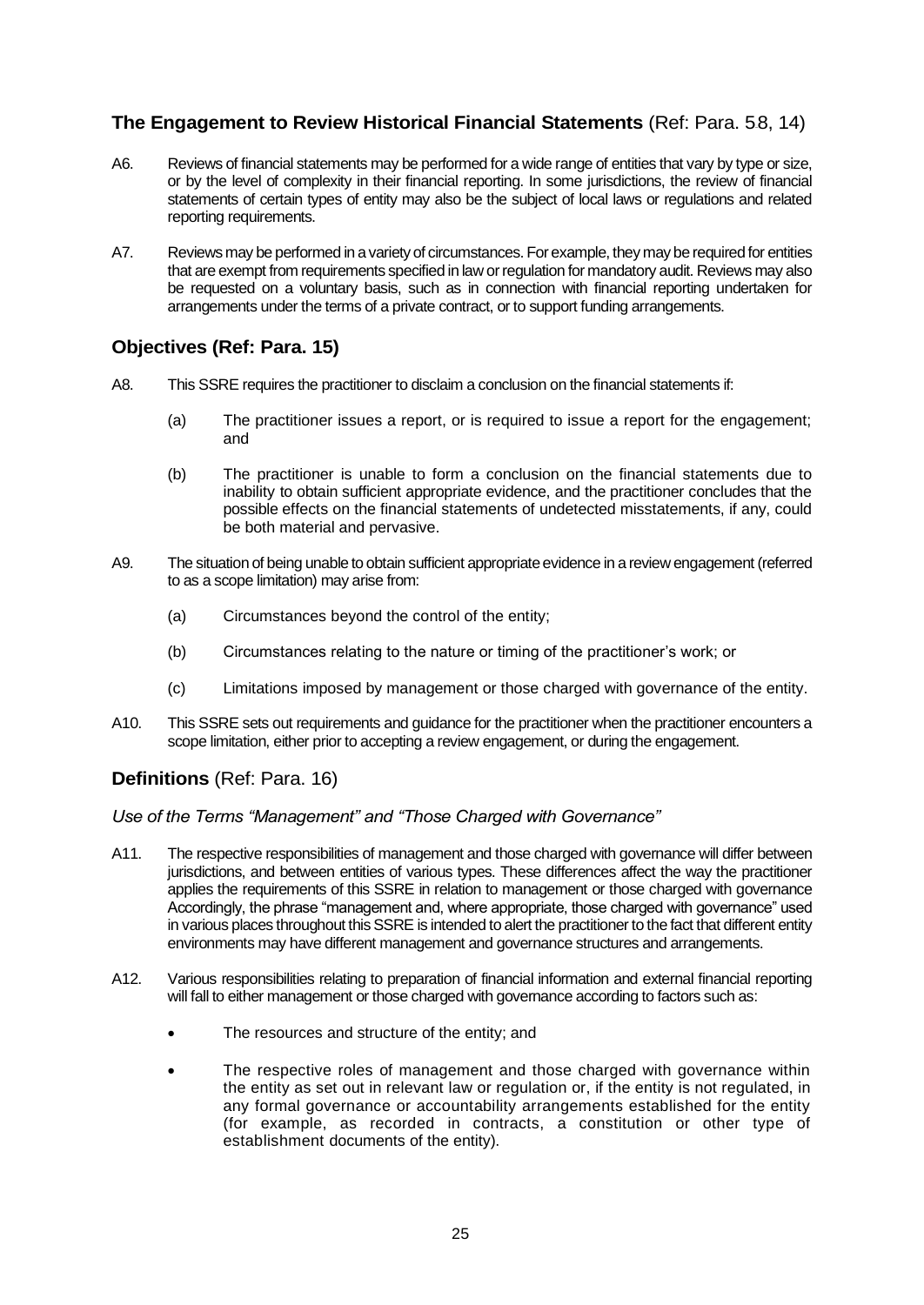For example, in small entities there is often no separation of the management and governance roles. In larger entities, management is often responsible for execution of the business or activities of the entity and reporting thereon, while those charged with governance oversee management. In some jurisdictions, the responsibility for preparation of financial statements for an entity is the legal responsibility of those charged with governance, and in some other jurisdictions it is a management responsibility.

*Limited Assurance – Use of the Term Sufficient Appropriate Evidence* (Ref: Para. 17(f))

A13. Sufficient appropriate evidence is required to obtain limited assurance to support the practitioner's conclusion. Evidence is cumulative in nature and is primarily obtained from the procedures performed during the course of the review.

## **Conduct of a Review Engagement in Accordance with this SSRE** (Ref: Para. 18)

A14. This SSRE does not override laws and regulations that govern a review of financial statements. In the event that those laws and regulations differ from the requirements of this SSRE, a review conducted only in accordance with laws and regulations will not automatically comply with this SSRE.

## **Ethical Requirements (Ref: Para. 21)**

- A15. The ACRA Code establishes the fundamental principles of ethics, which are:
	- (a) Integrity;
	- (b) Objectivity;
	- (c) Professional competence and due care;
	- (d) Confidentiality; and
	- (e) Professional behavior.

The fundamental principles of ethics establish the standard of behavior expected of a professional accountant.

The ACRA Code provides a conceptual framework that establishes the approach which a professional accountants is required to apply when identifying, evaluating and addressing threats to compliance with the fundamental principles. In the case of audits, reviews and other assurance engagements, the ACRA Code sets out *Independence Standards*, established by the application of the conceptual framework to threats to independence in relation to those engagements.

A16. In the case of an engagement to review financial statements, the ACRA Code requires that the practitioner be independent of the entity whose financial statements are reviewed. The ACRA Code describes independence as comprising both independence of mind and independence in appearance. The practitioner's independence safeguards the practitioner's ability to form a conclusion without being affected by influences that might otherwise compromise that conclusion. Independence enhances the practitioner's ability to act with integrity, to be objective and to maintain an attitude of professional skepticism.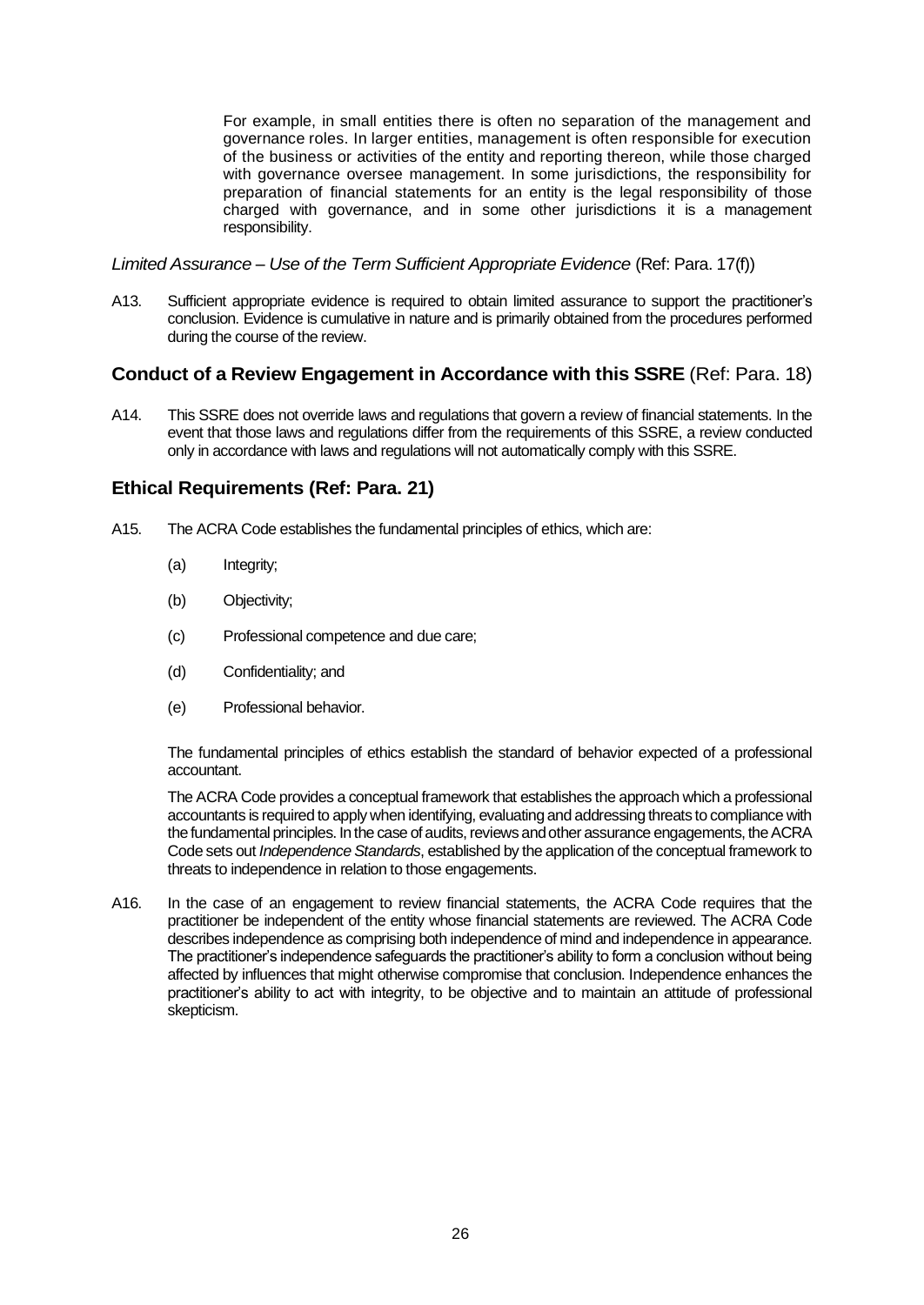## **Professional Skepticism and Professional Judgment**

### *Professional Skepticism* (Ref: Para. 22)

- A17. Professional skepticism is necessary for the critical assessment of evidence in a review. This includes questioning inconsistencies and investigating contradictory evidence, and questioning the reliability of responses to inquiries and other information obtained from management and those charged with governance. It also includes consideration of the sufficiency and appropriateness of evidence obtained in the light of the engagement circumstances.
- A18. Professional skepticism includes being alert to, for example:
	- Evidence that is inconsistent with other evidence obtained.
	- Information that calls into question the reliability of documents and responses to inquiries to be used as evidence.
	- Conditions that may indicate possible fraud.
	- Any other circumstances that suggest the need for additional procedures.
- A19. Maintaining professional skepticism throughout the review is necessary if the practitioner is to reduce the risks of:
	- Overlooking unusual circumstances.
	- Over-generalizing when drawing conclusions from evidence obtained.
	- Using inappropriate assumptions in determining the nature, timing, and extent of the procedures performed in the review, and evaluating the results thereof.
- A20. The practitioner cannot be expected to disregard past experience of the honesty and integrity of the entity's management and those charged with governance. Nevertheless, a belief that management and those charged with governance are honest and have integrity does not relieve the practitioner of the need to maintain professional skepticism or allow the practitioner to be satisfied with evidence that is inadequate for the purpose of the review.

## *Professional Judgment* (Ref: Para. 23)

- A21. Professional judgment is essential to the proper conduct of a review engagement. This is because interpretation of relevant ethical requirements and the requirements of this SSRE, and the need for informed decisions throughout the performance of a review engagement, require the application of relevant knowledge and experience to the facts and circumstances of the engagement. Professional judgment is necessary, in particular:
	- Regarding decisions about materiality, and the nature, timing, and extent of procedures used to meet the requirements of this SSRE, and to gather evidence.
	- When evaluating whether the evidence obtained from the procedures performed reduces the engagement risk to a level that is acceptable in the engagement circumstances.
	- When considering management's judgments in applying the entity's applicable financial reporting framework.
	- When forming the conclusion on the financial statements based on the evidence obtained, including considering the reasonableness of the estimates made by management in preparing the financial statements.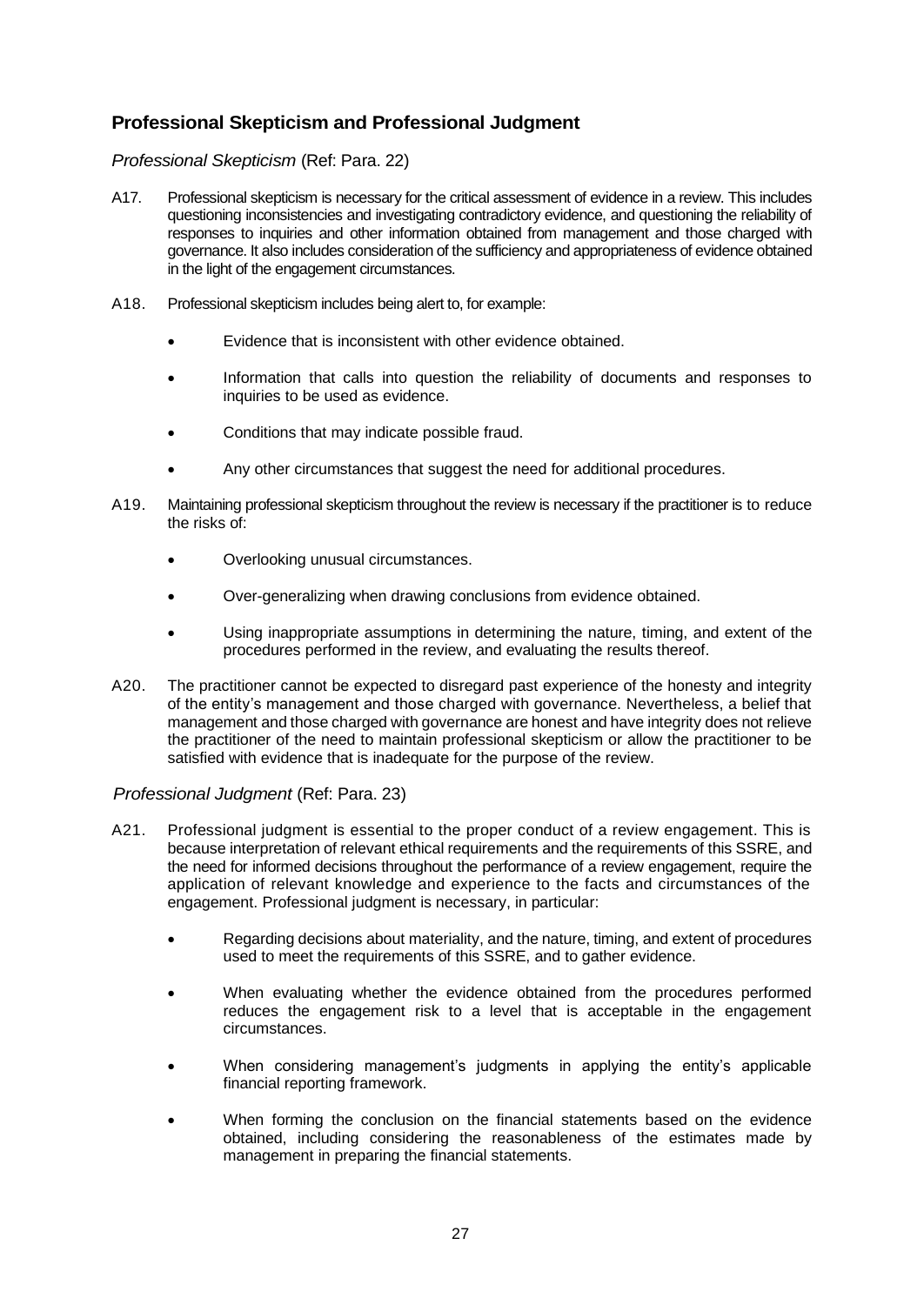- A22. The distinguishing feature of the professional judgment expected of the practitioner is that it is exercised by a practitioner whose training, knowledge and experience, including in the use of assurance skills and techniques, have assisted in developing the necessary competencies to achieve reasonable judgments. Consultation on difficult or contentious matters during the course of the engagement, both within the engagement team and between the engagement team and others at the appropriate level within or outside the firm, assists the practitioner in making informed and reasonable judgments.
- A23. The exercise of professional judgment in individual engagements is based on the facts and circumstances that are known by the practitioner throughout the engagement, including:
	- Knowledge acquired from engagements carried out with respect to the entity's financial statements in prior periods, where applicable.
	- The practitioner's understanding of the entity and its environment, including its accounting system, and of the application of the applicable financial reporting framework in the entity's industry.
	- The extent to which the preparation and presentation of the financial statements require the exercise of management judgment.
- A24. Professional judgment can be evaluated based on whether the judgment reached reflects a competent application of assurance and accounting principles, and is appropriate in the light of, and consistent with, the facts and circumstances that were known to the practitioner up to the date of the practitioner's report.
- A25. Professional judgment needs to be exercised throughout the engagement. It also needs to be appropriately documented in accordance with the requirements of this SSRE. Professional judgment is not to be used as the justification for decisions that are not otherwise supported by the facts and circumstances of the engagement, or the evidence obtained.

## **Engagement Level Quality Control (Ref: Para. 2425)**

- A26. Assurance skills and techniques include:
	- Applying professional skepticism and professional judgment to planning and performing an assurance engagement, including obtaining and evaluating evidence;
	- Understanding information systems and the role and limitations of internal control;
	- Linking the consideration of materiality and engagement risks to the nature, timing and extent of procedures for the review;
	- Applying procedures as appropriate to the review engagement, which may include other types of procedures in addition to inquiry and analytical procedures (such as inspection, re-calculation, re-performance, observation and confirmation);
	- Systematic documentation practices; and
	- Application of skills and practices relevant for writing reports for assurance engagements.
- A27. Within the context of the firm's system of quality control, engagement teams have a responsibility to implement quality control procedures applicable to the engagement, and provide the firm with relevant information to enable the functioning of that part of the firm's system of quality control relating to independence.
- A28. The actions of the engagement partner and appropriate messages to the other members of the engagement team, in the context of the engagement partner taking responsibility for the overall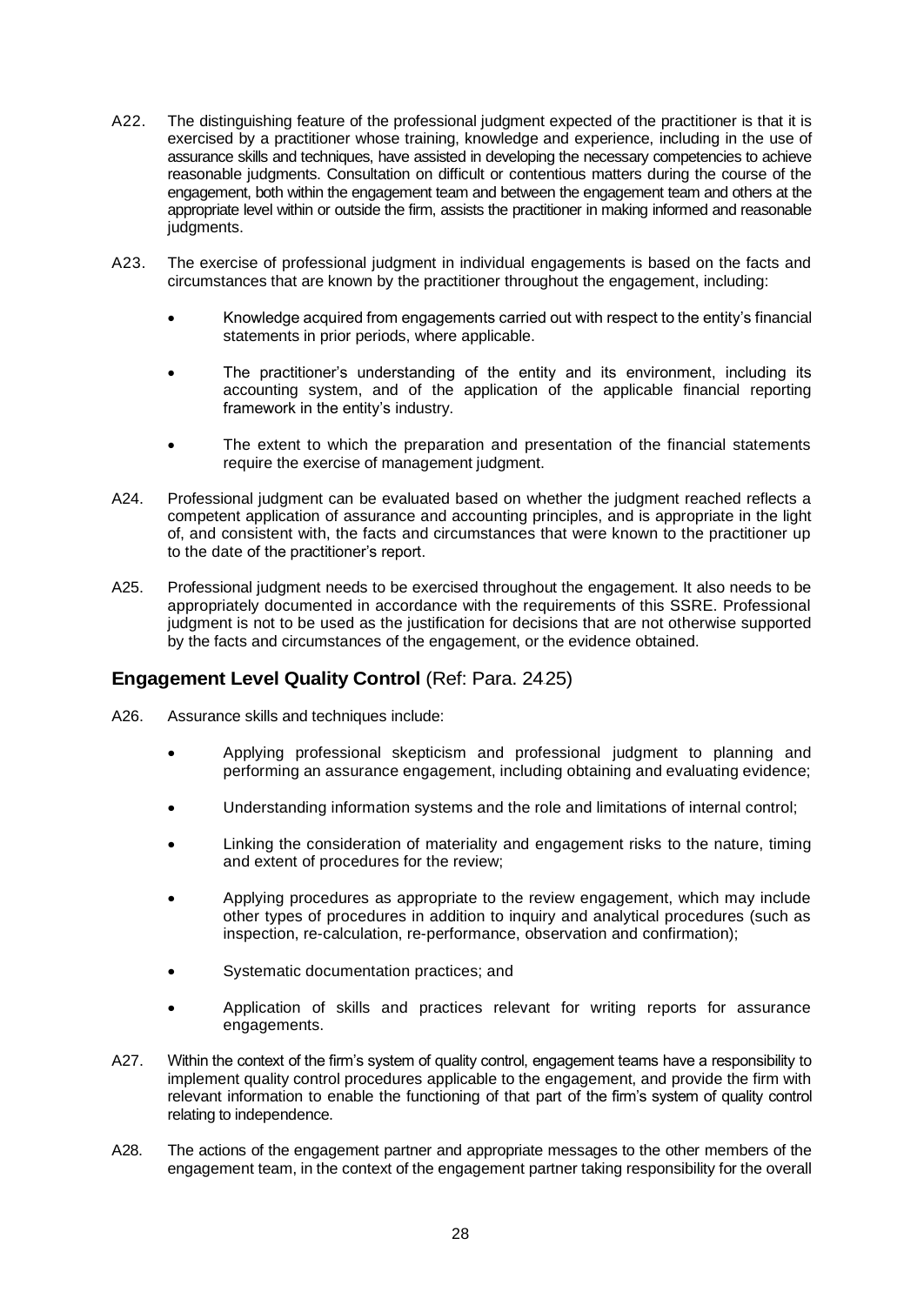quality on each review engagement, emphasize the fact that quality is essential in performing a review engagement, and the importance to the quality of the review engagement of:

- (a) Performing work that complies with professional standards and regulatory and legal requirements.
- (b) Complying with the firm's quality control policies and procedures as applicable.
- (c) Issuing a report for the engagement that is appropriate in the circumstances.
- (d) The engagement team's ability to raise concerns without fear of reprisals.
- A29. Unless information provided by the firm or other parties suggests otherwise, the engagement team is entitled to rely on the firm's system of quality control. For example, the engagement team may rely on the firm's system of quality control in relation to:
	- Competence of personnel through their recruitment and formal training.
	- Independence through the accumulation and communication of relevant independence information.
	- Maintenance of client relationships through acceptance and continuance systems.
	- Adherence to regulatory and legal requirements through the monitoring process.

In considering deficiencies identified in the firm's system of quality control that may affect the review engagement, the engagement partner may consider measures taken by the firm to rectify those deficiencies.

A30. A deficiency in the firm's system of quality control does not necessarily indicate that a review engagement was not performed in accordance with professional standards and applicable legal and regulatory requirements, or that the practitioner's report was not appropriate.

#### *Assignment of Engagement Teams* (Ref: Para. 25(b))

- A31. When considering the appropriate competence and capabilities expected of the engagement team as a whole, the engagement partner may take into consideration such matters as the team's:
	- Understanding of, and practical experience with, review engagements of a similar nature and complexity through appropriate training and participation.
	- Understanding of professional standards and applicable legal and regulatory requirements.
	- Technical expertise, including expertise with relevant information technology and specialized areas of accounting or assurance.
	- Knowledge of relevant industries in which the client operates.
	- Ability to apply professional judgment.
	- Understanding of the firm's quality control policies and procedures.

#### *Acceptance and Continuance of Client Relationships and Review Engagements* (Ref: Para. 25(d)(i))

A32. SSQC 1 requires the firm to obtain information as it considers necessary in the circumstances before accepting an engagement with a new client, when deciding whether to continue an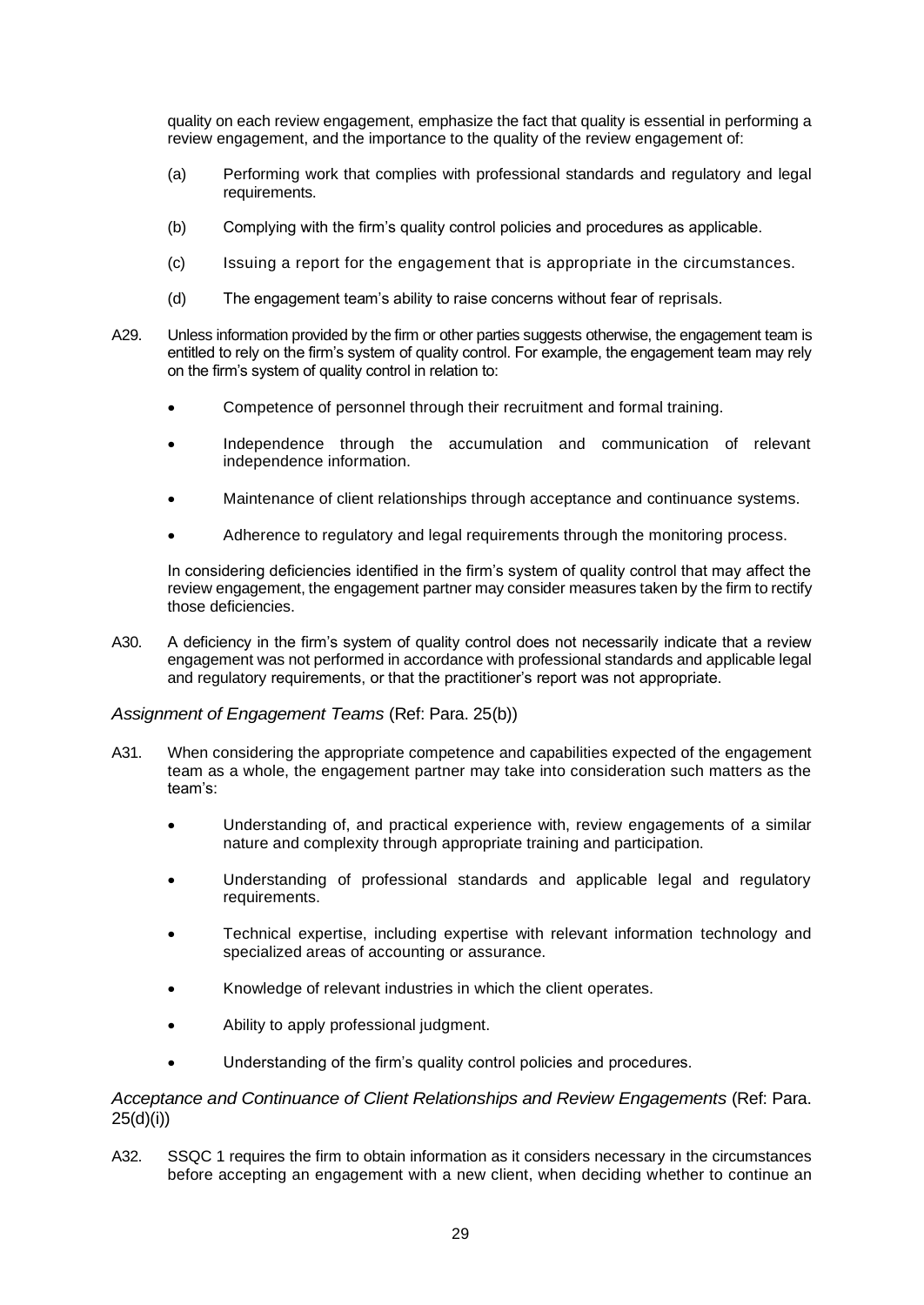existing engagement, and when considering acceptance of a new engagement with an existing client. Information that assists the engagement partner in determining whether acceptance and continuance of client relationships and review engagements are appropriate may include information concerning:

- The integrity of the principal owners, key management and those charged with governance; and
- Significant matters that have arisen during the current or a previous review engagement, and their implications for continuing the relationship.
- A33. If the engagement partner has cause to doubt management's integrity to a degree that is likely to affect proper performance of the review, it is not appropriate under this SSRE to accept the engagement, unless required by law or regulation, as doing so may lead to the practitioner being associated with the entity's financial statements in an inappropriate manner.

## **Acceptance and Continuance of Client Relationships and Review Engagements**  (Ref: Para. 29)

A34. The practitioner's consideration of engagement continuance, and relevant ethical requirements, including independence, occurs throughout the engagement, as conditions and changes in circumstances occur. Performing initial procedures on engagement continuance and evaluation of relevant ethical requirements (including independence) at the beginning of an engagement informs the practitioner's decisions and actions prior to the performance of other significant activities for the engagement.

*Factors Affecting Acceptance and Continuance of Client Relationships and Review Engagements (Ref: Para. 29)*

A35. Assurance engagements may only be accepted when the engagement exhibits certain characteristics<sup>8</sup> that are conducive to achieving the practitioner's objectives specified for the engagement.

Rational Purpose (Ref: Para. 29(a)(i))

- A36. It may be unlikely that there is a rational purpose for the engagement if, for example:
	- (a) There is a significant limitation on the scope of the practitioner's work;
	- (b) The practitioner suspects the engaging party intends to associate the practitioner's name with the financial statements in an inappropriate manner; or
	- (c) The engagement is intended to meet compliance requirements of relevant law or regulation and such law or regulation requires the financial statements to be audited.

#### Review Engagement Is Appropriate (Ref: Para. 29(a)(ii))

A37. When the practitioner's preliminary understanding of the engagement circumstances indicates that accepting a review engagement would not be appropriate, the practitioner may consider recommending that another type of engagement be undertaken. Depending on the circumstances, the practitioner may, for example, believe that performance of an audit engagement would be more appropriate than a review. In other cases, if the engagement circumstances preclude performance of an assurance engagement, the practitioner may recommend a compilation engagement, or other accounting services engagement, as appropriate.

Assurance Framework, paragraph 17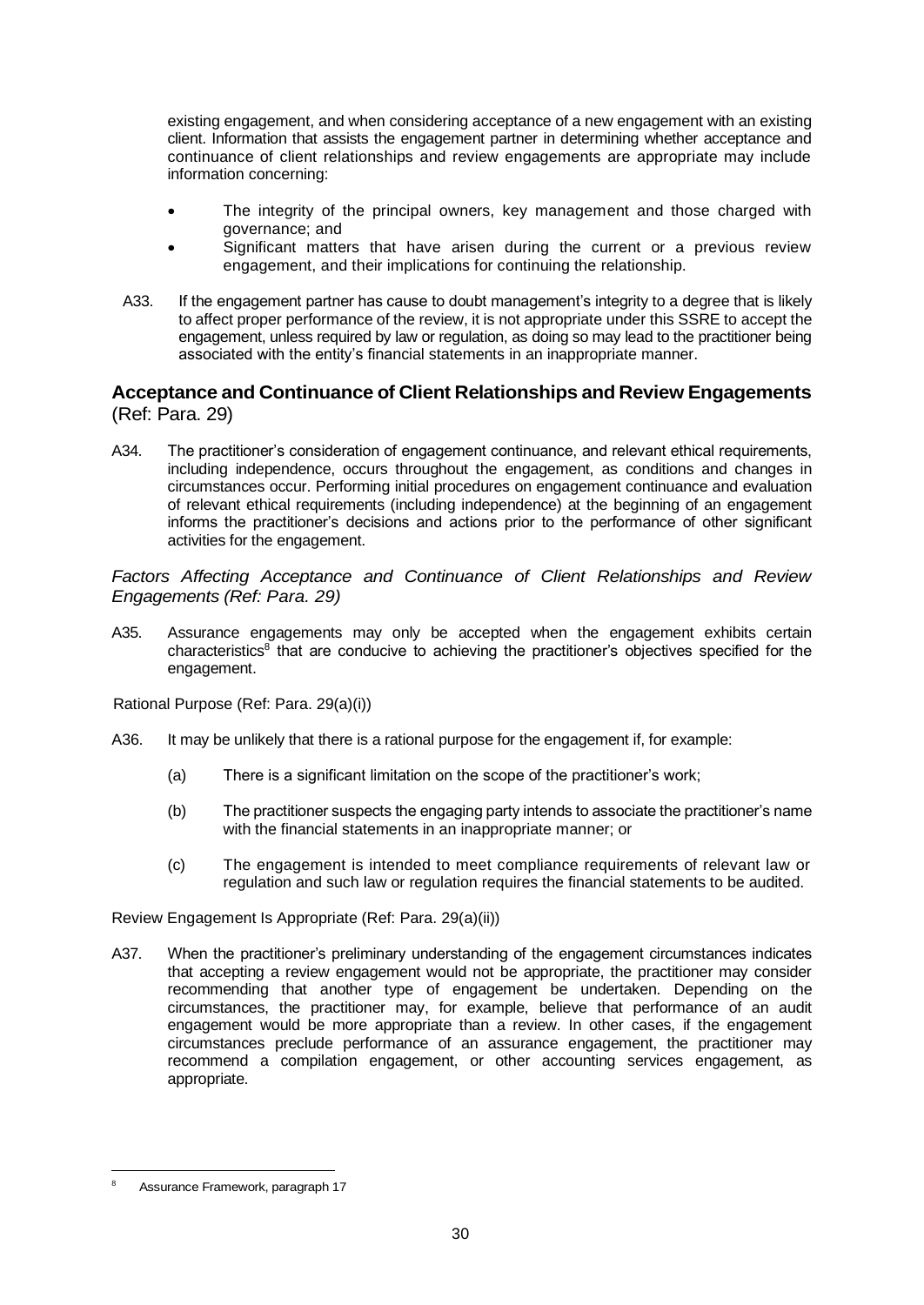Information Needed to Perform the Review Engagement (Ref: Para. 29(c))

A38. An example of where the practitioner may have cause to doubt that the information needed to perform the review will be available or reliable is where the accounting records necessary for purposes of performing analytical procedures are suspected to be substantially inaccurate or incomplete. This consideration is not directed at the need that sometimes arises in the course of a review engagement to assist management by recommending adjusting entries required to finalize the financial statements prepared by management.

#### *Preconditions for Accepting a Review Engagement (Ref: Para. 30)*

A39. This SSRE also requires the practitioner to ascertain certain matters, upon which it is necessary for the practitioner and the entity's management to agree, and which are within the control of the entity, prior to the practitioner accepting the engagement.

The Applicable Financial Reporting Framework (Ref: Para. 30(a))

A40. A condition for acceptance of an assurance engagement is that the criteria<sup>9</sup> referred to in the definition of an assurance engagement are suitable and available to intended users. <sup>10</sup> For purposes of this SSRE, the applicable financial reporting framework provides the criteria the practitioner uses to review the financial statements including, where relevant, the fair presentation of the financial statements. Some financial reporting frameworks are fair presentation frameworks, while others are compliance frameworks. The requirements of the applicable financial reporting framework determine the form and content of the financial statements, including what constitutes a complete set of financial statements.

Acceptability of the applicable financial reporting framework

- A41. Without an acceptable financial reporting framework, management does not have an appropriate basis for the preparation of the financial statements and the practitioner does not have suitable criteria for the review of the financial statements.
- A42. The practitioner's determination of the acceptability of the financial reporting framework applied in the financial statements is made in the context of the practitioner's understanding of who the intended users of the financial statements are. The intended users are the person, persons or group of persons for whom the practitioner prepares the report. The practitioner may not be able to identify all those who will read the assurance report, particularly where there is a large number of people who have access to it.
- A43. In many cases, in the absence of any indications to the contrary, the practitioner may presume that the applicable financial reporting framework is acceptable (for example, a financial reporting framework that is prescribed by law or regulation in a jurisdiction to be used in the preparation of general purpose financial statements for certain types of entities).
- A44. Factors that are relevant to the practitioner's determination of the acceptability of the financial reporting framework to be applied in the preparation of the financial statements include:
	- The nature of the entity (for example, whether it is a business enterprise, a public sector entity or a not-for-profit organization).
	- The purpose of the financial statements (for example, whether they are prepared to meet the common financial information needs of a wide range of users or the financial information needs of specific users).
	- The nature of the financial statements (for example, whether the financial statements are a complete set of financial statements or a single financial statement).

Assurance Framework, paragraph 34

Assurance Framework, paragraph 17(b)(ii)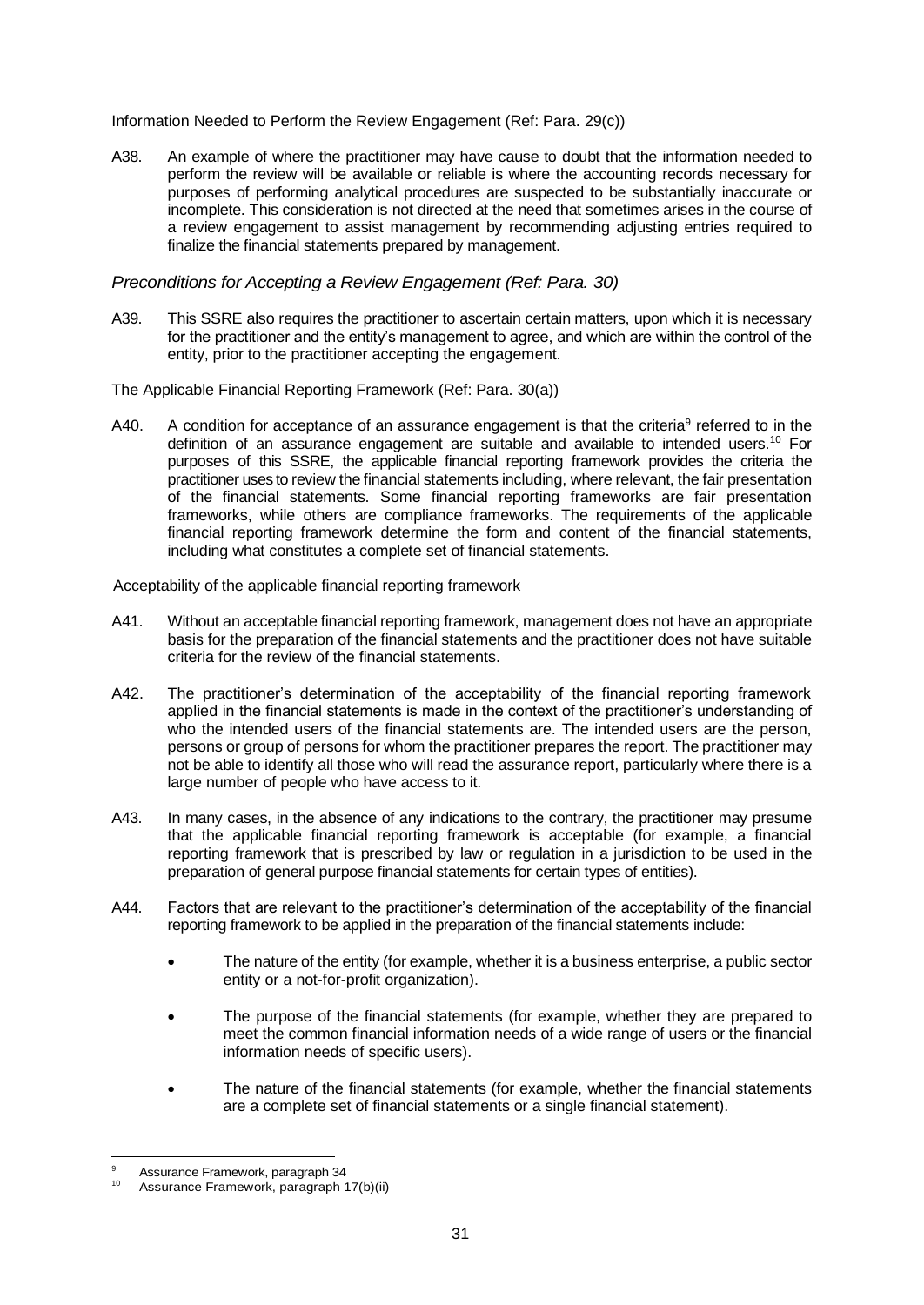- Whether the applicable financial reporting framework is prescribed in relevant law or regulation.
- A45. If the financial reporting framework used to prepare the financial statements is not acceptable in view of the purpose of the financial statements and management will not agree to use of a financial reporting framework that is acceptable in the practitioner's view, the practitioner is required under this SSRE to decline the engagement.
- A46. Deficiencies in the applicable financial reporting framework that indicate that the framework is not acceptable may be encountered after the review engagement has been accepted. When use of that financial reporting framework is not prescribed by law or regulation, management may decide to adopt another framework that is acceptable. When management does so, the practitioner is required under this SSRE to agree the new terms of the review engagement with management to reflect the change in the applicable financial reporting framework.

Responsibilities of Management and Those Charged with Governance (Ref: Para. 30(b), 37(e))

- A47. The financial statements subject to review are those of the entity, prepared by management of the entity with oversight from those charged with governance. This SSRE does not impose responsibilities on management and those charged with governance, nor does it override laws and regulations that govern their respective responsibilities. However, a review in accordance with this SSRE is conducted on the premise that management, and those charged with governance as appropriate, have acknowledged certain responsibilities that are fundamental to the conduct of the review. The review of the financial statements does not relieve management and those charged with governance of their responsibilities.
- A48. As part of its responsibility for the preparation of the financial statements, management is required to exercise judgment in making accounting estimates that are reasonable in the circumstances, and to select and apply appropriate accounting policies. These judgments are made in the context of the applicable financial reporting framework.
- A49. Because of the significance of the preconditions for undertaking a review of financial statements, the practitioner is required under this SSRE to obtain the agreement of management that it understands its responsibilities before accepting a review engagement. The practitioner may obtain management's agreement either orally or in writing. However, management's agreement is subsequently recorded within the written terms of the engagement.
- A50. If management, and those charged with governance where appropriate, do not or will not acknowledge their responsibilities in relation to the financial statements, it is not appropriate to accept the engagement unless law or regulation requires the practitioner to do so. In circumstances where the practitioner is required to accept the review engagement, the practitioner may need to explain to management and those charged with governance, where different, the importance of these matters and the implications for the engagement.

#### *Additional Considerations When the Wording of the Practitioner's Report Is Prescribed by Law or Regulation* (Ref: Para. 34*–35*)

- A51. This SSRE requires the practitioner to not represent compliance with this SSRE unless the practitioner has complied with all the requirements of this SSRE that are relevant to the review engagement. Law or regulation may prescribe matters in relation to an engagement that would ordinarily cause the practitioner to decline the engagement were it possible to do so, for example, if:
	- The practitioner considers that the financial reporting framework prescribed by law or regulation is not acceptable; or
	- The prescribed layout or wording of the practitioner's report is in a form or in terms that are significantly different from the layout or wording required by this SSRE.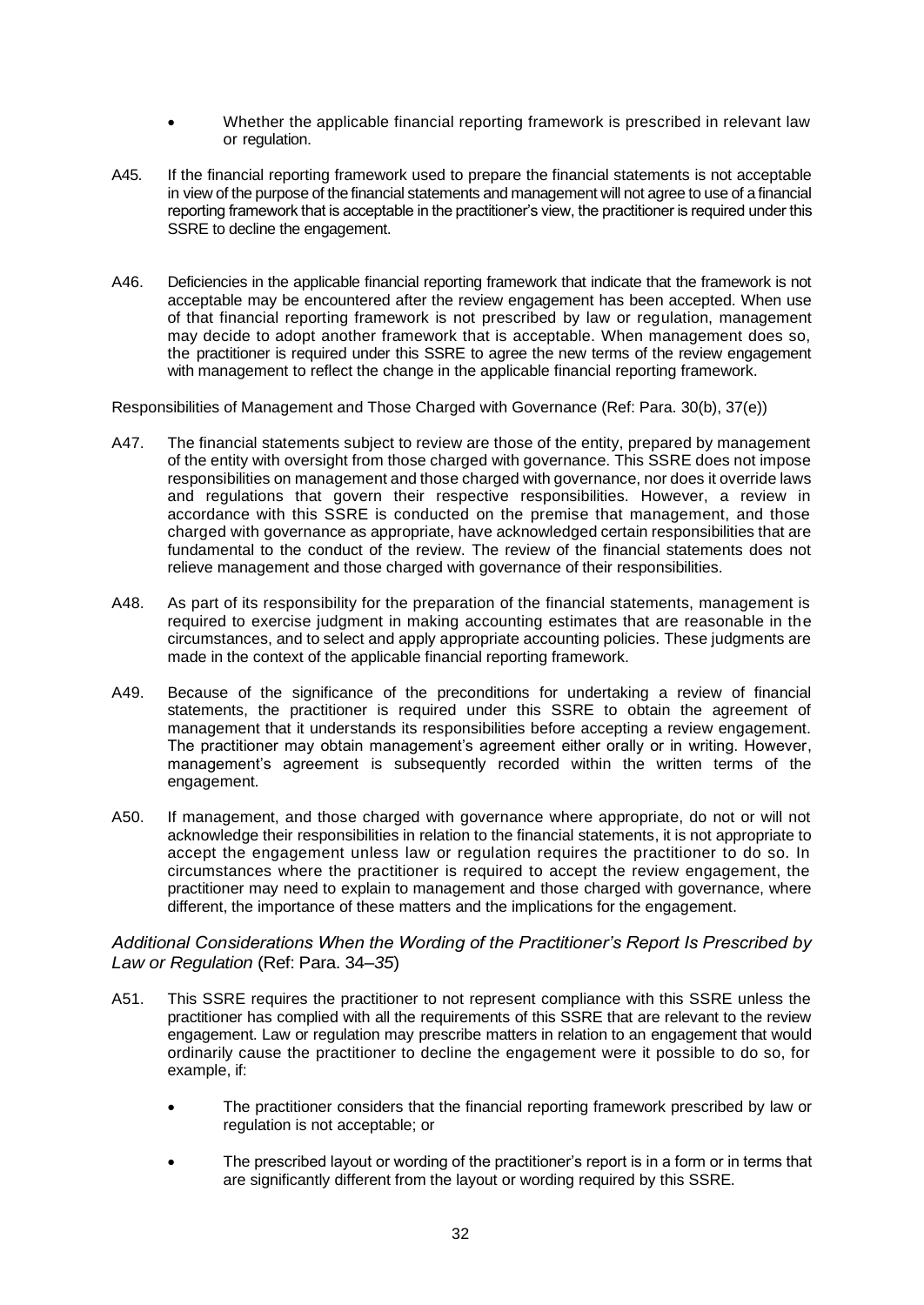Under this SSRE, a review conducted in these situations does not comply with this SSRE and the practitioner cannot represent compliance with this SSRE in the report issued for the engagement. Notwithstanding that the practitioner is not permitted to represent compliance with this SSRE, the practitioner is, however, encouraged to apply this SSRE, including the reporting requirements, to the extent practicable. When appropriate to avoid misunderstanding, the practitioner may consider including a statement in the report that the review is not conducted in accordance with this SSRE.

#### *Agreeing the Terms of Engagement*

Engagement Letter or Other Form of Written Agreement (Ref: Para. 37)

A52. It is in the interests of both management and those charged with governance, and the practitioner, that the practitioner sends an engagement letter prior to performing the review engagement, to help avoid misunderstandings with respect to the engagement.

Form and content of the engagement letter

- A53. The form and content of the engagement letter may vary for each engagement. In addition to including the matters required by this SSRE, an engagement letter may make reference to, for example:
	- Arrangements concerning the involvement of other practitioners and experts in the review engagement.
	- Arrangements to be made with the predecessor practitioner, if any, in the case of an initial engagement.
	- The fact that a review engagement will not satisfy any statutory or third party requirements for an audit.
	- The expectation that management will provide written representations to the practitioner.
	- The agreement of management to inform the practitioner of facts that may affect the financial statements of which management may become aware during the period from the date of the practitioner's report to the date the financial statements are issued.
	- A request for management to acknowledge receipt of the engagement letter and to agree to the terms of the engagement outlined therein.

Review of components of groups of entities

A54. The auditor of the financial statements of a group of entities may request that a practitioner perform a review of the financial information of a component entity of the group. Depending on the instructions of the group auditor, a review of the financial information of a component may be performed in accordance with this SSRE. The group auditor may also specify additional procedures to supplement the work done for the review performed under this SSRE. Where the practitioner conducting the review is the auditor of the component entity's financial statements, the review is not performed in accordance with this SSRE.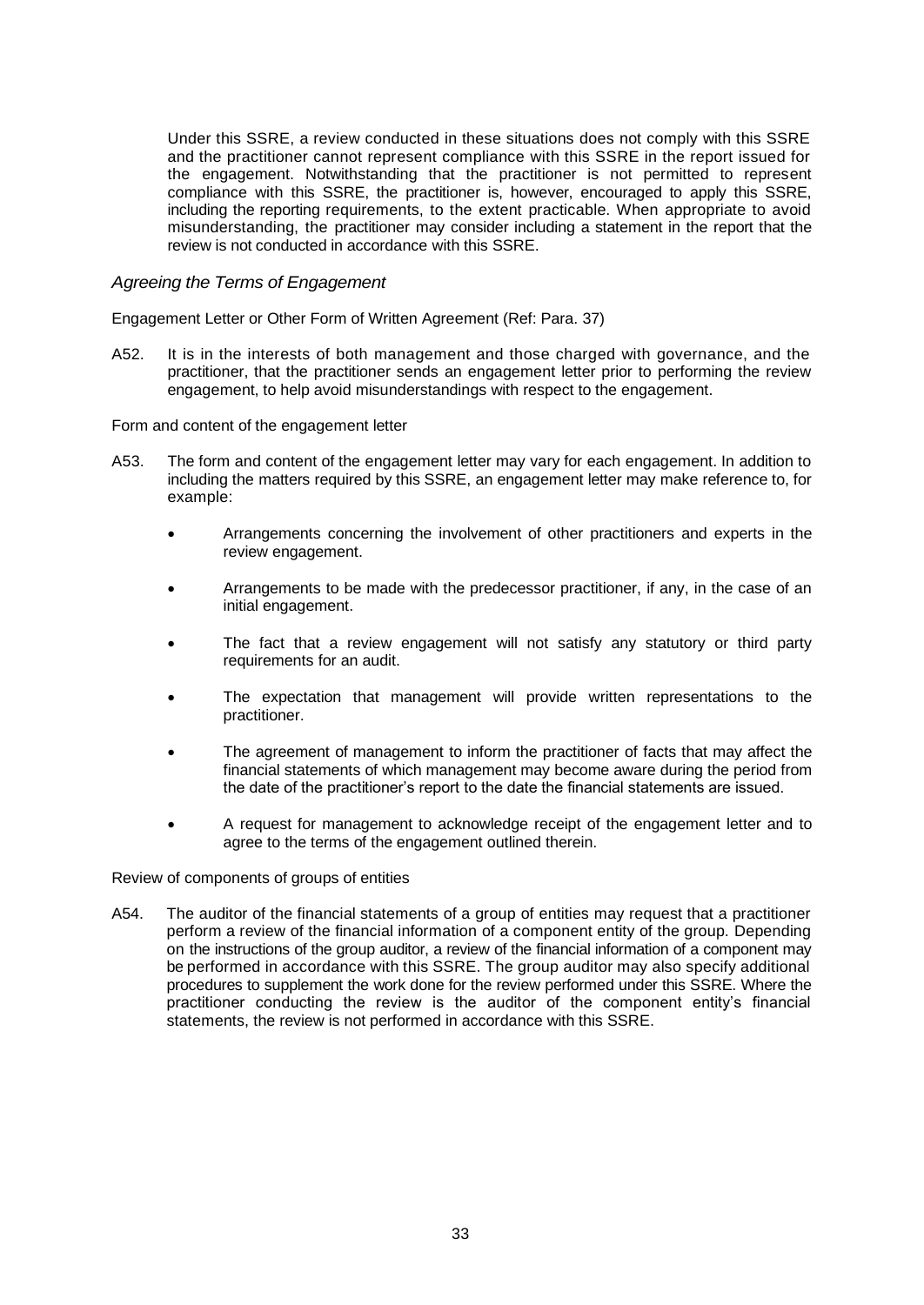Responsibilities of management prescribed by law or regulation (Ref: Para. 37(e))

A55. If, in the circumstances of the engagement, the practitioner concludes that it is not necessary to record certain terms of the engagement in an engagement letter, the practitioner is still required to seek the written agreement from management, and those charged with governance where appropriate, required under this SSRE that they acknowledge and unders tand their responsibilities set out in this SSRE. This written agreement may use the wording of the law or regulation if the law or regulation establishes responsibilities for management that are equivalent in effect to those described in this SSRE.

Illustrative Engagement Letter (Ref: Para. 37)

- A56. An illustrative engagement letter for a review engagement is set out in Appendix 1 to this SSRE. Recurring Engagements (Ref: Para. 38)
- A57. The practitioner may decide not to send a new engagement letter or other written agreement each period. However, the following factors may indicate that it is appropriate to revise the terms of the review engagement or to remind management and those charged with governance, as appropriate, of the existing terms of the engagement:
	- Any indication that management misunderstands the objective and scope of the review.
	- Any revised or special terms of the engagement.
	- A recent change of senior management of the entity.
	- A significant change in ownership of the entity.
	- A significant change in nature or size of the entity's business.
	- A change in legal or regulatory requirements affecting the entity.
	- A change in the applicable financial reporting framework.

#### *Acceptance of a Change in the Terms of the Review Engagement*

Request to Change the Terms of the Review Engagement (Ref: Para. 39)

- A58. A request from the entity for the practitioner to change the terms of the review engagement may result from factors including:
	- A change in circumstances affecting the need for the service.
	- Misunderstanding as to the nature of a review engagement as originally requested.
	- A restriction on the scope of the review engagement, whether imposed by management or caused by other circumstances.
- A59. A change in circumstances that affects the entity's requirements or a misunderstanding concerning the nature of the service originally requested may be considered a reasonable basis for requesting a change to the terms of the review engagement.
- A60. In contrast, a change may not be considered reasonable if it appears that the change relates to information that is incorrect, incomplete or otherwise unsatisfactory. An example might be where the practitioner is unable to obtain sufficient appropriate evidence for a material item in the financial statements, and management asks for the engagement to be changed to a related services engagement to avoid the expression of a modified conclusion by the practitioner.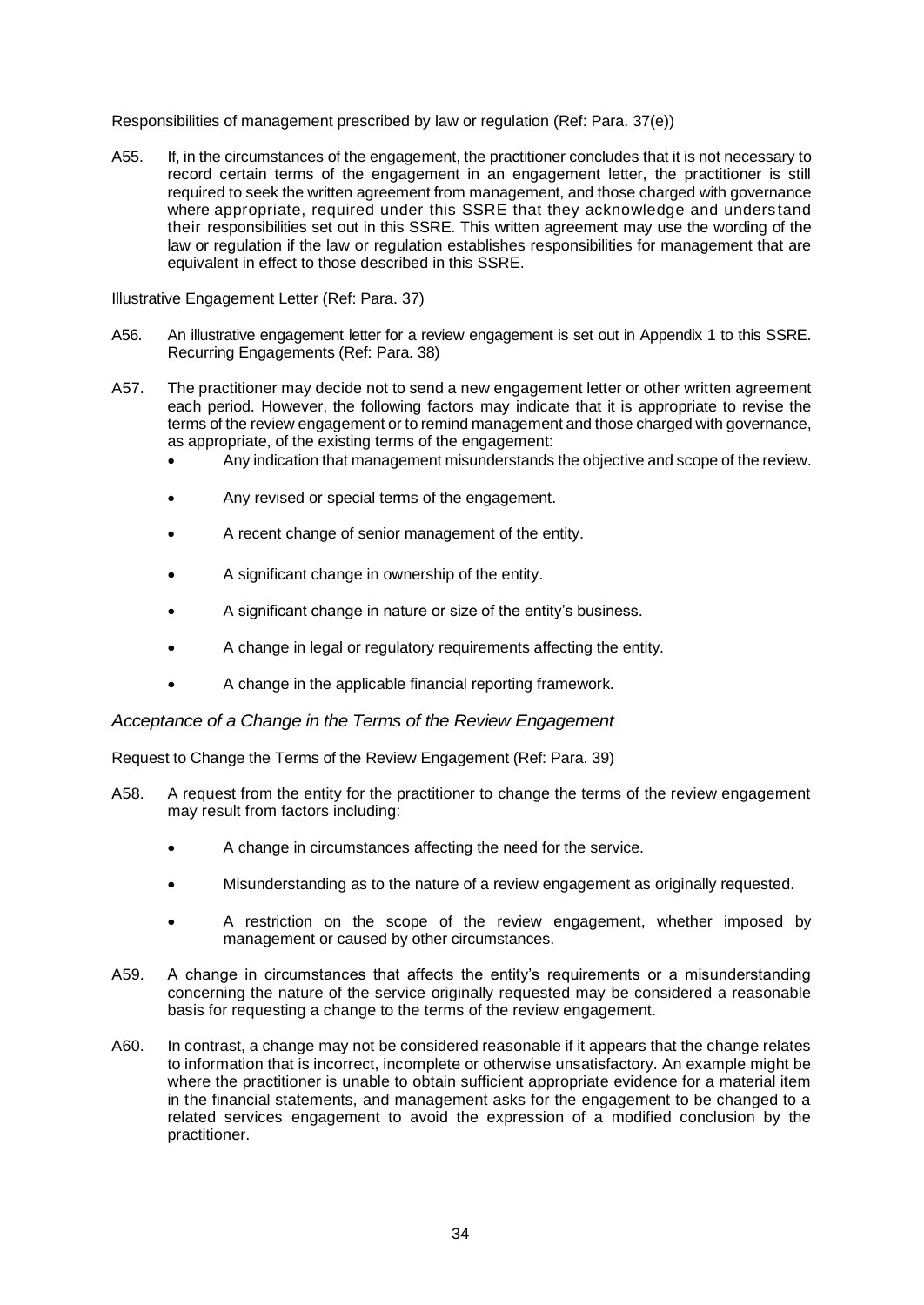Request to Change the Nature of the Engagement (Ref: Para. 40)

- A61. Before agreeing to change a review engagement to another type of engagement or related service, a practitioner who was engaged to perform a review in accordance with this SSRE may need to assess, in addition to the matters referred to in this SSRE, any legal or contractual implications of the change.
- A62. If the practitioner concludes that there is reasonable justification to change the review engagement to another type of engagement or related service, the work performed in the review engagement to the date of change may be relevant to the changed engagement; however, the work required to be performed and the report to be issued would be those appropriate to the revised engagement. In order to avoid confusing the reader, the report on the other engagement or related service would not include reference to:
	- (a) The original review engagement; or
	- (b) Any procedures that may have been performed in the original review engagement, except where the review engagement is changed to an engagement to perform agreedupon procedures and thus reference to the procedures performed is a normal part of the report.

## **Communication with Management and Those Charged with Governance** (Ref: Para. 42)

- A63. In a review engagement, the practitioner's communications with management and those charged with governance take the form of:
	- (a) Inquiries the practitioner makes in the course of performing the procedures for the review; and
	- (b) Other communications, in the context of having effective two-way communication to understand matters arising and to develop a constructive working relationship for the engagement.
- A64. The appropriate timing for communications will vary with the circumstances of the engagement. Relevant factors include the significance and nature of the matter, and any action expected to be taken by management or those charged with governance. For example, it may be appropriate to communicate a significant difficulty encountered during the review as soon as practicable if management or those charged with governance are able to assist the practitioner to overcome the difficulty.
- A65. Law or regulation may restrict the practitioner's communication of certain matters with those charged with governance. For example, law or regulation may specifically prohibit a communication, or other action, that might prejudice an investigation by an appropriate authority into an actual, or suspected, illegal act. In some circumstances, potential conflicts between the practitioner's obligations of confidentiality and obligations to communicate may be complex. In such cases, the practitioner may consider obtaining legal advice.

#### *Communicating Matters Concerning the Review*

- A66. Matters to be communicated to management or those charged with governance, as appropriate, under this SSRE may include:
	- The practitioner's responsibilities in the review engagement, as included in the engagement letter or other suitable form of written agreement.
	- Significant findings from the review, for example: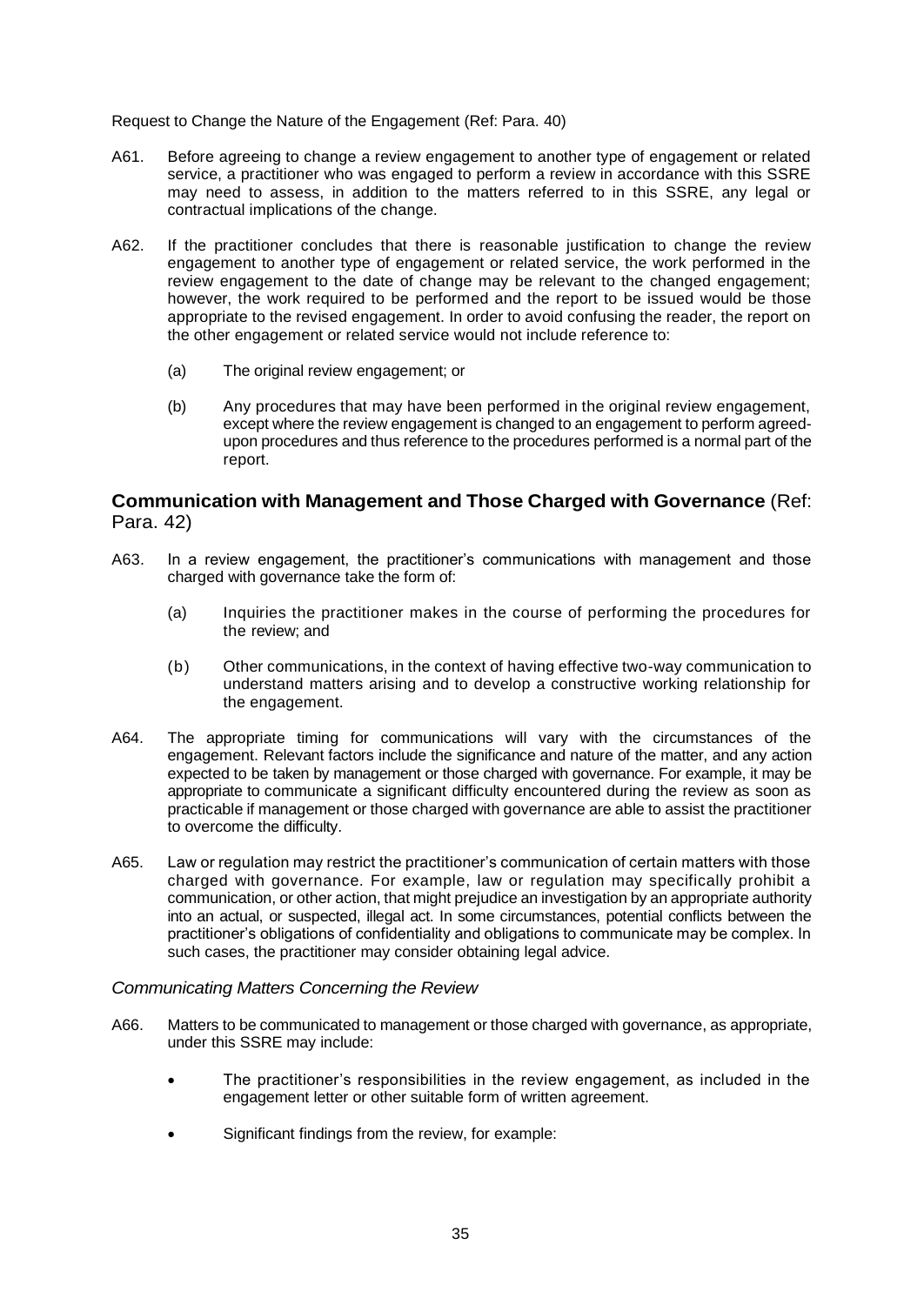- $\circ$  The practitioner's views about significant qualitative aspects of the entity's accounting practices, including accounting policies, accounting estimates and financial statement disclosures.
- o Significant findings from the performance of procedures, including situations where the practitioner considered performance of additional procedures necessary under this SSRE. The practitioner may need to confirm that those charged with governance have the same understanding of the facts and circumstances relevant to specific transactions or events.
- o Matters arising that may lead to modification of the practitioner's conclusion.
- o Significant difficulties, if any, encountered during the review; for example, unavailability of expected information; unexpected inability to obtain evidence that the practitioner considers necessary for the review; or restrictions imposed on the practitioner by management. In some circumstances, such difficulties may constitute a scope limitation that, if not addressed by management or those charged with governance, may lead to modification of the practitioner's conclusion or to the practitioner's withdrawal from the engagement in certain circumstances.
- A67. In some entities, different persons are responsible for the management and the governance of an entity. In these circumstances, management may have the responsibility to communicate matters of governance interest to those charged with governance. Communication by management with those charged with governance of matters that the practitioner is required to communicate does not relieve the practitioner of the responsibility to also communicate them to those charged with governance. However, communication of these matters by management may affect the form or timing of the practitioner's communication with those charged with governance.

#### *Communication with Third Parties*

- A68. In some jurisdictions, the practitioner may be required by law or regulation to, for example:
	- Notify a regulatory or enforcement body of certain matters communicated with those charged with governance. For example, in some jurisdictions the practitioner has a duty to report misstatements to authorities where management and those charged with governance fail to take corrective action.
	- Submit copies of certain reports prepared for those charged with governance to relevant regulatory or funding bodies or, in some cases, make such reports publicly available.
- A69. Unless required by law or regulation to provide a third party with a copy of the practitioner's written communications with those charged with governance, the practitioner may need the prior consent of management or those charged with governance before doing so.

## **Performing the Engagement**

#### *Materiality in a Review of Financial Statements* (Ref: Para. 43)

- A70. The practitioner's consideration of materiality is made in the context of the applicable financial reporting framework. Some financial reporting frameworks discuss the concept of materiality in the context of the preparation and presentation of financial statements. Although financial reporting frameworks may discuss materiality in different terms, they generally explain that:
	- Misstatements, including omissions, are considered to be material if they, individually or in the aggregate, could reasonably be expected to influence the economic decisions of users taken on the basis of the financial statements;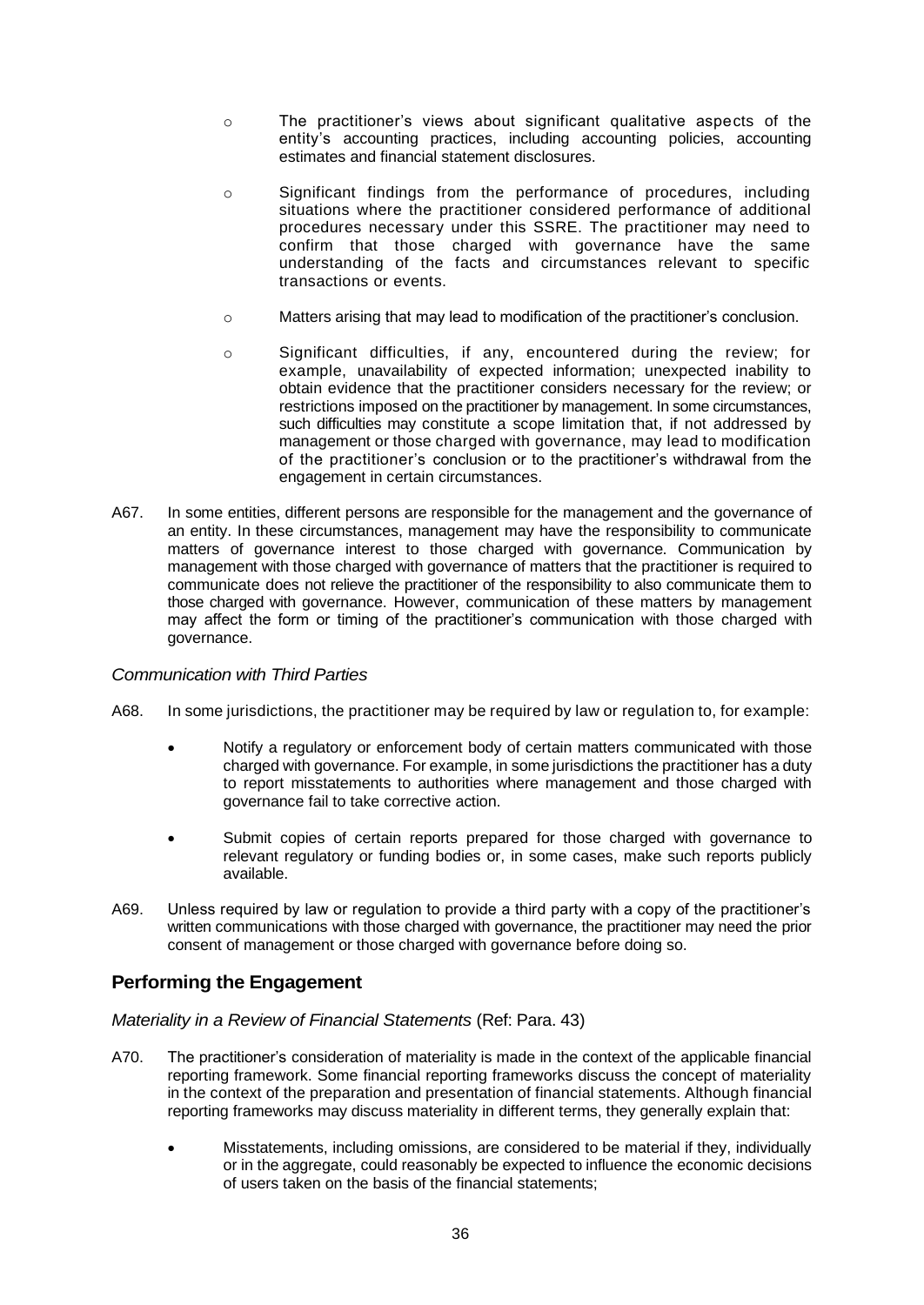- Judgments about materiality are made in light of surrounding circumstances, and are affected by the size or nature of a misstatement, or a combination of both; and
- Judgments about matters that are material to users of the financial statements are based on a consideration of the common financial information needs of users as a group. The possible effect of misstatements on specific individual users, whose needs may vary widely, is not considered.
- A71. If present in the applicable financial reporting framework, a discussion of the concept of materiality provides a frame of reference for the practitioner in determining materiality for the review. If not present, the above considerations provide the practitioner with a frame of reference.
- A72. The practitioner's determination of materiality is a matter of professional judgment, and is affected by the practitioner's perception of the needs of the intended users of the financial statements. In this context, it is reasonable for the practitioner to assume that users:
	- Have a reasonable knowledge of business and economic activities and accounting, and a willingness to study the information in the financial statements with reasonable diligence;
	- Understand that financial statements are prepared, presented and reviewed to levels of materiality;
	- Recognize the uncertainties inherent in the measurement of amounts based on the use of estimates, judgment and the consideration of future events; and
	- Make reasonable economic decisions on the basis of the information in the financial statements.

Further, unless the review engagement is undertaken for financial statements that are intended to meet the particular needs of specific users, the possible effect of misstatements on specific users, whose information needs may vary widely, is not ordinarily considered.

A73. The practitioner's judgment about what is material in relation to the financial statements as a whole is the same regardless of the level of assurance obtained by a practitioner as the basis for expressing the conclusion on the financial statements.

Revising Materiality (Ref: Para. 44)

- A74. The practitioner's determination of materiality for the financial statements as a whole may need to be revised during the engagement as a result of:
	- A change in the circumstances that occurred during the review (for example, a decision to dispose of a major part of the entity's business).
	- New information, or a change in the practitioner's understanding of the entity and its environment as a result of performing procedures for the review in accordance with this SSRE (for example, if during the review it appears as though actual financial results are likely to be substantially different from the anticipated period-end financial results that were used initially to determine materiality for the financial statements as a whole).

#### *The Practitioner's Understanding* (Ref: Para. 45*–*46)

A75. The practitioner uses professional judgment to determine the extent of the understanding of the entity and its environment required to perform the review of the entity's financial statements in accordance with this SSRE. The practitioner's primary consideration is whether the understanding obtained is sufficient to meet the practitioner's objectives for the engagement. The breadth and depth of the overall understanding that the practitioner obtains is less than that possessed by management.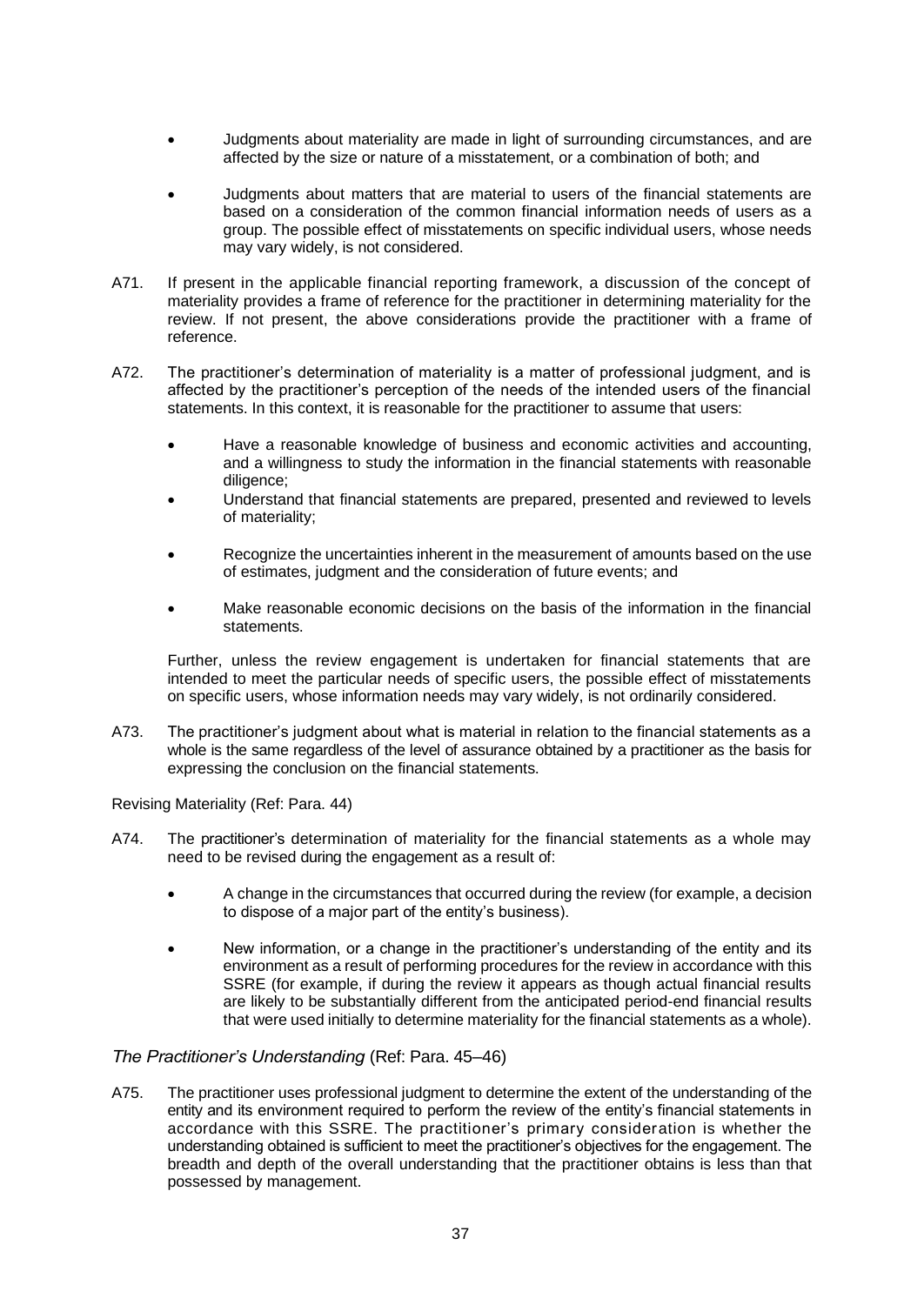- A76. Obtaining an understanding of the entity and its environment is a continual dynamic process of gathering, updating and analyzing information throughout the review engagement. The practitioner's understanding is obtained and applied on an iterative basis throughout performance of the engagement, and is updated as changes in conditions and circumstances occur. Initial procedures for engagement acceptance and continuance at the time of commencement of a review engagement are based on the practitioner's preliminary understanding of the entity and of the engagement circumstances. In a continuing client relationship, the practitioner's understanding includes knowledge obtained from prior engagements performed by the practitioner in relation to the entity's financial statements and other financial information.
- A77. The understanding establishes a frame of reference within which the practitioner plans and performs the review engagement, and exercises professional judgment throughout the engagement. Specifically, the understanding needs to be sufficient for the practitioner to be able to identify areas in the financial statements where material misstatements are likely to arise, to inform the practitioner's approach to designing and performing procedures to address those areas.
- A78. In obtaining an understanding of the entity and its environment, and of the applicable financial reporting framework, the practitioner may also consider:
	- Whether the entity is a component of a group of entities, or an associated entity of another entity.
	- The complexity of the financial reporting framework.
	- The entity's financial reporting obligations or requirements, and whether those obligations or requirements exist under applicable law or regulation or in the context of voluntary financial reporting arrangements established under formalized governance or accountability arrangements, for example, under contractual arrangements with third parties.
	- Relevant provisions of laws and regulations that are generally recognized to have a direct effect on the determination of material amounts and disclosures in the financial statements, such as tax and pension laws and regulations.
	- The level of development of the entity's management and governance structure regarding management and oversight of the entity's accounting records and financial reporting systems that underpin preparation of the financial statements. Smaller entities often have fewer employees, which may influence how management exercises oversight. For example, segregation of duties may not be practicable. However, in a small owner-managed entity, the owner-manager may be able to exercise more effective oversight than in a larger entity. This oversight may compensate for the generally more limited opportunities for segregation of duties.
	- The "tone at the top" and the entity's control environment through which the entity addresses risks relating to financial reporting and compliance with the entity's financial reporting obligations.
	- The level of development and complexity of the entity's financial accounting and reporting systems and related controls through which the entity's accounting records and related information are maintained.
	- The entity's procedures for recording, classifying and summarizing transactions, accumulating information for inclusion in the financial statements and related disclosures.
	- The types of matters that required accounting adjustments in the entity's financial statements in prior periods.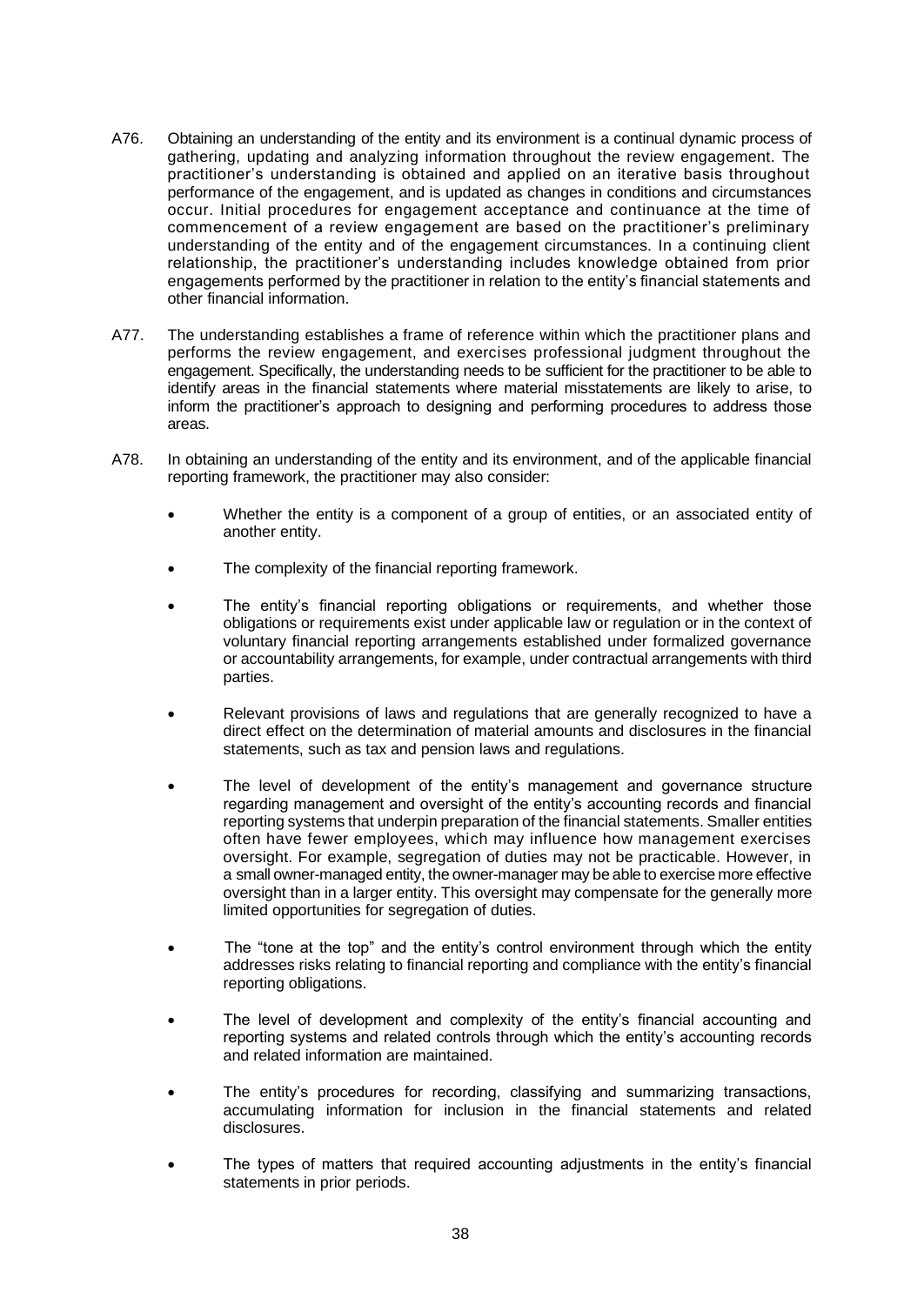### *Designing and Performing Procedures (Ref: Para. 47, 55)*

- A79. The planned nature, timing and extent of the procedures the practitioner considers are needed to obtain sufficient appropriate evidence as the basis for a conclusion on the financial statements as a whole are influenced by:
	- (a) The requirements of this SSRE; and
	- (b) Requirements established under applicable law or regulation, including additional reporting requirements contained in applicable laws or regulations.
- A80. When the practitioner is engaged to review the financial statements of a group of entities, the planned nature, timing and extent of the procedures for the review are directed at achieving the practitioner's objectives for the review engagement stated in this SSRE, but in the context of the group financial statements.
- A81. The requirements of this SSRE relating to designing and performing inquiry and analytical procedures, and procedures addressing specific circumstances, are designed to enable the practitioner to achieve the objectives specified in this SSRE. The circumstances of review engagements vary widely and, accordingly, there may be circumstances where the practitioner may consider it effective or efficient to design and perform other procedures. For example, if in the course of obtaining an understanding of the entity, the practitioner becomes aware of a significant contract the practitioner may choose to read the contract.
- A82. The fact that the practitioner may deem it necessary to perform other procedures does not alter the practitioner's objective of obtaining limited assurance in relation to the financial statements as a whole.

#### Significant or Unusual Transactions

A83. The practitioner may consider, reviewing the accounting records with a view to identifying significant or unusual transactions that may require specific attention in the review.

Inquiry (Ref: Para. 46–48)

- A84. In a review, inquiry includes seeking information of management and other persons within the entity, as the practitioner considers appropriate in the engagement circumstances. The practitioner may also extend inquiries to obtain non-financial data if appropriate. Evaluating the responses provided by management is integral to the inquiry process.
- A85. Depending on the engagement circumstances, inquiries may also include inquiries about:
	- Actions taken at meetings of owners, those charged with governance and committees thereof, and proceedings at other meetings, if any, that affect the information and disclosures contained in the financial statements.
	- Communications the entity has received, or expects to receive or obtain, from regulatory agencies.
	- Matters arising in the course of applying other procedures. When performing further inquiries in relation to identified inconsistencies, the practitioner considers the reasonableness and consistency of management's responses in light of the results obtained from other procedures, and the practitioner's knowledge and understanding of the entity and the industry in which it operates.
- A86. Evidence obtained through inquiry is often the principal source of evidence about management intent. However, information available to support management's intent may be limited. In that case, understanding management's past history of carrying out its stated intentions, management's stated reasons for choosing a particular course of action, and management's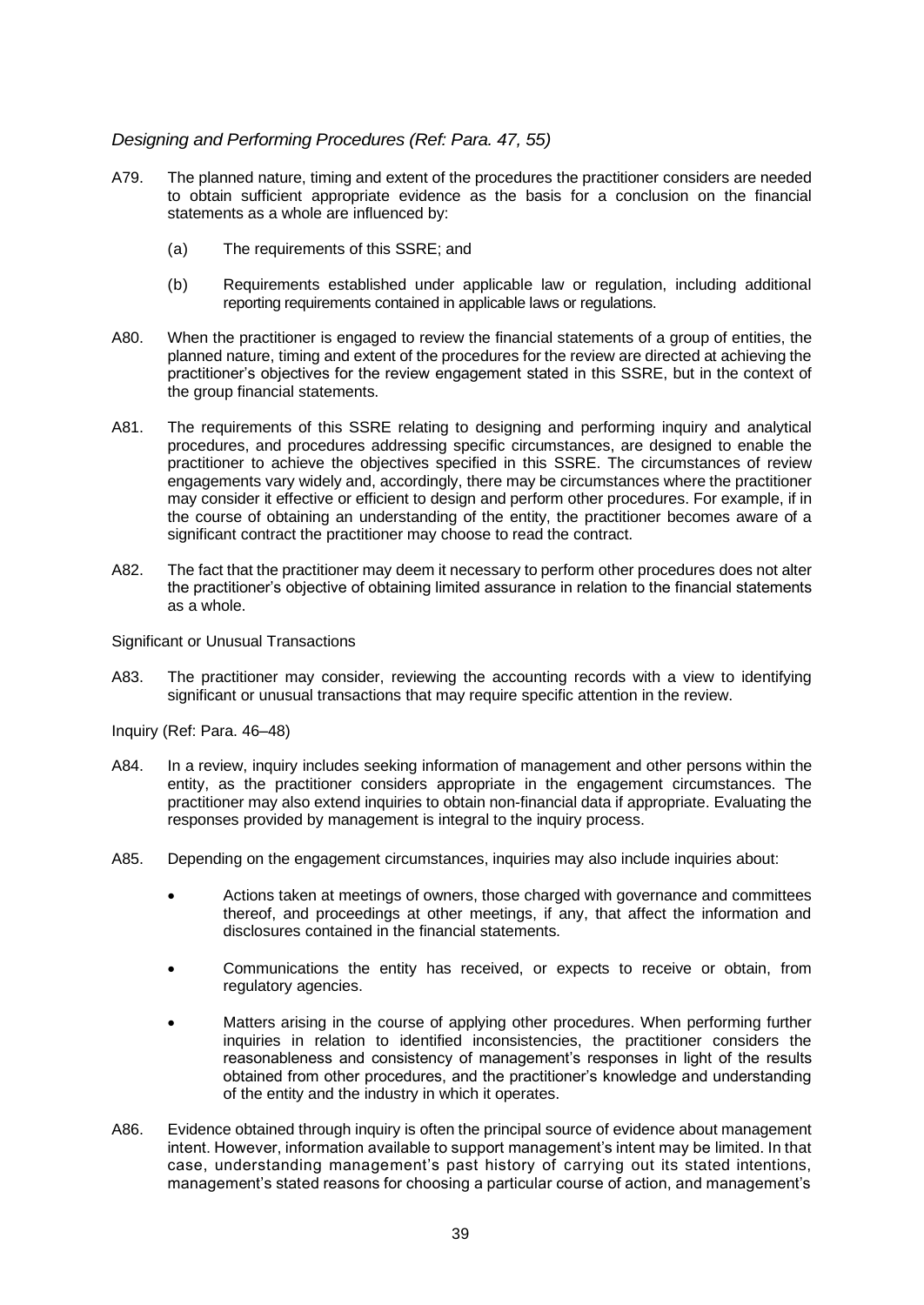ability to pursue a specific course of action may provide relevant information to corroborate the evidence obtained through inquiry. Application of professional skepticism in evaluating responses provided by management is important to enable the practitioner to evaluate whether there are any matter(s) that would cause the practitioner to believe the financial statements may be materially misstated.

- A87. Performing inquiry procedures assists the practitioner also in obtaining or updating the practitioner's understanding of the entity and its environment, to be able to identify areas where material misstatements are likely to arise in the financial statements.
- A87a. The practitioner may have additional responsibilities under law, regulation or relevant ethical requirements regarding an entity's non-compliance with laws and regulations, including fraud, which may differ from or go beyond this SSRE, such as:
	- (a) Responding to identified or suspected non-compliance with laws and regulations, including requirements in relation to specific communications with management and those charged with governance and considering whether further action is needed;
	- (b) Communicating identified or suspected non-compliance with laws and regulations to an auditor, for example a group engagement partner;<sup>11</sup> and
	- (c) Documentation requirements regarding identified or suspected non-compliance with laws and regulations.

Complying with any additional responsibilities may provide further information that is relevant to the practitioner's work in accordance with this SSRE (e.g., regarding the integrity of management or, where appropriate, those charged with governance.

Inquiry about the entity's ability to continue as a going concern (Ref: Para. 48(f))

A88. Often in smaller entities, management may not have prepared an assessment of the entity's ability to continue as a going concern, but instead may rely on knowledge of the business and anticipated future prospects. In these circumstances, it may be appropriate to discuss the medium and long-term prospects and financing of the entity with management, including consideration of whether management's contentions are not inconsistent with the practitioner's understanding of the entity.

Analytical Procedures (Ref: Para. 46–47, 49)

- A89. In a review of financial statements, performing analytical procedures assists the practitioner in:
	- Obtaining or updating the practitioner's understanding of the entity and its environment, including to be able to identify areas where material misstatements are likely to arise in the financial statements.
	- Identifying inconsistencies or variances from expected trends, values or norms in the financial statements such as the level of congruence of the financial statements with key data, including key performance indicators.
	- Providing corroborative evidence in relation to other inquiry or analytical procedures already performed.

See, for example, paragraphs R360.31-360.35 A1 of the ACRA Code.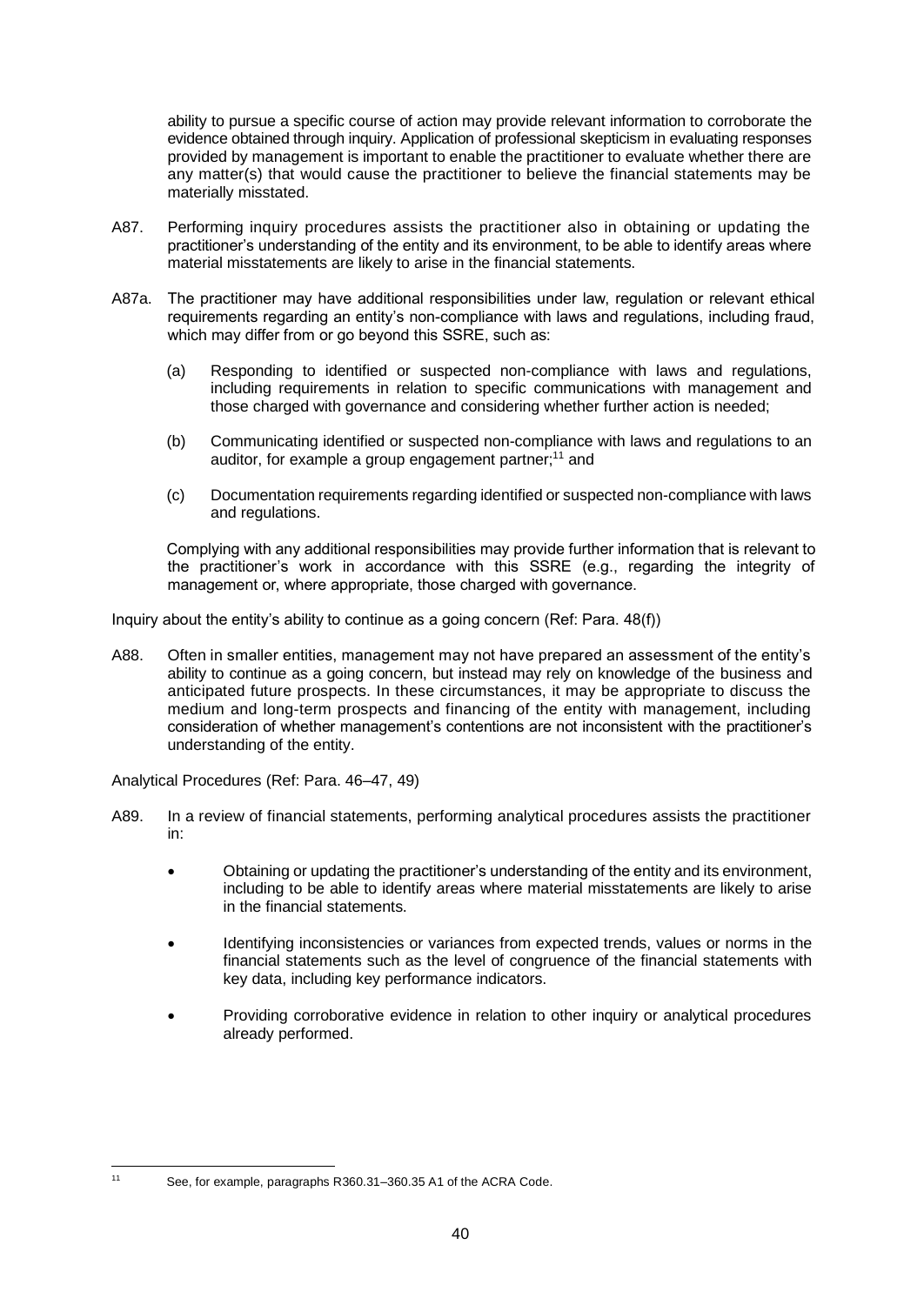- Serving as additional procedures when the practitioner becomes aware of matter(s) that cause the practitioner to believe that the financial statements may be materially misstated. An example of such an additional procedure is a comparative analysis of monthly revenue and cost figures across profit centers, branches or other components of the entity, to provide evidence about financial information contained in line items or disclosures contained in the financial statements.
- A90. Various methods may be used to perform analytical procedures. These methods range from performing simple comparisons to performing complex analysis using statistical techniques. The practitioner may, for example, apply analytical procedures to evaluate the financial information underlying the financial statements through analysis of plausible relationships among both financial and non-financial data, and assessment of results for consistency with expected values with a view to identifying relationships and individual items that appear unusual, or that vary from expected trends or values. The practitioner would compare recorded amounts, or ratios developed from recorded amounts, to expectations developed by the practitioner from information obtained from relevant sources. Examples of sources of information the practitioner often uses to develop expectations, depending on the engagement circumstances, include:
	- Financial information for comparable prior period(s), taking known changes into account.
	- Information about expected operating and financial results, such as budgets or forecasts including extrapolations from interim or annual data.
	- Relationships among elements of financial information within the period.
	- Information regarding the industry in which the entity operates, such as gross margin information, or comparison of the entity's ratio of sales to accounts receivable with industry averages or with other entities of comparable size in the same industry.
	- Relationships of financial information with relevant non-financial information, such as payroll costs to number of employees.
- A91. The practitioner's consideration of whether data to be used for analytical procedures are satisfactory for the intended purpose(s) of those procedures is based on the practitioner's understanding of the entity and its environment, and is influenced by the nature and source of the data, and by the circumstances in which the data are obtained. The following considerations may be relevant:
	- Source of the information available. For example, information may be more reliable when it is obtained from independent sources outside the entity;
	- Comparability of the information available. For example, broad industry data may need to be supplemented or be adjusted to be comparable to data of an entity that produces and sells specialized products;
	- Nature and relevance of the information available; for example, whether the entity's budgets are established as results to be expected rather than as goals to be achieved; and
	- The knowledge and expertise involved in the preparation of the information, and related controls that are designed to ensure its completeness, accuracy and validity. Such controls may include, for example, controls over the preparation, review and maintenance of budgetary information.

Procedures to Address Specific Circumstances

Fraud and non-compliance with laws and regulations (Ref: Para. 52 (a) and (d))

Communication with management and those charged with governance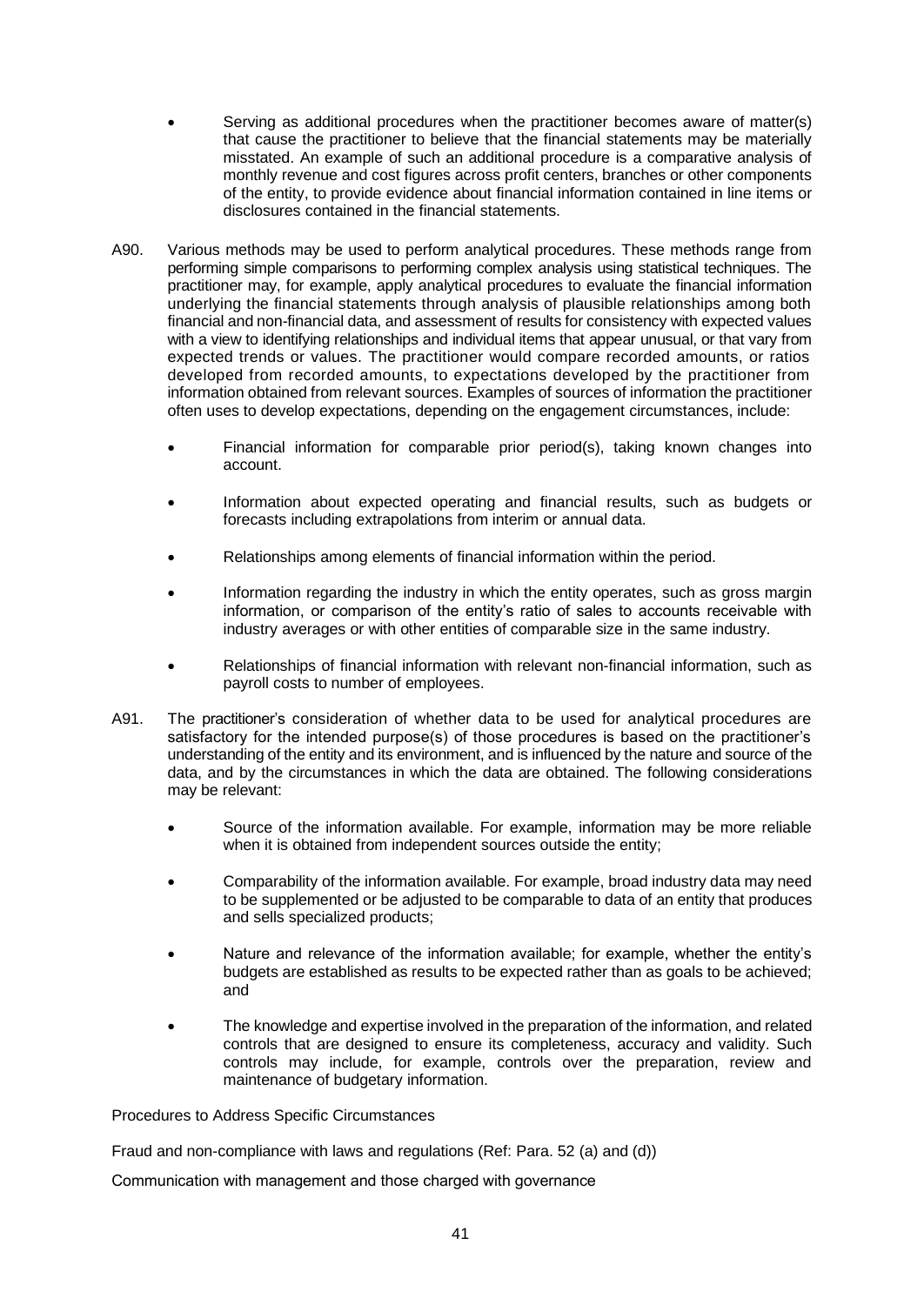A91a. In some jurisdictions, law or regulation may restrict the practitioner's communication of certain matters with management or those charged with governance. Law or regulation may specifically prohibit a communication, or other action, that might prejudice an investigation by an appropriate authority into an actual, or suspected, illegal act, including alerting the entity, for example, when the practitioner is required to report identified or suspected non-compliance with laws and regulations to an appropriate authority pursuant to anti-money laundering legislation. In these circumstances, the issues considered by the practitioner may be complex and the practitioner may consider it appropriate to obtain legal advice.

Reporting of identified or suspected non-compliance with laws and regulations to an appropriate authority outside the entity

- A92. Reporting identified or suspected non-compliance with laws and regulations to an appropriate authority outside the entity may be required or appropriate in the circumstances because:
	- (a) Law, regulation or relevant ethical requirements require the practitioner to report;
	- (b) The practitioner has determined reporting is an appropriate action to respond to identified or suspected non-compliance in accordance with relevant ethical requirements (see paragraph A92a); or
	- (c) Law, regulation or relevant ethical requirements provide the practitioner with the right to do so (see paragraph A92b).
- A92a. In some cases, the relevant ethical requirements may require the practitioner to report or to consider whether reporting identified or suspected fraud or non-compliance with laws and regulations to an appropriate authority outside the entity is an appropriate action in the circumstances. For example, EP 100 requires the practitioner to take steps to respond to identified or suspected non-compliance with laws and regulations, and consider whether further action is needed, which may include reporting to an appropriate authority outside the entity.<sup>12</sup> EP 100 explains that such reporting would not be considered a breach of the duty of confidentiality under EP 100.<sup>13</sup>
- A92b. Even if law, regulation or relevant ethical requirements do not include requirements that address reporting identified or suspected non-compliance, they may provide the practitioner with the right to report identified or suspected fraud or non-compliance with laws and regulations to an appropriate authority outside the entity.
- A92c. In other circumstances, the reporting of identified or suspected non-compliance with laws and regulations to an appropriate authority outside the entity may be precluded by the practitioner's duty of confidentiality under law, regulation or relevant ethical requirements.
- A92d. The determination required by paragraph 52(d) may involve complex considerations and professional judgments. Accordingly, the practitioner may consider consulting internally (e.g., within the firm or a network firm) or on a confidential basis with a regulator or a professional body (unless doing so is prohibited by law or regulation or would breach the duty of confidentiality). The practitioner may also consider obtaining legal advice to understand the practitioner's options and the professional or legal implications of taking any particular course of action.

<sup>12</sup> See, for example, paragraphs R360.36–360.36 A3 of the ACRA Code.

<sup>13</sup> See, for example, paragraphs R114.1, 114.1 A1 and R360.37 of the ACRA Code.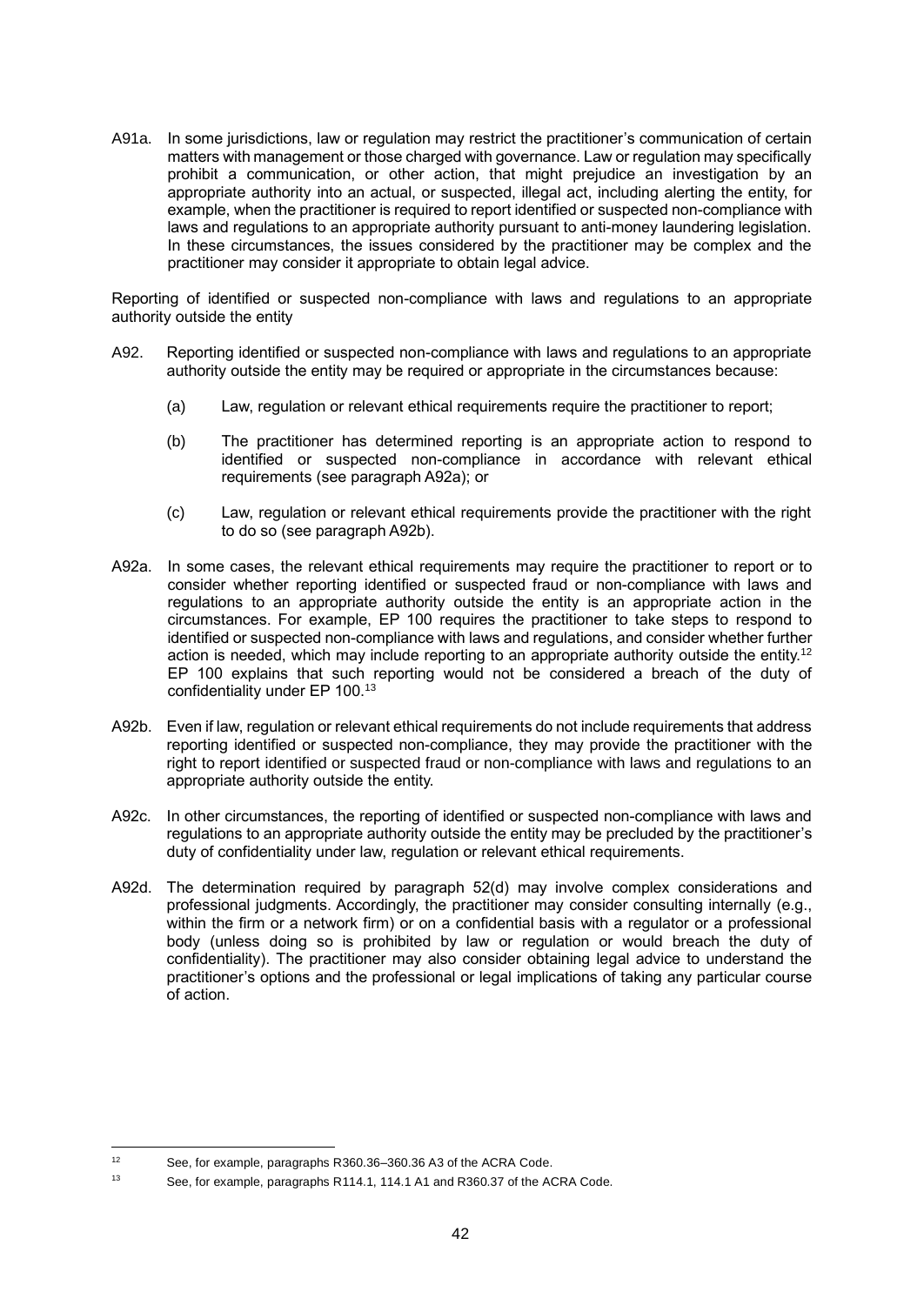Events or conditions that may cast doubt regarding use of the going concern assumption in the financial statements (Ref: Para. 54)

A93. The list of factors below gives examples of events or conditions that, individually or collectively, may cast significant doubt about the going concern assumption. The list is not all-inclusive, and the existence of one or more of the items does not always signify that uncertainty exists about whether the entity can continue as a going concern.

Financial

- Net liability or net current liability position
- Fixed-term borrowings approaching maturity without realistic prospects of renewal or repayment, or excessive reliance on short-term borrowings to finance long-term assets
- Indications of withdrawal of financial support by creditors
- Negative operating cash flows indicated by historical or prospective financial statements
- Adverse key financial ratios
- Substantial operating losses or significant deterioration in the value of assets used to generate cash flows
- Arrears or discontinuance of dividends
- Inability to pay creditors on due dates
- Inability to comply with the terms of loan agreements
- Change from credit to cash-on-delivery transactions with suppliers
- Inability to obtain financing for essential new product development or other essential investments

#### Operating

- Management intentions to liquidate the entity or to cease operations
- Loss of key management without replacement
- Loss of a major market, key customer(s), franchise, license, or principal supplier(s)
- Labor difficulties
- Shortages of important supplies
- Emergence of a highly successful competitor

#### **Other**

- Non-compliance with capital or other statutory requirements
- Pending legal or regulatory proceedings against the entity that may, if successful, result in claims that the entity is unlikely to be able to satisfy
- Changes in law or regulation or government policy expected to adversely affect the entity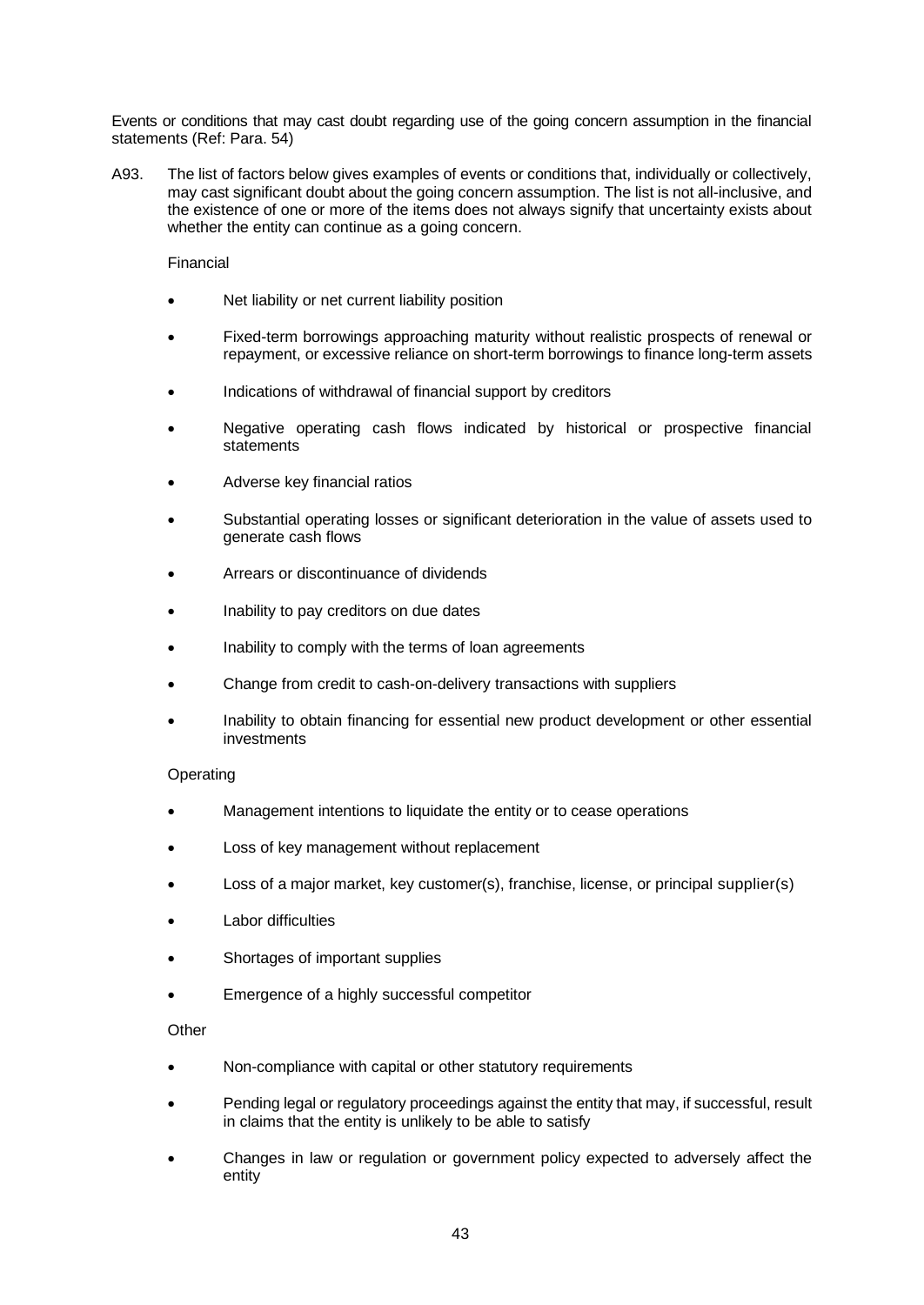• Uninsured or underinsured catastrophes when they occur

The significance of such events or conditions often can be mitigated by other factors. For example, the effect of an entity being unable to make its normal debt repayments may be counter-balanced by management's plans to maintain adequate cash flows by alternative means, such as by disposing of assets, rescheduling loan repayments, or obtaining additional capital. Similarly, the loss of a principal supplier may be mitigated by the availability of a suitable alternative source of supply.

#### *Reconciling the Financial Statements to the Underlying Accounting Records* (Ref: Para. 56)

A94. The practitioner ordinarily obtains evidence that the financial statements agree with, or reconcile to, the underlying accounting records by tracing the financial statement amounts and balances to the relevant accounting records such as the general ledger, or to a summary record or schedule that reflects the agreement or reconciliation of the financial statement amounts with the underlying accounting records (such as a trial balance).

#### *Performing Additional Procedures (Ref: Para. 57)*

- A95. Additional procedures are required under this SSRE if the practitioner becomes aware of a matter that causes the practitioner to believe the financial statements may be materially misstated.
- A96. The practitioner's response in undertaking additional procedures with respect to an item the practitioner has cause to believe may be materially misstated in the financial statements will vary, depending on the circumstances, and is a matter for the practitioner's professional judgment.
- A97. The practitioner's judgment about the nature, timing and extent of additional procedures that are needed to obtain evidence to either conclude that a material misstatement is not likely, or determine that a material misstatement exists, is guided by:
	- Information obtained from the practitioner's evaluation of the results of the procedures already performed;
	- The practitioner's updated understanding of the entity and its environment obtained throughout the course of the engagement; and
	- The practitioner's view on the persuasiveness of evidence needed to address the matter that causes the practitioner to believe that the financial statements may be materially misstated.
- A98. Additional procedures focus on obtaining sufficient appropriate evidence to enable the practitioner to form a conclusion on matters that the practitioner believes may cause the financial statements to be materially misstated. The procedures may be:
	- Additional inquiry or analytical procedures, for example, being performed in greater detail or being focused on the affected items (i.e. amounts or disclosures concerning the affected accounts or transactions as reflected in the financial statements); or
	- Other types of procedures, for example, substantive test of details or external confirmations.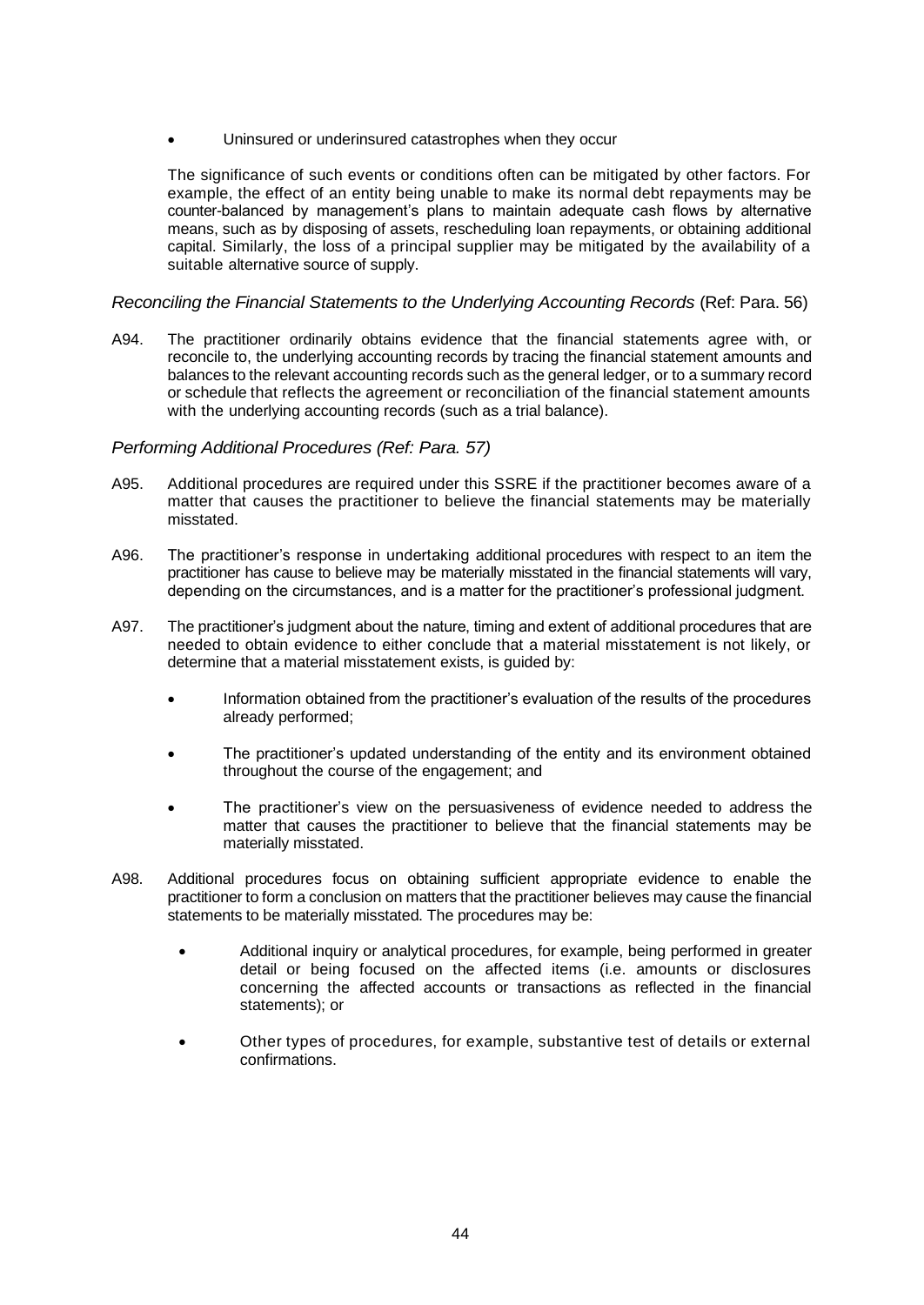- A99. The following example illustrates the practitioner's evaluation of the need to perform additional procedures, and the practitioner's response when the practitioner believes additional procedures are necessary.
	- In the course of performing the inquiry and analytical procedures for the review, the practitioner's analysis of accounts receivable shows a material amount of past due accounts receivable, for which there is no allowance for bad or doubtful debts.
	- This causes the practitioner to believe that the accounts receivable balance in the financial statements may be materially misstated. The practitioner then inquires of management whether there are uncollectible accounts receivable that would need to be shown as being impaired.
	- Depending on management's response, the practitioner's evaluation of the response may:
		- (a) Enable the practitioner to conclude that the accounts receivable balance is not likely to be materially misstated. In that case, no further procedures are required.
		- (b) Enable the practitioner to determine that the matter causes the financial statements to be materially misstated. No further procedures are required, and the practitioner would form the conclusion that the financial statements as a whole are materially misstated.
		- (c) Lead the practitioner to continue to believe that the accounts receivable balance is likely to be materially misstated, while not providing sufficient appropriate evidence for the practitioner to determine that they are in fact misstated. In that case, the practitioner is required to perform additional procedures, for example, requesting from management an analysis of amounts received for those accounts after the balance sheet date to identify uncollectible accounts receivable. The evaluation of the results of the additional procedures may enable the practitioner to get to (a) or (b) above. If not, the practitioner is required to:
			- (i) Continue performing additional procedures until the practitioner reaches either (a) or (b) above; or
			- (ii) If the practitioner is not able to either conclude that the matter is not likely to cause the financial statements as a whole to be materially misstated, or to determine that the matter does cause the financial statements as a whole to be materially misstated, then a scope limitation exists and the practitioner is not able to form an unmodified conclusion on the financial statements.

## **Written Representations** (Ref: Para. 61–63)

- A100. Written representations are an important source of evidence in a review engagement. If management modifies or does not provide the requested written representations, it may alert the practitioner to the possibility that one or more significant issues may exist. Further, a request for written, rather than oral, representations in many cases may prompt management to consider such matters more rigorously, thereby enhancing the quality of the representations.
- A101. In addition to the written representations required under this SSRE, the practitioner may consider it necessary to request other written representations about the financial statements. These may be needed, for example, to complete the practitioner's evidence with respect to certain items or disclosures reflected in the financial statements where the practitioner considers such representations to be important in forming a conclusion on the financial statements on either a modified or unmodified basis.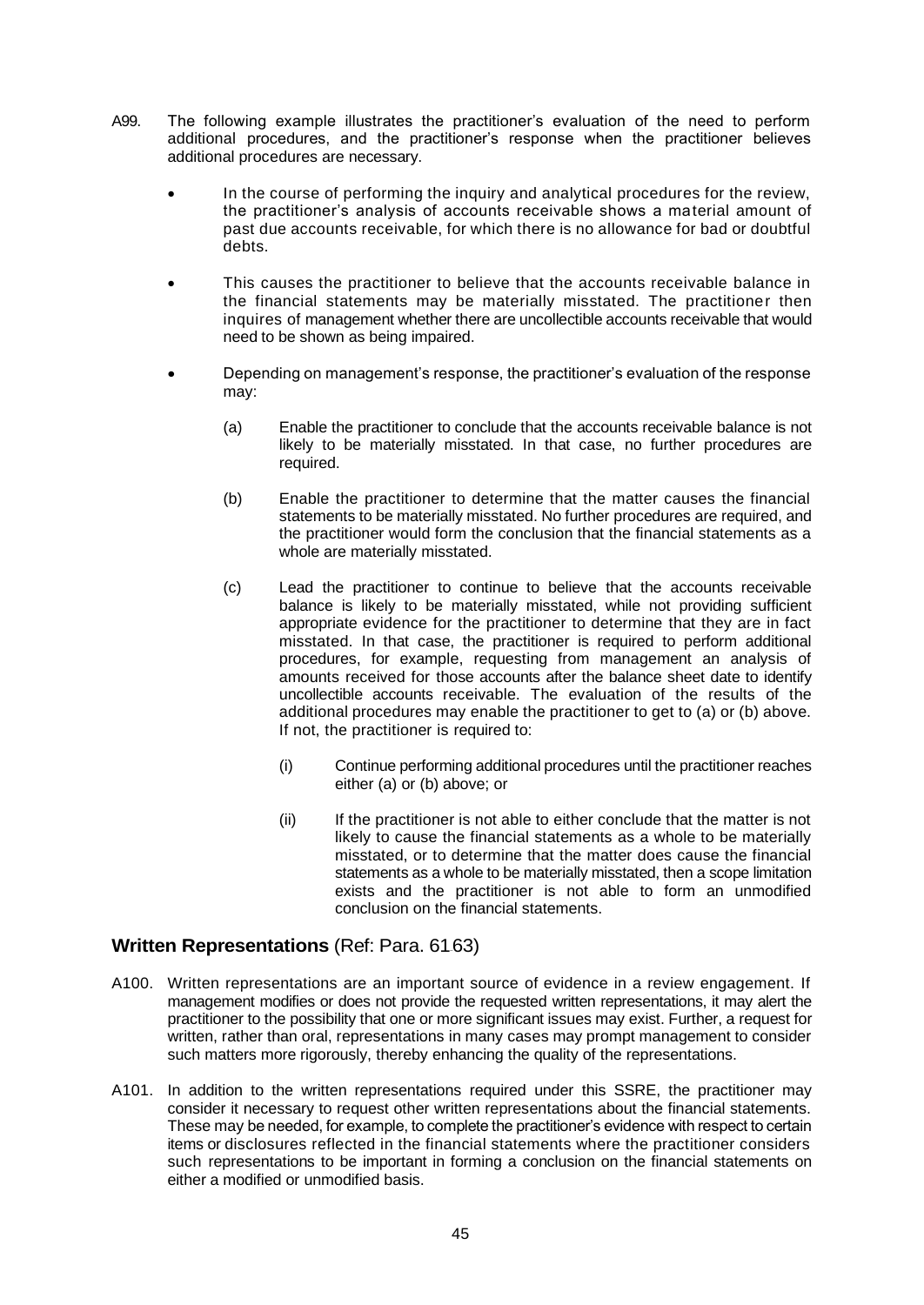A102. In some cases, management may include in the written representations qualifying language to the effect that representations are made to the best of management's knowledge and belief. It is reasonable for the practitioner to accept such wording if the practitioner is satisfied that the representations are being made by those with appropriate responsibilities and knowledge of the matters included in the representations.

## **Evaluating Evidence Obtained from the Procedures Performed (Ref: Para. 66– 68)**

- A103. In some circumstances, the practitioner may not have obtained the evidence that the practitioner had expected to obtain through the design of primarily inquiry and analytical procedures and procedures addressing specific circumstances. In these circumstances, the practitioner considers that the evidence obtained from the procedures performed is not sufficient and appropriate to be able to form a conclusion on the financial statements. The practitioner may:
	- Extend the work performed; or
	- Perform other procedures judged by the practitioner to be necessary in the circumstances.

Where neither of these is practicable in the circumstances, the practitioner will not be able to obtain sufficient appropriate evidence to be able to form a conclusion and is required by this SSRE to determine the effect on the practitioner's report, or on the practitioner's ability to complete the engagement, for example, if a member of management is unavailable at the time of the review to respond to the practitioner's inquiries on significant matters. This situation may arise even though the practitioner has not become aware of a matter(s) that causes the practitioner to believe the financial statements may be materially misstated, as addressed in paragraph 57.

#### *Scope Limitations*

- A104. Inability to perform a specific procedure does not constitute a limitation on the scope of the review if the practitioner is able to obtain sufficient appropriate evidence by performing other procedures.
- A105. Limitations on the scope of the review imposed by management may have other implications for the review, such as for the practitioner's consideration of areas where the financial statements are likely to be materially misstated, and engagement continuance.

## **Forming the Practitioner's Conclusion on the Financial Statements**

*Description of the Applicable Financial Reporting Framework* (Ref: Para. 69(a))

- A106. The description of the applicable financial reporting framework in the financial statements is important because it advises users of the financial statements of the framework on which the financial statements are based. If the financial statements are special purpose financial statements, they may be prepared under a special purpose financial reporting framework that is available only to the engaging party and the practitioner. Description of the special purpose financial reporting framework used is important as the special purpose financial statements may not be appropriate for any use other than the intended use identified for the special purpose financial statements.
- A107. A description of the applicable financial reporting framework that contains imprecise qualifying or limiting language (for example, "the financial statements are in substantial compliance with Singapore Financial Reporting Standards (International)") is not an adequate description of that framework as it may mislead users of the financial statements.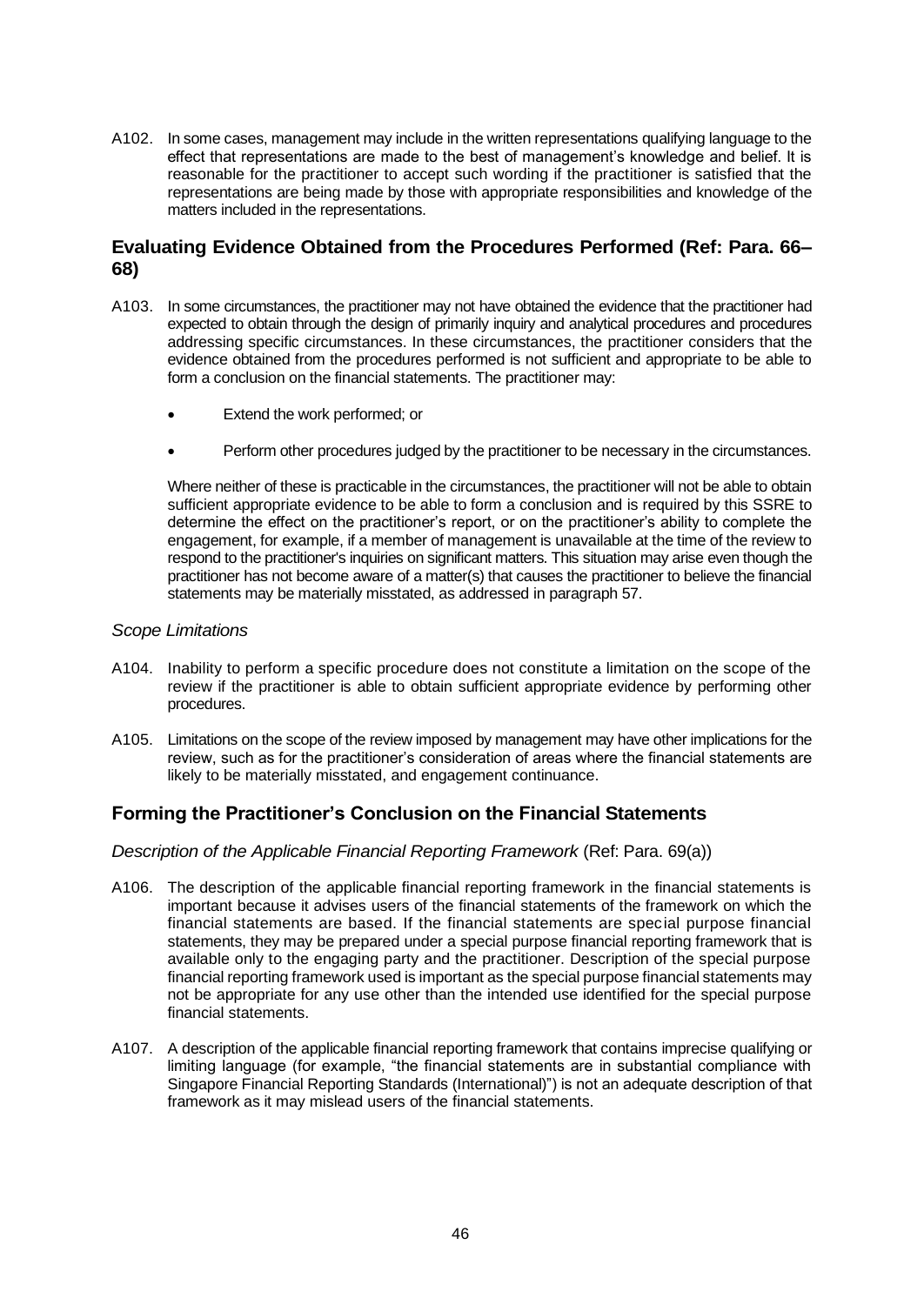*Disclosure of Effects of Material Transactions and Events on Information Conveyed in the Financial Statements* (Ref: Para. 69(b)(vi), 71)

- A108. The practitioner is required under this SSRE to evaluate whether the financial statements provide adequate disclosures to enable the intended users to understand the effect of material transactions and events on the entity's financial position, financial performance and cash flows.
- A109. In the case of financial statements prepared in accordance with the requirements of a fair presentation framework, management may need to include additional disclosures in the financial statements beyond those specifically required by the applicable financial reporting framework or, in extremely rare circumstances, to depart from a requirement in the framework, in order to achieve the fair presentation of the financial statements.

#### Considerations When a Compliance Framework Is Used

A110. It will be extremely rare for the practitioner to consider financial statements prepared in accordance with a compliance framework to be misleading if, in accordance with this SSRE, the practitioner has determined at the time of engagement acceptance that the framework is acceptable.

#### *Qualitative Aspects of the Entity's Accounting Practices* (Ref: Para. 70(b))

- A111. In considering the qualitative aspects of the entity's accounting practices, the practitioner may become aware of possible bias in management's judgments. The practitioner may conclude that the cumulative effect of a lack of neutrality, together with the effect of apparent uncorrected misstatements, causes the financial statements as a whole to be materially misstated. Indicators of a lack of neutrality that may affect the practitioner's evaluation of whether the financial statements as a whole may be materially misstated include the following:
	- The selective correction of apparent misstatements brought to management's attention during the review (for example, correcting misstatements with the effect of increasing reported earnings, but not correcting misstatements that have the effect of decreasing reported earnings).
	- Possible management bias in the making of accounting estimates.
- A112. Indicators of possible management bias do not necessarily mean there are misstatements for purposes of drawing conclusions on the reasonableness of individual accounting estimates. They may, however, affect the practitioner's consideration of whether the financial statements as a whole may be materially misstated.

#### *Form of the Conclusion (Ref: Para. 74)*

#### Description of the Information the Financial Statements Present

A113. In the case of financial statements prepared in accordance with a fair presentation framework, the practitioner's conclusion states that nothing has come to the practitioner's attention that causes the practitioner to believe that the financial statements do not present fairly, in all material respects, ... (or do not give a true and fair view of ...) in accordance with [the applicable fair presentation framework]. In the case of many general purpose frameworks, for example, the financial statements are required to fairly present (or give a true and fair view of) the financial position of the entity as at the end of a period, and the entity's financial performance and cash flows for that period.

"Present fairly, in all material respects" or "gives a true and fair view"

A114. Whether the phrase "present fairly, in all material respects," or the phrase "gives a true and fair view" is used in any particular jurisdiction is determined by the law or regulation governing the review of financial statements in that jurisdiction, or by generally accepted practice in that jurisdiction. Where law or regulation requires the use of different wording, this does not affect the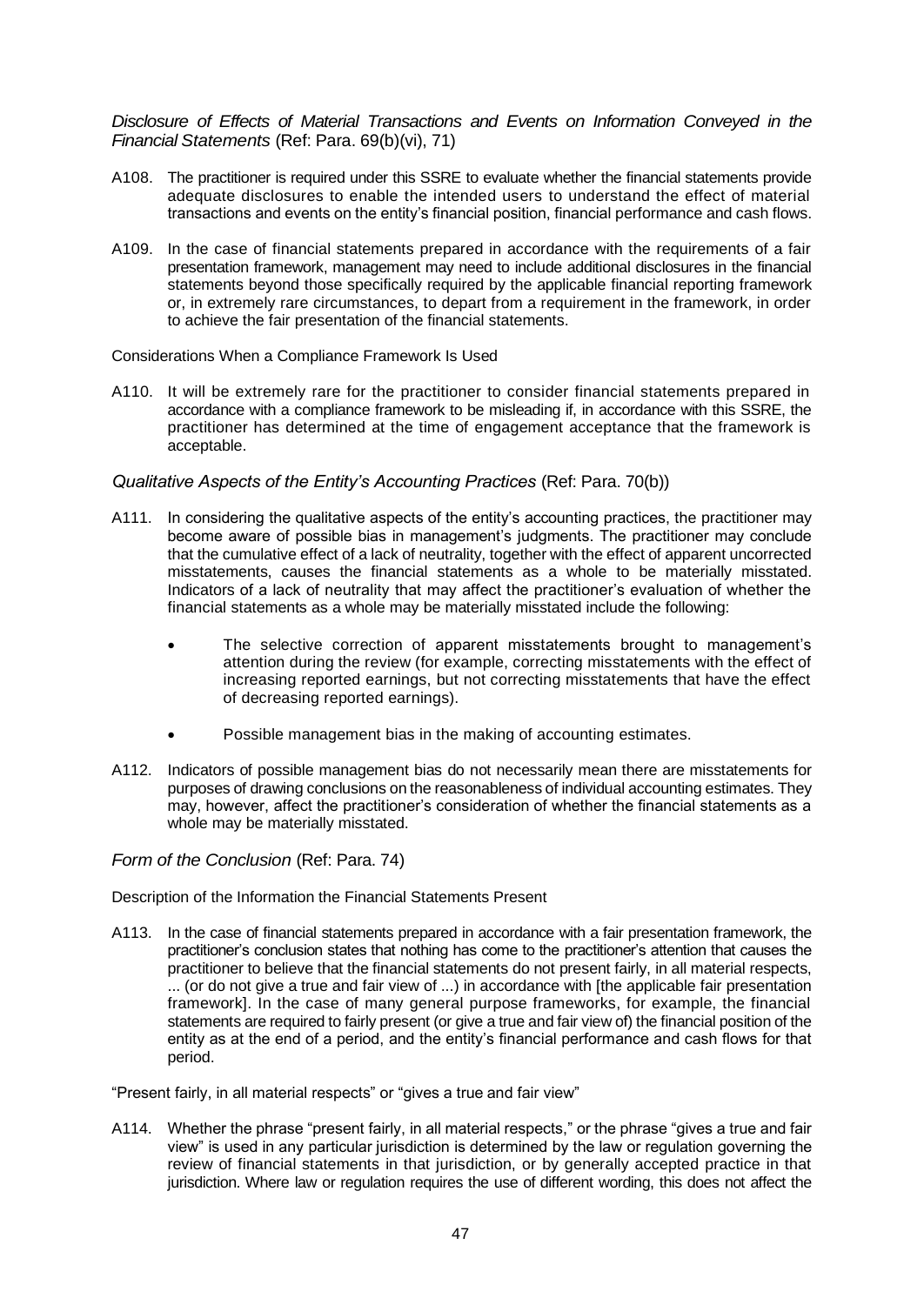requirement in this SSRE for the practitioner to evaluate the fair presentation of financial statements prepared in accordance with a fair presentation framework.

*Inability to Form a Conclusion Due to a Management-Imposed Limitation on the Scope of the Review after Engagement Acceptance* (Ref: Para. 15, 82)

- A115. The practicality of withdrawing from the engagement may depend on the stage of completion of the engagement at the time that management imposes the scope limitation. If the practitioner has substantially completed the review, the practitioner may decide to complete the review to the extent possible, disclaim a conclusion and explain the scope limitation in the paragraph in the report that describes the basis for disclaiming a conclusion.
- A116. In certain circumstances, withdrawal from the engagement may not be possible if the practitioner is required by law or regulation to continue the engagement. For example, this may be the case for a practitioner appointed to review the financial statements of a public sector entity. It may also be the case in jurisdictions where the practitioner is appointed to review the financial statements covering a specific period, or appointed for a specific period, and is prohibited from withdrawing before the completion of the review of those financial statements or before the end of that period, respectively. The practitioner may also consider it necessary to include an Other Matter paragraph in the practitioner's report to explain why it is not possible for the practitioner to withdraw from the engagement.

Communication with Regulators or the Entity's Owners

A117. When the practitioner concludes that withdrawal from the engagement is necessary because of a scope limitation, there may be a professional, legal or regulatory requirement for the practitioner to communicate matters relating to the withdrawal from the engagement to regulators or the entity's owners.

#### **The Practitioner's Report** (Ref: Para. 86–92)

A118. The written report encompasses reports issued in hard copy format and those using an electronic medium.

#### *Elements of the Practitioner's Report* (Ref: Para. 86)

- A119. A title indicating the report is the report of an independent practitioner, for example, "Independent Practitioner's Review Report," affirms that the practitioner has met all of the relevant ethical requirements regarding independence and, therefore, distinguishes the independent practitioner's report from reports issued by others.
- A120. Law or regulation may specify to whom the practitioner's report is to be addressed in that particular jurisdiction. The practitioner's report is normally addressed to those for whom the report is prepared, often either to the shareholders or to those charged with governance of the entity whose financial statements are being reviewed.
- A121. When the practitioner is aware that the financial statements that have been reviewed will be included in a document that contains other information, such as a financial report, the practitioner may consider, if the form of presentation allows, identifying the page numbers on which the financial statements that have been reviewed are presented. This helps users to identify the financial statements to which the practitioner's report relates.

#### *Management's Responsibility for the Financial Statements* (Ref: Para. 86(d))

A122. The requirement of this SSRE that the practitioner must obtain management's agreement that it acknowledges and understands its responsibilities, both in relation to the preparation of the financial statements and in relation to the review engagement, is fundamental to performing the review and reporting on the engagement. The description of management's responsibilities in the practitioner's report provides context for readers of the practitioner's report about management's responsibilities, as they relate to the review engagement performed.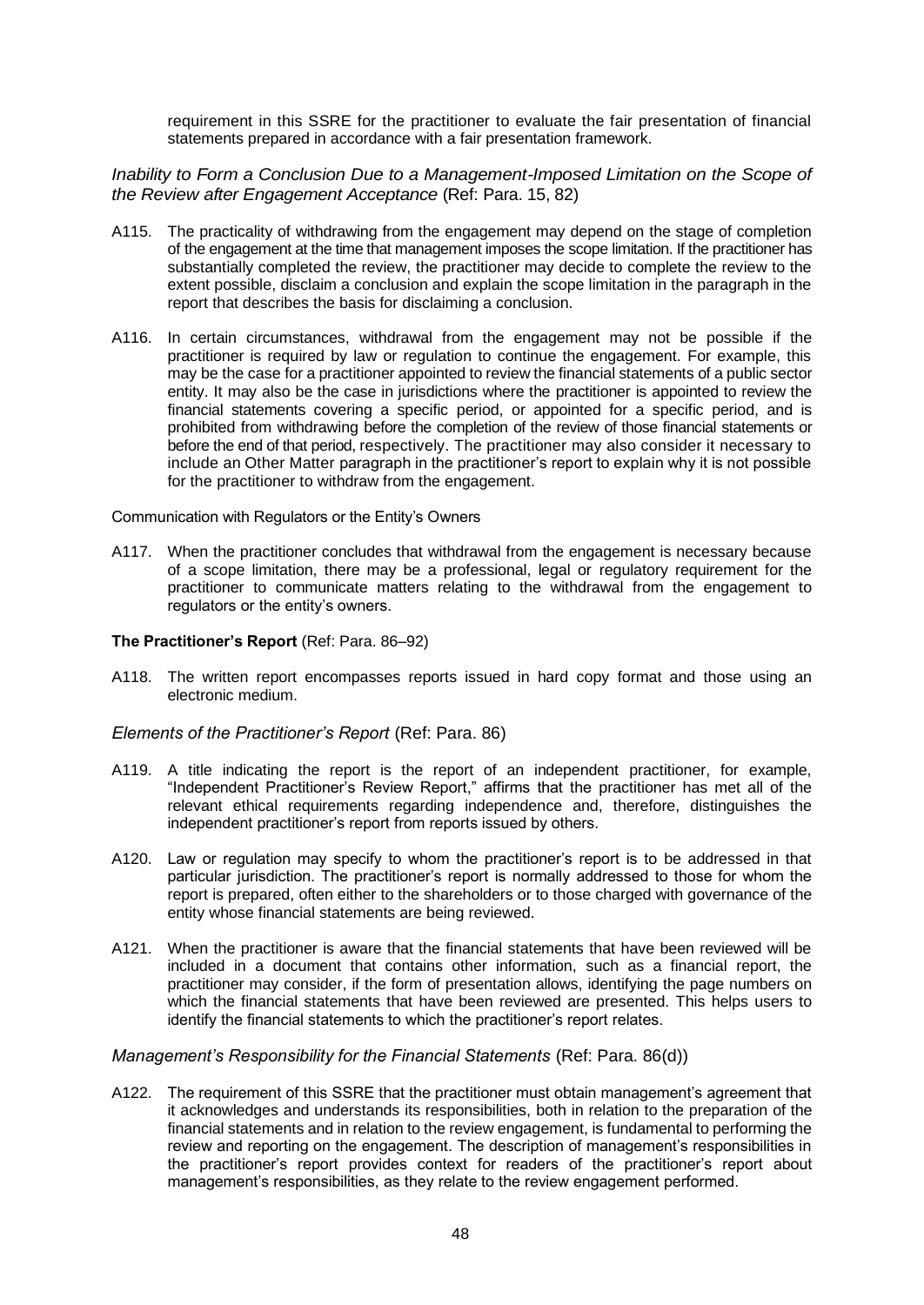- A123. The practitioner's report need not refer specifically to "management" but instead may use the term that is appropriate in the context of the legal framework in the particular jurisdiction. In some jurisdictions, the appropriate reference is to those charged with governance of the entity.
- A124. There may be circumstances when it is appropriate for the practitioner to add to the description of management's responsibilities as described in this SSRE to reflect additional responsibilities that are relevant to the preparation of the financial statements in the context of a jurisdiction, or due to the type of entity.
- A125. In some jurisdictions, law or regulation prescribing management's responsibilities may specifically refer to a responsibility for the adequacy of the accounting books and records, or accounting system. As books, records and systems are an integral part of internal control, this SSRE does not use these descriptions or make any specific reference to them.

*The Practitioner's Responsibility (Ref: Para. 86(f))* 

A126. The practitioner's report states that the practitioner's responsibility is to express a conclusion on the financial statements based on the review performed, in order to contrast the practitioner's responsibility with management's responsibility for preparation of the financial statements.

Reference to standards (Ref: Para. 86(f))

A127. The reference to the standards used by the practitioner for the review conveys to the users of the practitioner's report that the review has been conducted in accordance with established standards.

Communication of the Nature of a Review of Financial Statements (Ref: Para. 86(g))

A128. The description of the nature of a review engagement in the practitioner's report explains the scope and limitations of the engagement undertaken for the benefit of the readers of the report. This explanation clarifies, for avoidance of doubt, that the review is not an audit and that accordingly, the practitioner does not express an audit opinion on the financial statements.

Description of the Applicable Financial Reporting Framework and How it May Affect the Practitioner's Conclusion (Ref: Para. 86(i)(ii))

A129. The identification of the applicable financial reporting framework in the practitioner's conclusion is intended to advise users of the practitioner's report of the context in which that conclusion is expressed. It is not intended to limit the evaluation required in paragraph 30(a). The applicable financial reporting framework is identified in such terms as:

"... in accordance with [Singapore Financial Reporting Standards (International) / Financial Reporting Standards in Singapore / Singapore Financial Reporting Standard for Small Entities];" or

- "... in accordance with accounting principles generally accepted in Jurisdiction X ..."
- A130. When the applicable financial reporting framework encompasses financial reporting standards and legal or regulatory requirements, the framework is identified in such terms as "... in accordance with [applicable] Financial Reporting Standards and the requirements of Jurisdiction X Corporations Act."

Basis for Modification Paragraph When the Conclusion Is Modified (Ref: Para. 85(h)(ii))

A131. An adverse conclusion or a disclaimer of conclusion relating to a specific matter described in the basis for modification paragraph does not justify the omission of a description of other identified matters that would have otherwise required a modification of the practitioner's conclusion. In such cases, the disclosure of such other matters of which the practitioner is aware may be relevant to users of the financial statements.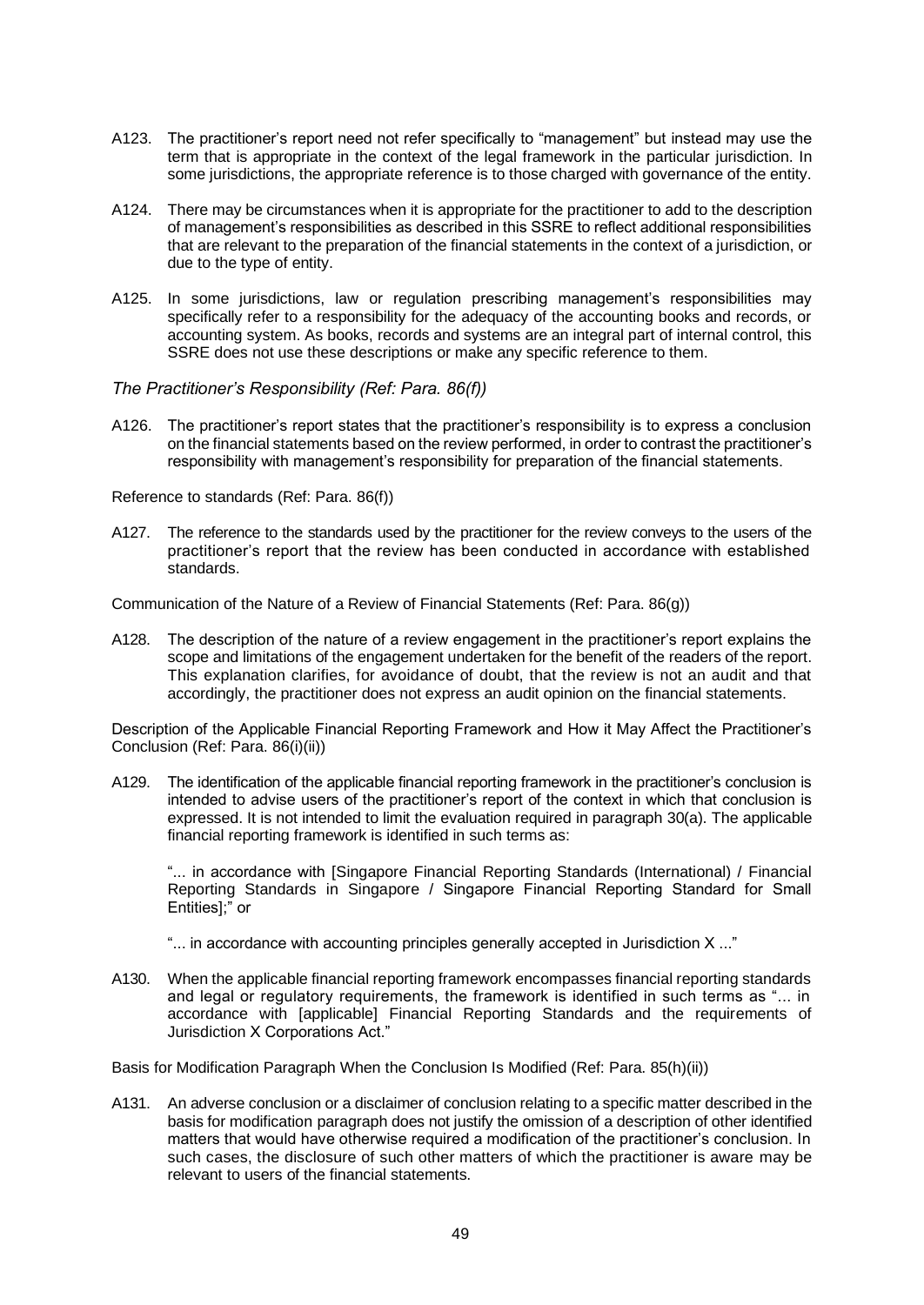Signature of the Practitioner (Ref: Para. 86(l))

A132. The practitioner's signature is either in the name of the practitioner's firm, the personal name of the individual practitioner, or both, as appropriate for the particular jurisdiction. In addition to the practitioner's signature, in certain jurisdictions, the practitioner may be required to make a declaration in the practitioner's report about professional designations or recognition by the appropriate licensing authority in that jurisdiction.

#### *Alerting Readers that the Financial Statements Are Prepared in Accordance with a Special Purpose Framework* (Ref: Para. 88)

A133. The special purpose financial statements may be used for purposes other than those for which they were intended. For example, a regulator may require certain entities to place the special purpose financial statements on public record. For avoidance of misunderstanding, it is important that the practitioner alert users of the practitioner's report that the financial statements are prepared in accordance with a special purpose framework and, therefore, may not be suitable for another purpose.

#### Restriction on Distribution or Use

A134. In addition to the alert to the reader of the practitioner's report that is required by this SSRE when the financial statements are prepared using a special purpose framework, the practitioner may consider it appropriate to indicate that the practitioner's report is intended solely for the specific users. Depending on the law or regulation of the particular jurisdiction, this may be achieved by restricting the distribution or use of the practitioner's report. In these circumstances, the paragraph containing the alert about the use of a special purpose framework may be expanded to include these other matters, and the heading modified accordingly.

#### *Other Reporting Responsibilities* (Ref: Para. 91)

- A135. In some jurisdictions, the practitioner may have additional responsibilities to report on other matters that are supplementary to the practitioner's responsibility under this SSRE. For example, the practitioner may be asked to report certain matters if they come to the practitioner's attention during the course of the review of the financial statements. Alternatively, the practitioner may be asked to perform and report on additional specified procedures, or to express a conclusion on specific matters, such as the adequacy of accounting books and records. Standards on engagements to review financial statements in the specific jurisdiction may provide guidance on the practitioner's responsibilities with respect to specific additional reporting responsibilities in that jurisdiction.
- A136. In some cases, the relevant law or regulation may require or permit the practitioner to report on these other responsibilities within the practitioner's report on the financial statements. In other cases, the practitioner may be required or permitted to report on them in a separate report.
- A137. These other reporting responsibilities are addressed in a separate section of the practitioner's report, to clearly distinguish them from the practitioner's responsibility under this SSRE to report on the financial statements. Where relevant, this section may contain sub-heading(s) that describe(s) the content of the other reporting responsibility paragraph(s). In some jurisdictions, the additional reporting responsibilities may be addressed in a report that is separate from the practitioner's report provided for the review of the financial statements.

#### *Date of the Practitioner's Report* (Ref: Para. 86(k), 92)

- A138. The date of the practitioner's report informs the user of the practitioner's report that the practitioner has considered the effect of events and transactions of which the practitioner became aware and that occurred up to that date.
- A139. The practitioner's conclusion is provided on the financial statements and the financial statements are the responsibility of management. The practitioner is not in a position to conclude that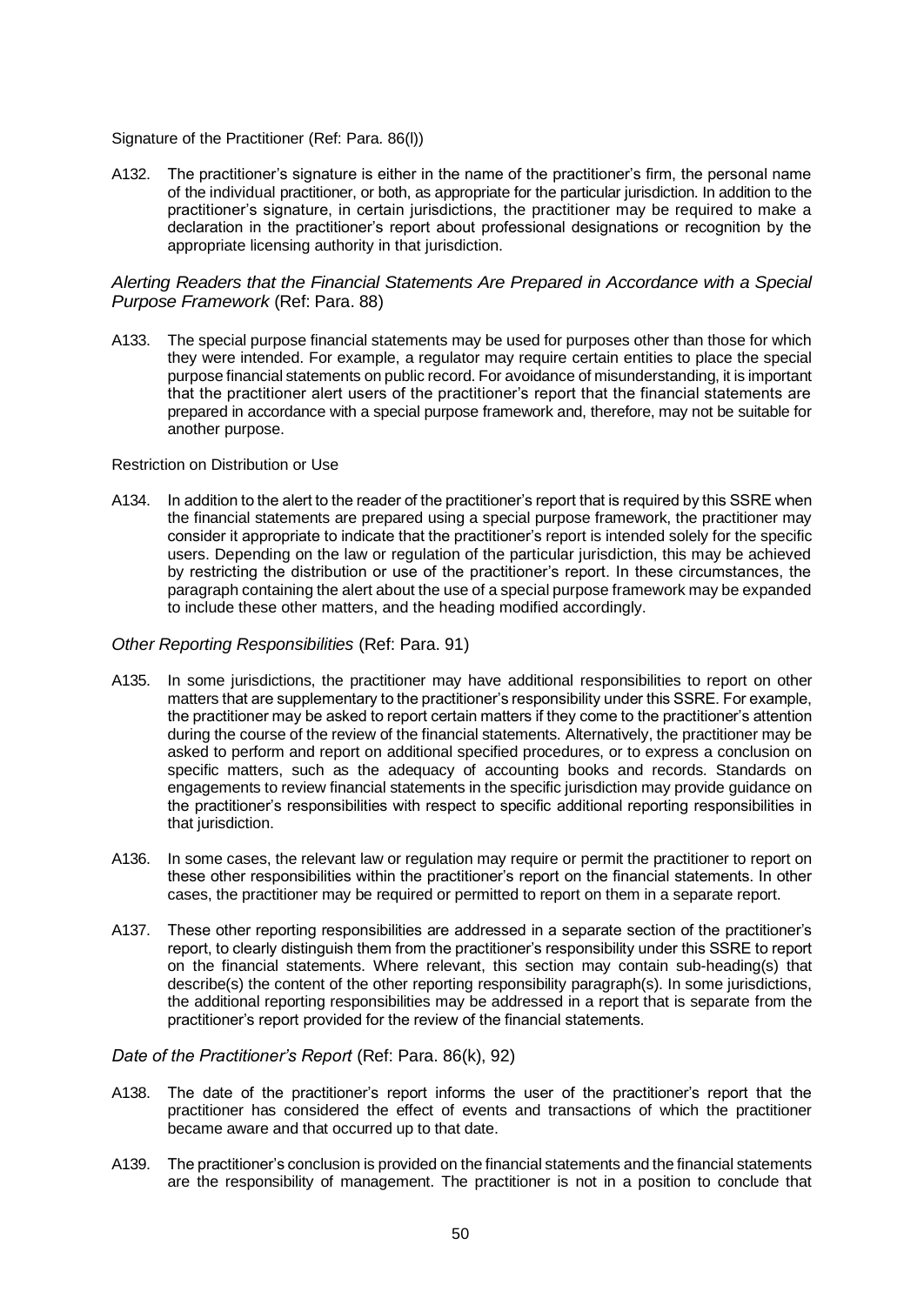sufficient appropriate evidence has been obtained until the practitioner is satisfied that all the statements that comprise the financial statements, including the related notes, have been prepared and management has accepted responsibility for them.

- A140. In some jurisdictions, law or regulation identifies the individuals or bodies (for example, the directors) that are responsible for concluding that all the statements that comprise the financial statements, including the related notes, have been prepared, and specifies the necessary approval process. In such cases, evidence is obtained of that approval before dating the report on the financial statements. In other jurisdictions, however, the approval process is not prescribed in law or regulation. In such cases, the procedures the entity follows in preparing and finalizing its financial statements in view of its management and governance structures are considered in order to identify the individuals or body with the authority to conclude that all the statements that comprise the financial statements, including the related notes, have been prepared. In some cases, law or regulation may identify the point in the financial statement reporting process at which the review is expected to be complete.
- A141. In some jurisdictions, final approval of the financial statements by shareholders is required before the financial statements are issued publicly. In these jurisdictions, final approval by shareholders is not necessary for the practitioner to conclude on the financial statements. The date of approval of the financial statements for purposes of this SSRE is the earlier date on which those with the recognized authority determine that all the statements that comprise the financial statements, including the related notes, have been prepared and that those with the recognized authority have asserted that they have taken responsibility for them.

#### *Practitioner's Report Prescribed by Law or Regulation (Ref: Para. 34–35, 86)*

A142. Consistency in the practitioner's report, when the review has been conducted in accordance with this SSRE, promotes credibility in the global marketplace by making more readily identifiable those reviews of financial statements that have been conducted in accordance with globally recognized standards. The practitioner's report may refer to this SSRE when the differences between the legal or regulatory requirements and this SSRE relate only to the layout or wording of the practitioner's report and, at a minimum, the report complies with the requirements of paragraph 86 of this SSRE. Accordingly, in such circumstances the practitioner is considered to have complied with the requirements of this SSRE, even when the layout and wording used in the practitioner's report are specified by legal or regulatory reporting requirements. Where specific requirements in a particular jurisdiction do not conflict with this SSRE, adoption of the layout and wording used in this SSRE assists users of the practitioner's report to more readily recognize the practitioner's report as a report on a review of financial statements conducted in accordance with this SSRE. Circumstances where law or regulation prescribes the layout or wording of the practitioner's report in terms that are significantly different from the requirements of this SSRE are addressed in the requirements of this SSRE concerning acceptance of review engagements and continuance of client relationships.

#### *Practitioner's Report for Reviews Conducted in Accordance with Both Relevant Standards of a Specific Jurisdiction and this SSRE (Ref: Para. 86(f))*

A143. When, in addition to complying with the requirements of this SSRE, the practitioner also complies with relevant national standards, the report may refer to the review having been performed in accordance with both this SSRE and relevant national standards for engagements to review financial statements. However, a reference to both this SSRE and relevant national standards is not appropriate if there is a conflict between the requirements of this SSRE and those in the relevant national standards that would lead the practitioner to form a different conclusion or not to include an Emphasis of Matter paragraph that, in the particular circumstances, would be required by this SSRE. In such a case, the practitioner's report refers only to the relevant standards (either this SSRE or the relevant national standards) in accordance with which the practitioner's report has been prepared.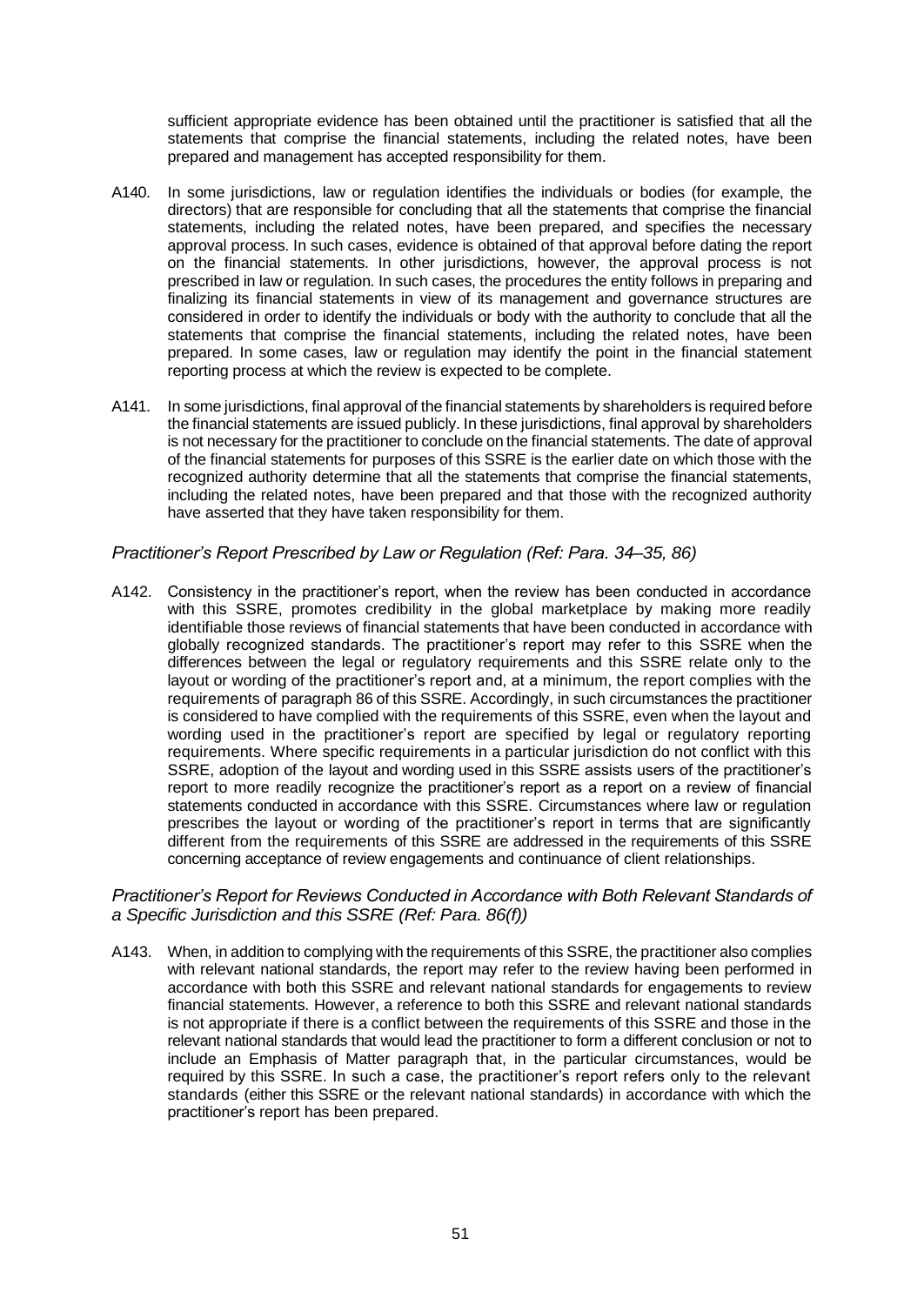*Illustrative Review Reports* (Ref: Para. 86)

A144. Appendix 2 to this SSRE contains illustrations of practitioners' reports for a review of financial statements incorporating the reporting requirements of this SSRE.

## **Documentation**

*Timeliness of Engagement Documentation* (Ref: Para. 93)

A145. SSQC 1 requires the firm to establish time limits that reflect the need to complete the assembly of final engagement files on a timely basis.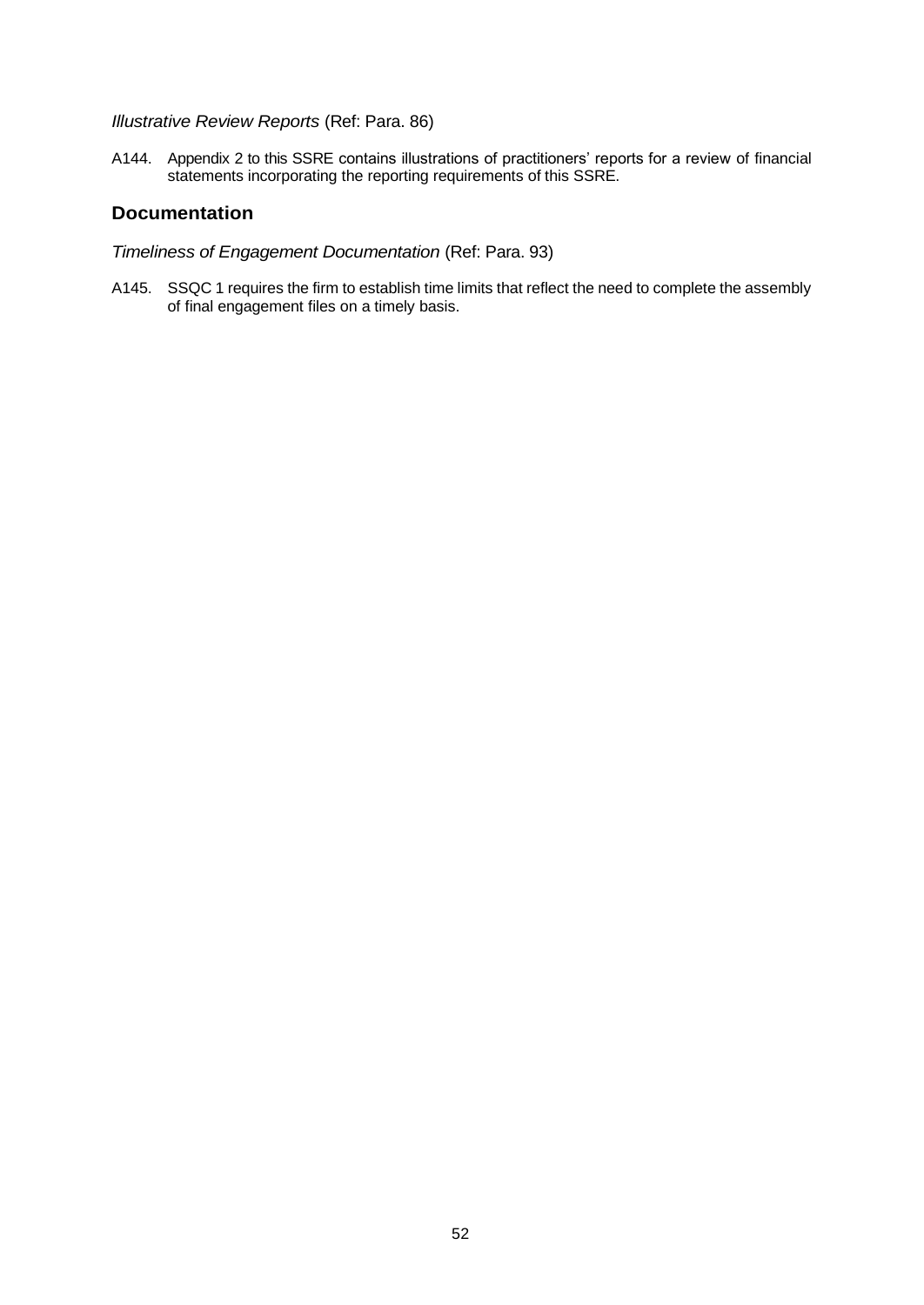## **Appendix 1**

(Ref: Para. A56)

## **Illustrative Engagement Letter for an Engagement to Review Historical Financial Statements**

The following is an example of an engagement letter for a review of general purpose financial statements (prepared in accordance with Singapore Financial Reporting Standards (International) (SFRS(I)s) or Financial Reporting Standards in Singapore (FRSs)), which illustrates the relevant requirements and guidance contained in this SSRE. This letter is not authoritative but is intended only to be a guide that may be used in conjunction with the considerations outlined in this SSRE. It will need to be varied according to individual requirements and circumstances. It is drafted to refer to the review of financial statements for a single reporting period and would require adaptation if intended or expected to apply to recurring reviews. It may be appropriate to seek legal advice that any proposed letter is suitable.

To the appropriate representative of management or those charged with governance of ABC Company:<sup>14</sup> *[The objective and scope of the review]*

\*\*\*

You<sup>15</sup> have requested that we review the general purpose financial statements of ABC Company, which comprise the statement of financial position as at 31 December 20X1, and the statement of comprehensive income, statement of changes in equity and cash flow statement for the year then ended, and a summary of significant accounting policies and other explanatory information. We are pleased to confirm our acceptance and our understanding of this review engagement by means of this letter.

Our review will be conducted with the objective of expressing our conclusion on the financial statements. Our conclusion, if unmodified, will be in the form "Based on our review, nothing has come to our attention that causes us to believe that these financial statements do not present fairly, in all material respects, (*or do not give a true and fair view of*) the financial position of the company as at [date] and *(of)* its financial performance and cash flows for the year then ended in accordance with [Singapore Financial Reporting Standards (International) (SFRS(I)s) / Financial Reporting Standards in Singapore (FRSs)]."

#### *[The practitioner's responsibilities]*

We will conduct our review in accordance with Singapore Standard on Review Engagements (SSRE) 2400 (Revised), *Engagements to Review Historical Financial Statements*. SSRE 2400 (Revised) requires us to conclude whether anything has come to our attention that causes us to believe that the financial statements, taken as a whole, are not prepared in all material respects in accordance with the applicable financial reporting framework. SSRE 2400 also requires us to comply with relevant ethical requirements.

<sup>&</sup>lt;sup>14</sup> The addressees and references in the letter would be those that are appropriate in the circumstances of the engagement, including the relevant jurisdiction. It is important to refer to the appropriate persons―see paragraph 36 of this SSRE.

<sup>15</sup> Throughout this letter, references to "you," "we," "us," "management," "those charged with governance" and "practitioner" would be used or amended as appropriate in the circumstances.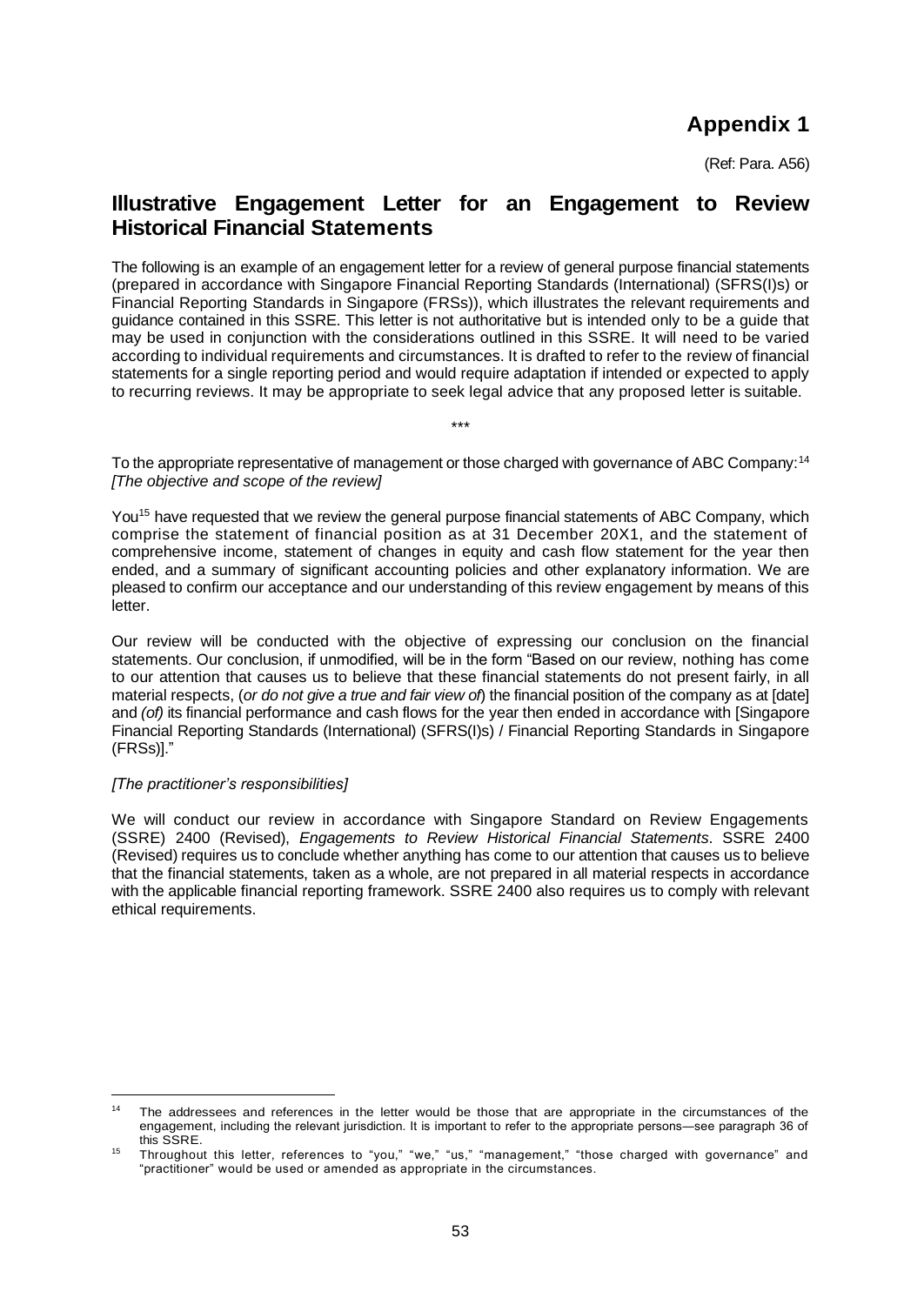A review of financial statements in accordance with SSRE 2400 (Revised) is a limited assurance engagement. We will perform procedures, primarily consisting of making inquiries of management and others within the entity, as appropriate, and applying analytical procedures, and evaluate the evidence obtained. We will also perform additional procedures if we become aware of matters that cause us to believe the financial statements as a whole may be materially misstated. These procedures are performed to enable us to express our conclusion on the financial statements in accordance with SSRE 2400 (Revised). The procedures selected will depend on what we consider necessary applying our professional judgment, based on our understanding of ABC Company and its environment, and our understanding of [SFRS(I)s / FRSs] and its application in the industry context.

A review is not an audit of the financial statements, therefore:

- (a) There is a commensurate higher risk than there would be in an audit, that any material misstatements that exist in the financial statements reviewed may not be revealed by the review, even though the review is properly performed in accordance with SSRE 2400 (Revised).
- (b) In expressing our conclusion from the review of the financial statements, our report on the financial statements will expressly disclaim any audit opinion on the financial statements.

*[The responsibilities of management and identification of the applicable financial reporting framework (for purposes of this example, it is assumed that the practitioner has not determined that the law or regulation prescribes those responsibilities in appropriate terms; the descriptions in paragraph 30(b) of this SSRE are therefore used).]*

Our review will be conducted on the basis that [management and, where appropriate, those charged with governance]<sup>16</sup> acknowledge and understand that they have the responsibility:

- (c) For preparation and fair presentation of the financial statements in accordance with [SFRS(I)s or FRSs] 17;
- (d) For such internal control as management determines is necessary to enable the preparation of financial statements that are free from material misstatement, whether due to fraud or error; and
- (e) To provide us with:
	- (i) Access to all information of which management is aware that is relevant to the preparation and fair presentation of the financial statements, such as records, documentation and other matters;
	- (ii) Additional information that we may request from management for the purpose of the review; and
	- (iii) Unrestricted access to persons within ABC Company from whom we determine it necessary to obtain evidence.

As part of our review, we will request from [management and, where appropriate, those charged with governance], written confirmation concerning representations made to us in connection with the review.

We look forward to full cooperation from your staff during our review.

[*Other relevant information*]

[*Insert other information, such as fee arrangements, billings and other specific terms, as appropriate*.]

<sup>&</sup>lt;sup>16</sup> Use terminology as appropriate in the circumstances.

<sup>17</sup> Or, if appropriate, "For the preparation of financial statements that give a true and fair view in accordance with [SFRS(I)s / FRSs]."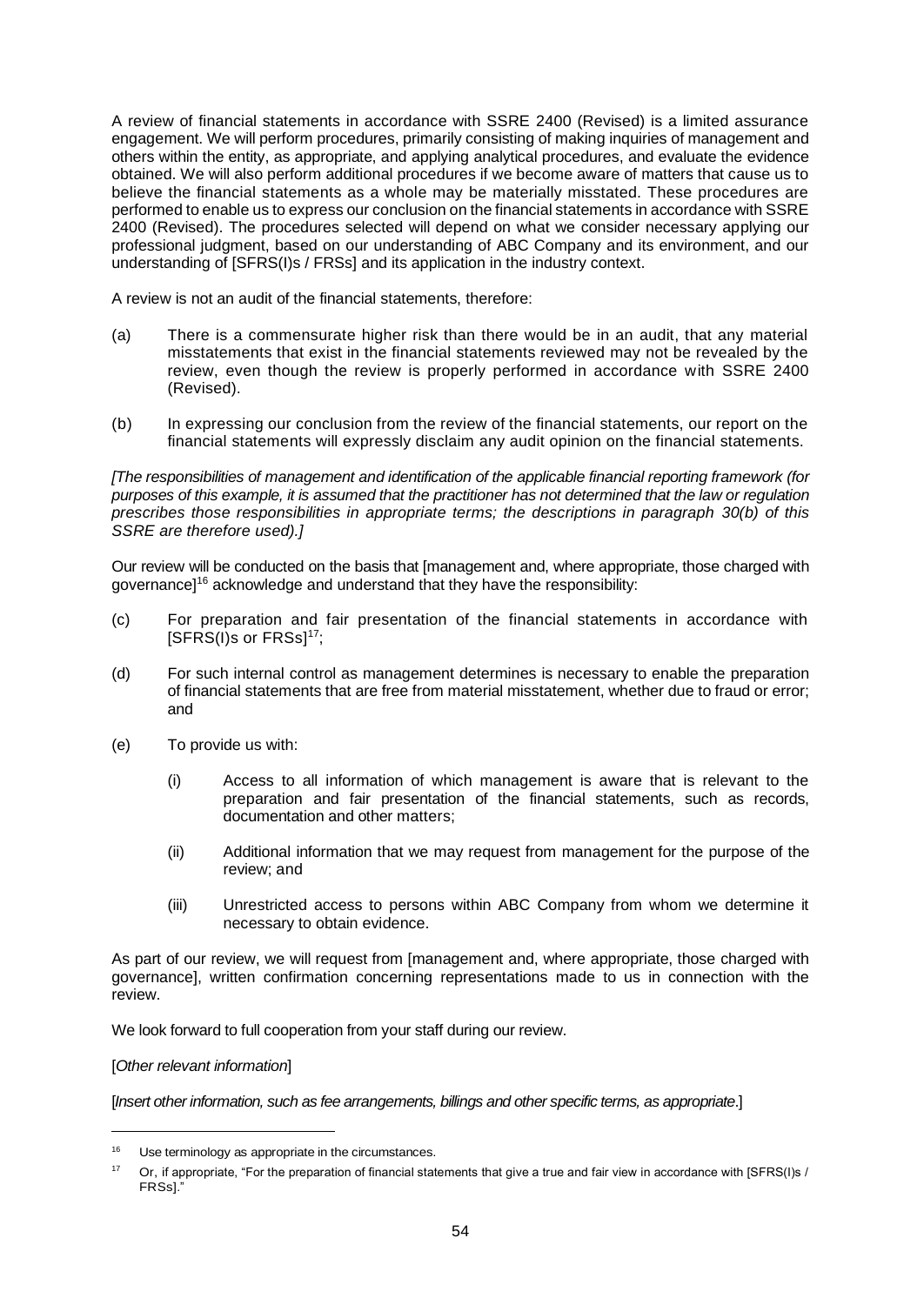#### [*Reporting*]

[*Insert appropriate reference to the expected form and content of the practitioner's report.*]

The form and content of our report may need to be amended in the light of our findings obtained from the review.

Please sign and return the attached copy of this letter to indicate your acknowledgement of, and agreement with, the arrangements for our review of the financial statements including our respective responsibilities.

XYZ & Co.

Acknowledged and agreed on behalf of ABC Company by (signed)

Name and Title Date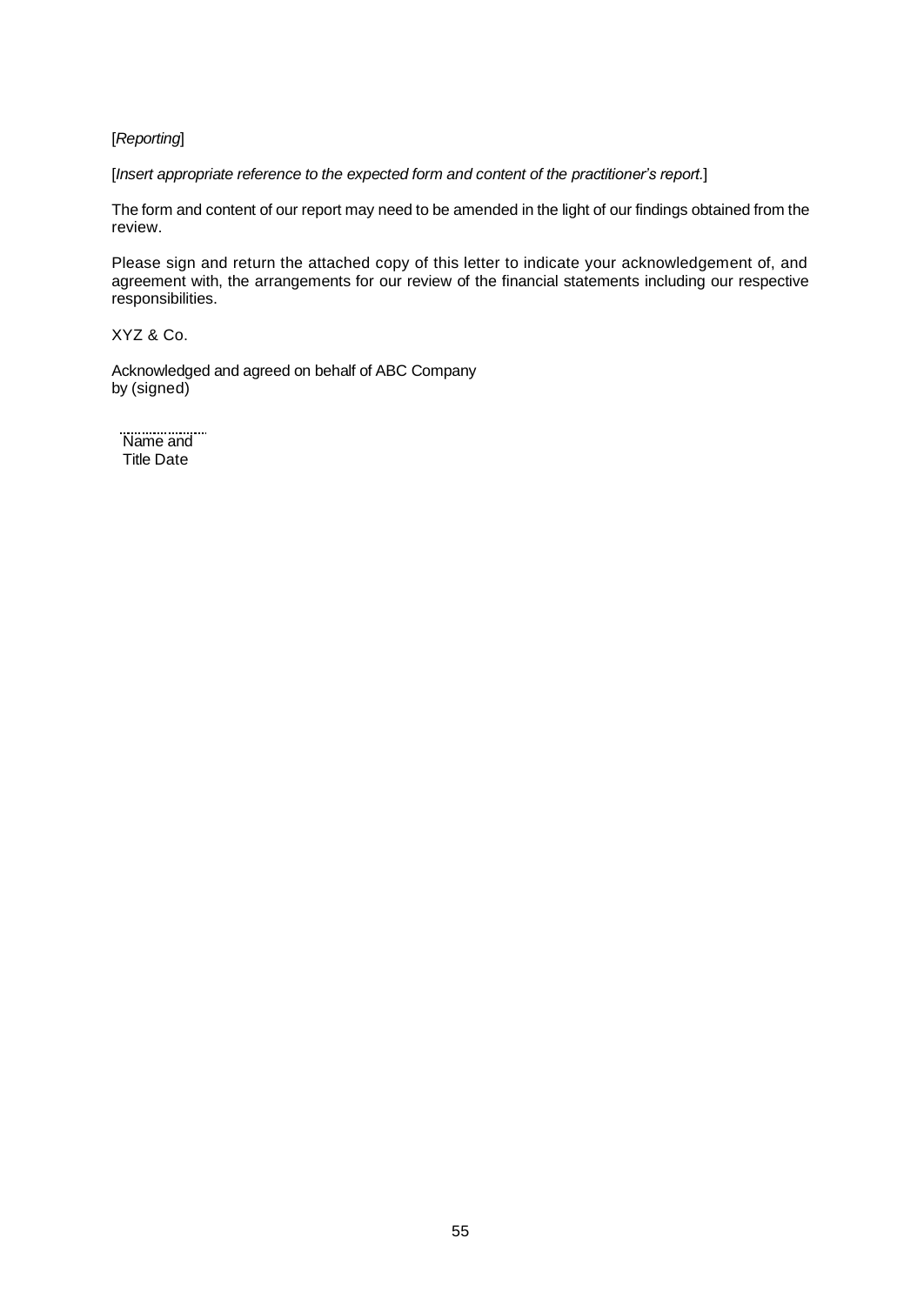## **Appendix 2**

(Ref: Para. A144)

## **Illustrative Practitioners' Review Reports**

## **Review Reports on General Purpose Financial Statements**

#### *Illustrative Review Reports with Unmodified Conclusions*

• Illustration 1: A practitioner's report on financial statements prepared in accordance with a fair presentation framework designed to meet the common financial information needs of a wide range of users (for example, the Singapore Financial Reporting Standard for Small Entities (SFRS for Small Entities)).

#### *Illustrative Review Reports with Modified Conclusions*

- Illustration 2: A practitioner's report containing a qualified conclusion due to an apparent material misstatement of the financial statements. Financial statements prepared in accordance with a compliance framework designed to meet the common information needs of a wide range of users. (Financial statements prepared using a compliance framework)
- Illustration 3: A practitioner's report containing a qualified conclusion due to the practitioner's inability to obtain sufficient appropriate evidence. (Financial statements prepared using a fair presentation framework other than SFRS(I)s, FRSs or SFRS for Small Entities)
- Illustration 4: A practitioner's report containing an adverse conclusion due to material misstatement of the financial statements. (Financial statements prepared using a fair presentation framework – SFRS(I)s or FRSs)
- Illustration 5: A practitioner's report containing a disclaimer of conclusion due to the practitioner's inability to obtain sufficient appropriate evidence about multiple elements of the financial statements – resulting in inability to complete the review. (Financial statements prepared using a fair presentation framework – SFRS(I)s or FRSs)

## **Review Reports on Special Purpose Financial Statements**

- Illustration 6: A practitioner's report on financial statements prepared in accordance with the financial reporting provisions of a contract (for purposes of this illustration, a compliance framework).
- Illustration 7: A practitioner's report on a single financial statement prepared in accordance with the cash receipts and disbursements basis of accounting (for purposes of this illustration, a fair presentation framework).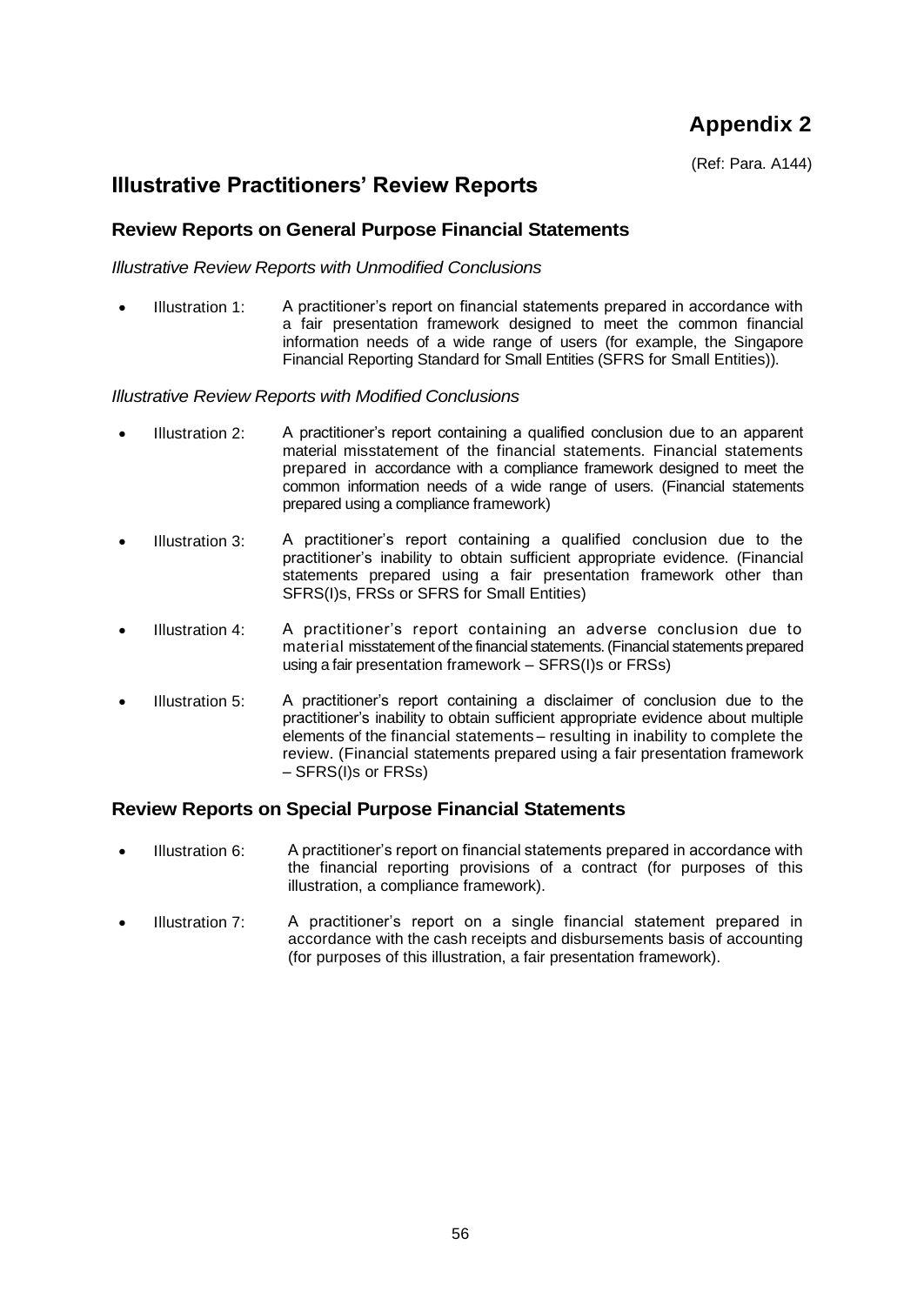#### **Illustration 1**

**Circumstances include the following:**

- **Review of a complete set of financial statements.**
- **The financial statements are prepared for a general purpose by management of the entity in accordance with the Singapore Financial Reporting Standard for Small Entities.**
- **The terms of the review engagement reflect the description of management's responsibility for the financial statements in paragraph 30(b) of this SSRE.**
- **In addition to the review of the financial statements, the practitioner has other reporting responsibilities under local law.**

#### INDEPENDENT PRACTITIONER'S REVIEW

#### REPORT [Appropriate Addressee]

#### **Report on the Financial Statements<sup>18</sup>**

We have reviewed the accompanying financial statements of ABC Company that comprise the statement of financial position as at 31 December 20X1, and the statement of comprehensive income, statement of changes in equity and statement of cash flows for the year then ended, and a summary of significant accounting policies and other explanatory information.

#### *Management's<sup>19</sup> Responsibility for the Financial Statements*

Management is responsible for the preparation and fair presentation of these financial statements in accordance with the Singapore Financial Reporting Standard for Small Entities<sup>20</sup>, and for such internal control as management determines is necessary to enable the preparation of financial statements that are free from material misstatement, whether due to fraud or error.

#### *Practitioner's Responsibility*

Our responsibility is to express a conclusion on the accompanying financial statements. We conducted our review in accordance with Singapore Standard on Review Engagements (SSRE) 2400 (Revised), *Engagements to Review Historical Financial Statements*. SSRE 2400 (Revised) requires us to conclude whether anything has come to our attention that causes us to believe that the financial statements, taken as a whole, are not prepared in all material respects in accordance with the applicable financial reporting framework. This Standard also requires us to comply with relevant ethical requirements.

A review of financial statements in accordance with SSRE 2400 (Revised) is a limited assurance engagement. The practitioner performs procedures, primarily consisting of making inquiries of management and others within the entity, as appropriate, and applying analytical procedures, and evaluates the evidence obtained.

The procedures performed in a review are substantially less than those performed in an audit conducted in accordance with Singapore Standards on Auditing. Accordingly, we do not express an audit opinion on these financial statements.

<sup>&</sup>lt;sup>18</sup> The sub-title "Report on the Financial Statements" is unnecessary in circumstances when the second sub-title "Report on Other Legal and Regulatory Requirements" is not applicable.

<sup>&</sup>lt;sup>19</sup> Or other term that is appropriate in the context of the legal framework in the particular jurisdiction.

Where management's responsibility is to prepare financial statements that give a true and fair view, this may read: "Management is responsible for the preparation of financial statements that give a true and fair view in accordance with the Singapore Financial Reporting Standard for Small Entities, and for such ..."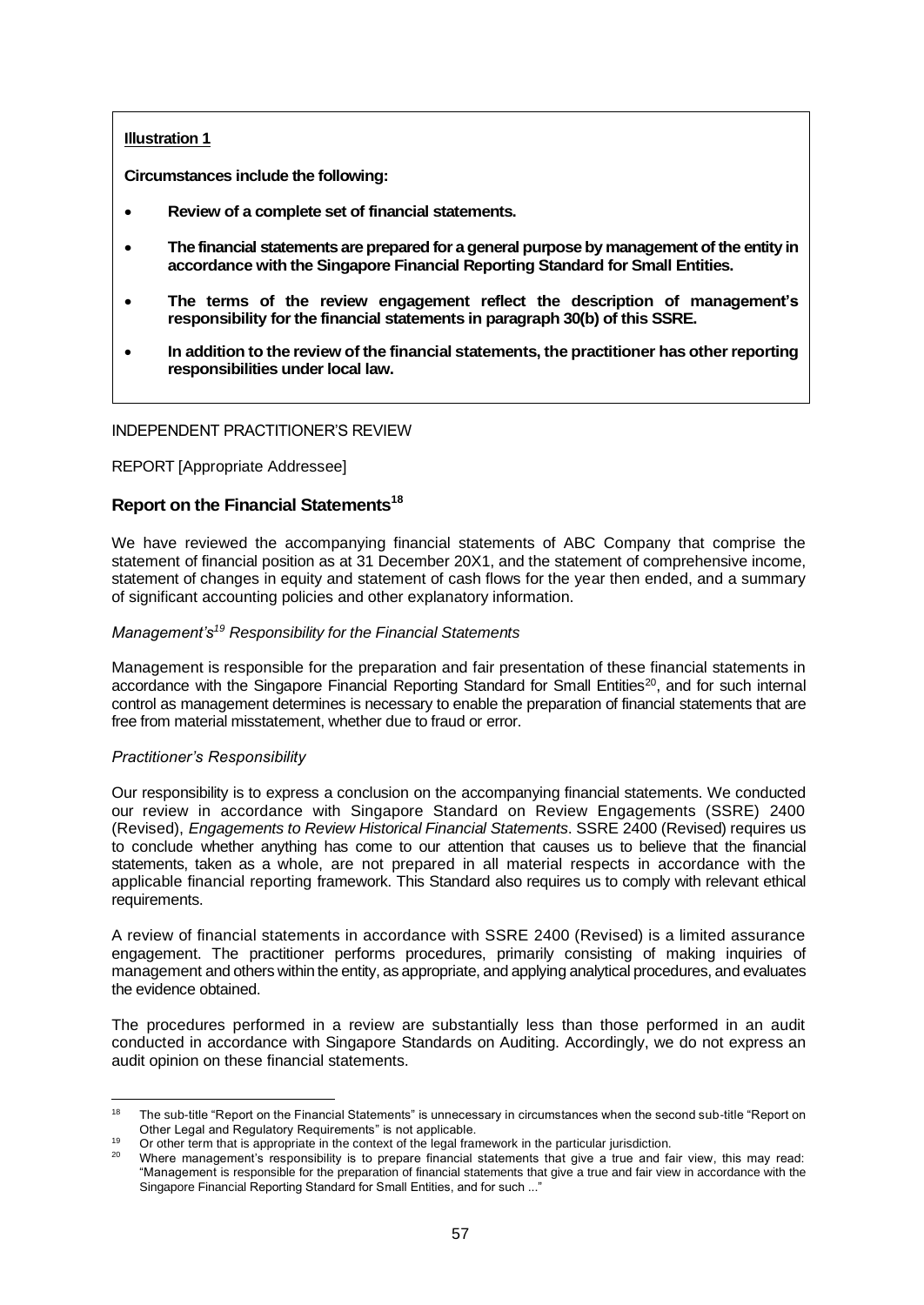#### *Conclusion*

Based on our review, nothing has come to our attention that causes us to believe that these financial statements do not present fairly, in all material respects, (or *do not give a true and fair view of)* the financial position of ABC Company as at 31 December 20X1, and (*of)* its financial performance and cash flows for the year then ended, in accordance with the Singapore Financial Reporting Standard for Small Entities.

### **Report on Other Legal and Regulatory Requirements**

[Form and content of this section of the practitioner's report will vary depending on the nature of the practitioner's other reporting responsibilities.]

 $(Firm)$ 

Public Accountants and Chartered Accountants Singapore

 $_$ (Date)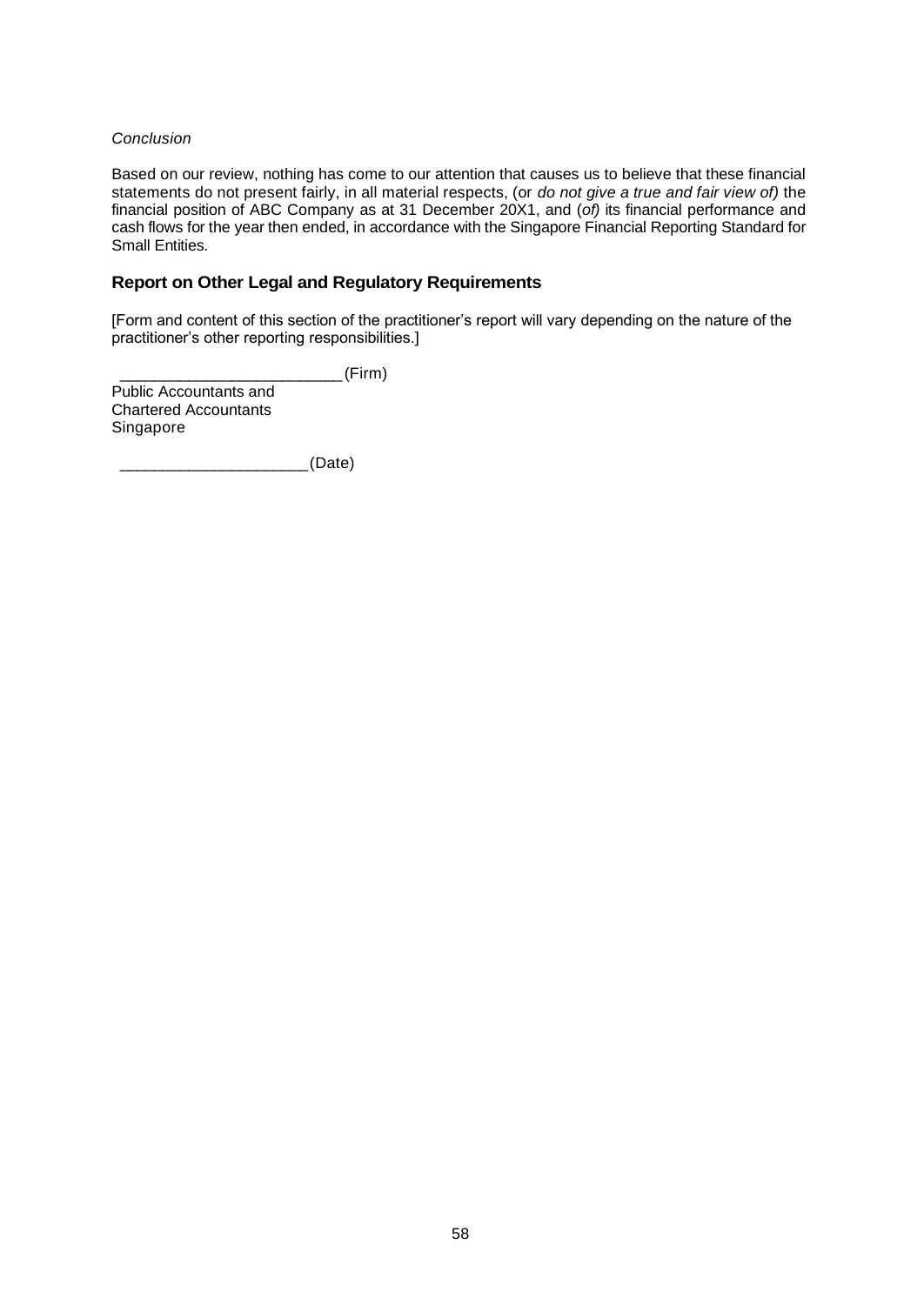#### **Illustration 2**

**Circumstances include the following:**

- **Review of a complete set of financial statements required by law or regulation.**
- **The financial statements are prepared for a general purpose by management of the entity in accordance with the Financial Reporting Framework (XYZ Law) of Jurisdiction X (that is, a financial reporting framework, encompassing law or regulation, designed to meet the common financial information needs of a wide range of users, but which is not a fair presentation framework).**
- **The terms of the review engagement reflect the description of management's responsibility for the financial statements in paragraph 30(b) of this SSRE.**
- **Based on the review, inventories are misstated. The misstatement is material but not pervasive to the financial statements.**
- **In addition to the review of the financial statements, the practitioner has other reporting responsibilities under local law.**

#### INDEPENDENT PRACTITIONER'S REVIEW

#### REPORT [Appropriate Addressee]

#### **Report on the Financial Statements<sup>21</sup>**

We have reviewed the accompanying financial statements of ABC Company that comprise the statement of financial position as at 31 December 20X1, and the statement of comprehensive income, statement of changes in equity and statement of cash flows for the year then ended, and a summary of significant accounting policies and other explanatory information.

#### *Management's<sup>22</sup> Responsibility for the Financial Statements*

Management is responsible for the preparation of these financial statements in accordance with XYZ Law of Jurisdiction X, and for such internal control as management determines is necessary to enable the preparation of financial statements that are free from material misstatement, whether due to fraud or error.

#### *Practitioner's Responsibility*

Our responsibility is to express a conclusion on the accompanying financial statements. We conducted our review in accordance with Singapore Standard on Review Engagements (SSRE) 2400 (Revised), *Engagements to Review Historical Financial Statements*. SSRE 2400 (Revised) requires us to conclude whether anything has come to our attention that causes us to believe that the financial statements, taken as a whole, are not prepared in all material respects in accordance with the applicable financial reporting framework. This Standard also requires us to comply with relevant ethical requirements.

A review of financial statements in accordance with SSRE 2400 (Revised) is a limited assurance engagement. The practitioner performs procedures, primarily consisting of making inquiries of management and others within the entity, as appropriate, and applying analytical procedures, and evaluates the evidence obtained.

<sup>&</sup>lt;sup>21</sup> The sub-title "Report on the Financial Statements" is unnecessary in circumstances when the second sub-title "Report on Other Legal and Regulatory Requirements" is not applicable.

<sup>22</sup> Or other term that is appropriate in the context of the legal framework in the particular jurisdiction.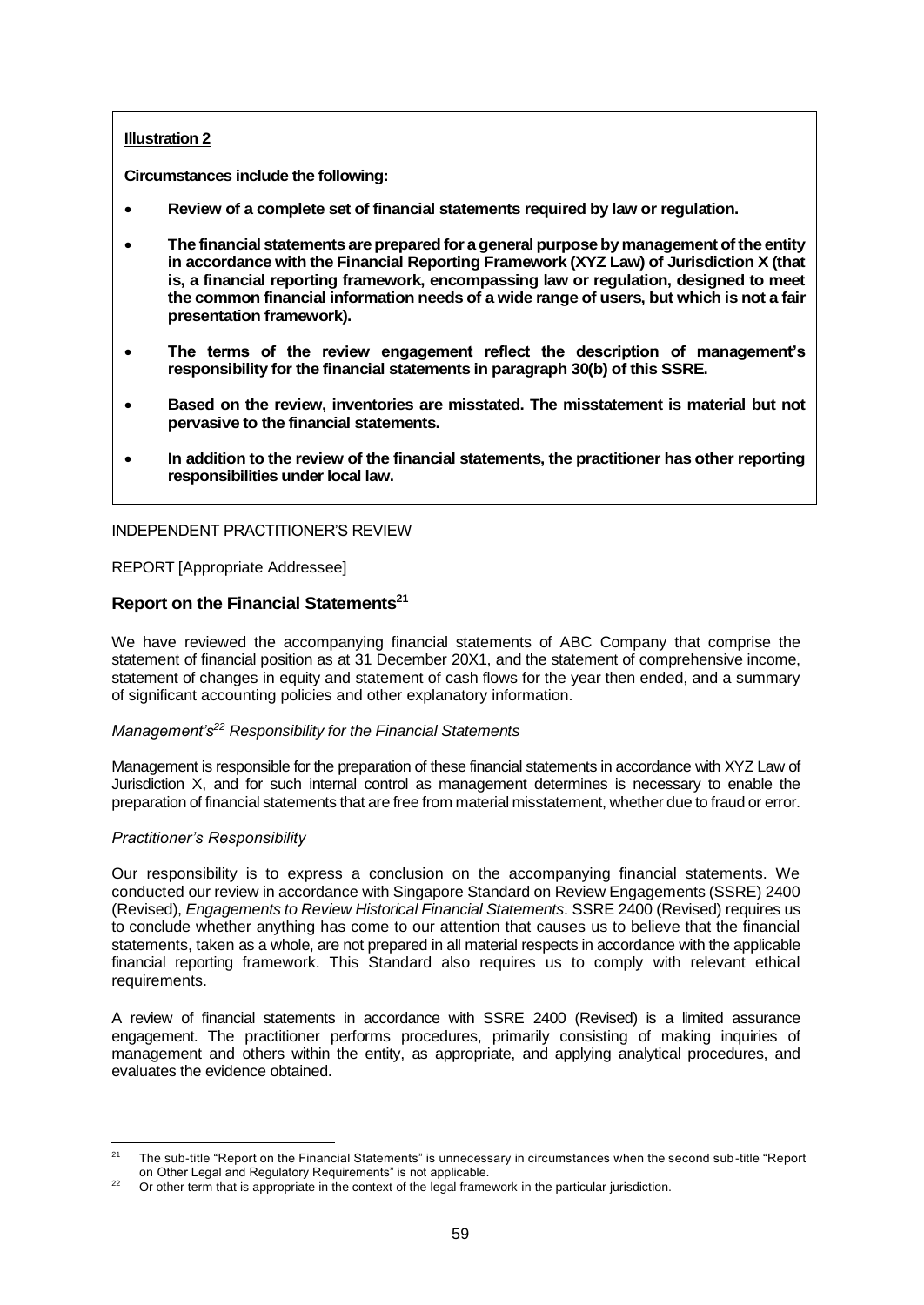The procedures performed in a review are substantially less than those performed in an audit conducted in accordance with Singapore Standards on Auditing. Accordingly, we do not express an audit opinion on these financial statements.

#### *Basis for Qualified Conclusion*

The company's inventories are carried in the statement of financial position at xxx. Management has not stated the inventories at the lower of cost and net realizable value but has stated them solely at cost, which constitutes a departure from the requirements of the Financial Reporting Framework (XYZ Law) of Jurisdiction X. The company's records indicate that, had management stated the inventories at the lower of cost and net realizable value, an amount of xxx would have been required to write the inventories down to their net realizable value. Accordingly, cost of sales would have been increased by xxx, and income tax, net income and shareholders' equity would have been reduced by xxx, xxx and xxx, respectively.

#### *Qualified Conclusion*

Based on our review, except for the effects of the matter described in the Basis for Qualified Conclusion paragraph, nothing has come to our attention that causes us to believe that the financial statements of ABC Company are not prepared, in all material respects, in accordance with the Financial Reporting Framework (XYZ Law) of Jurisdiction X.

#### **Report on Other Legal and Regulatory Requirements**

[Form and content of this section of the practitioner's report will vary depending on the nature of the practitioner's other reporting responsibilities.]

 $(Firm)$ Public Accountants and Chartered Accountants Singapore

\_\_\_\_\_\_\_\_\_\_\_\_\_\_\_\_\_\_\_\_\_\_(Date)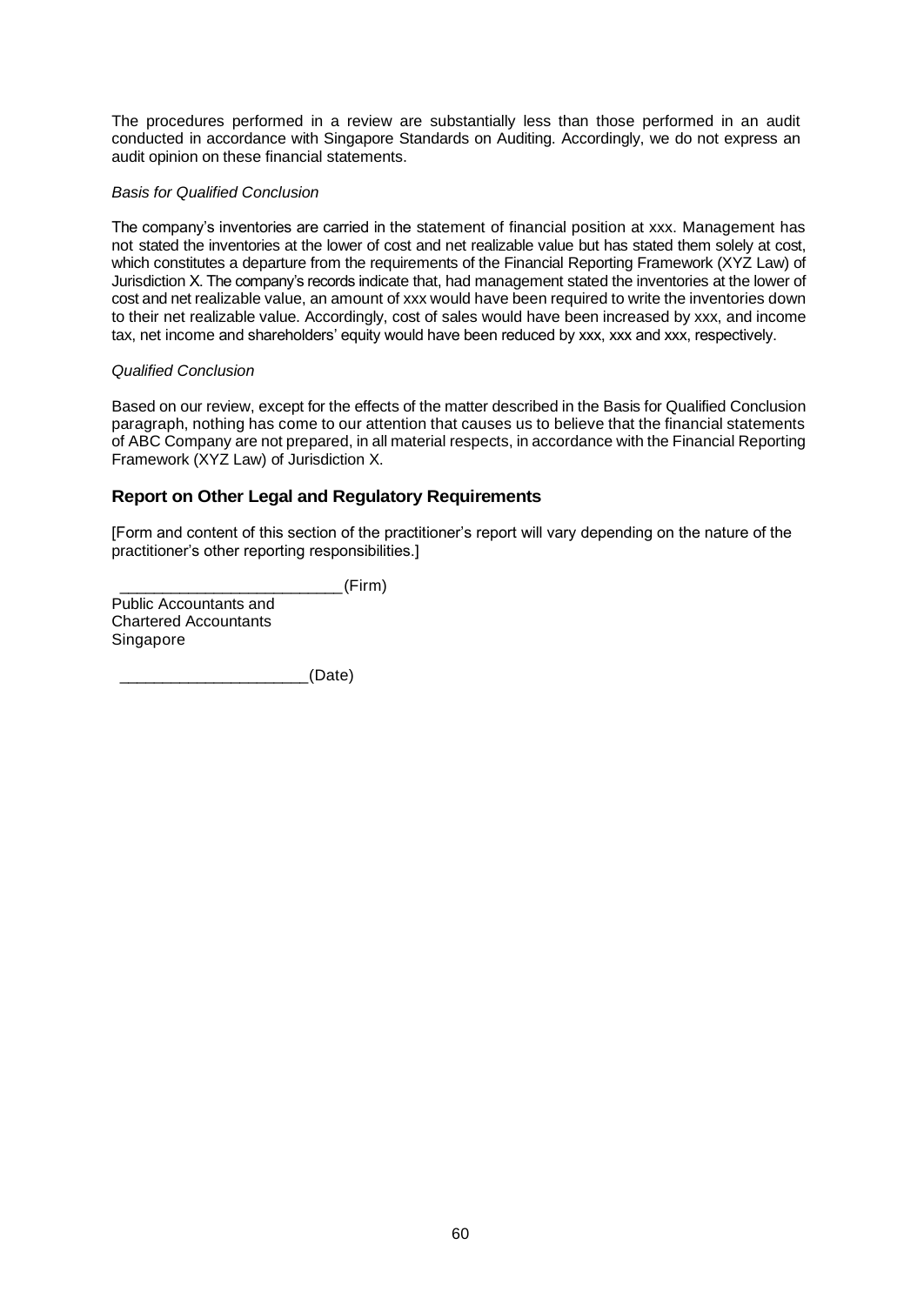#### **Illustration 3**

**Circumstances include the following:**

- .**Review of a complete set of general purpose financial statements prepared by management of the entity in accordance with [a financial reporting framework designed to achieve fair presentation other than Singapore Financial Reporting Standards (International), Financial Reporting Standards in Singapore or Singapore Financial Reporting Standard for Small Entities].**
- **The terms of the review engagement reflect the description of management's responsibility for the financial statements in paragraph 30(b) of this SSRE.**
- **The practitioner was unable to obtain sufficient appropriate evidence regarding an investment in a foreign affiliate. The possible effects of the inability to obtain sufficient appropriate evidence are deemed to be material but not pervasive to the financial statements.**
- **The practitioner does not have other reporting responsibilities under local law in addition to the review of the consolidated financial statements.**

#### INDEPENDENT PRACTITIONER'S REVIEW

#### REPORT [Appropriate Addressee]

We have reviewed the accompanying financial statements of ABC Company that comprise the statement of financial position as at 31 December 20X1, and the statement of comprehensive income, statement of changes in equity and statement of cash flows for the year then ended, and a summary of significant accounting policies and other explanatory information.

## **Management's<sup>23</sup> Responsibility for the Financial Statements**

Management is responsible for the preparation and fair presentation of these financial statements in accordance with [name of applicable financial reporting framework, including a reference to the jurisdiction or country of origin of the financial reporting framework when the financial reporting framework used is not Singapore Financial Reporting Standards (International), Financial Reporting Standards in Singapore or Singapore Financial Reporting Standard for Small Entities $]^{24}$ , and for such internal control as management determines is necessary to enable the preparation of financial statements that are free from material misstatement, whether due to fraud or error.

#### **Practitioner's Responsibility**

Our responsibility is to express a conclusion on the accompanying financial statements. We conducted our review in accordance with Singapore Standard on Review Engagements (SSRE) 2400 (Revised), *Engagements to Review Historical Financial Statements*. SSRE 2400 (Revised) requires us to conclude whether anything has come to our attention that causes us to believe that the financial statements, taken as a whole, are not prepared in all material respects in accordance with the applicable financial reporting framework. This Standard also requires us to comply with relevant ethical requirements.

<sup>&</sup>lt;sup>23</sup> Or other term that is appropriate in the context of the legal framework in the particular jurisdiction.<br><sup>24</sup> Miles a management's separability is to propora financial statements that give a true of

Where management's responsibility is to prepare financial statements that give a true and fair view, this may read:

<sup>&</sup>quot;Management is responsible for the preparation of financial statements that give a true and fair view in accordance with [name of applicable financial reporting framework, including a reference to the jurisdiction or country of origin of the financial reporting framework when the financial reporting framework used is not Singapore Financial Reporting Standards (International), Financial Reporting Standards in Singapore or Singapore Financial Reporting Standard for Small Entities], and for such ..."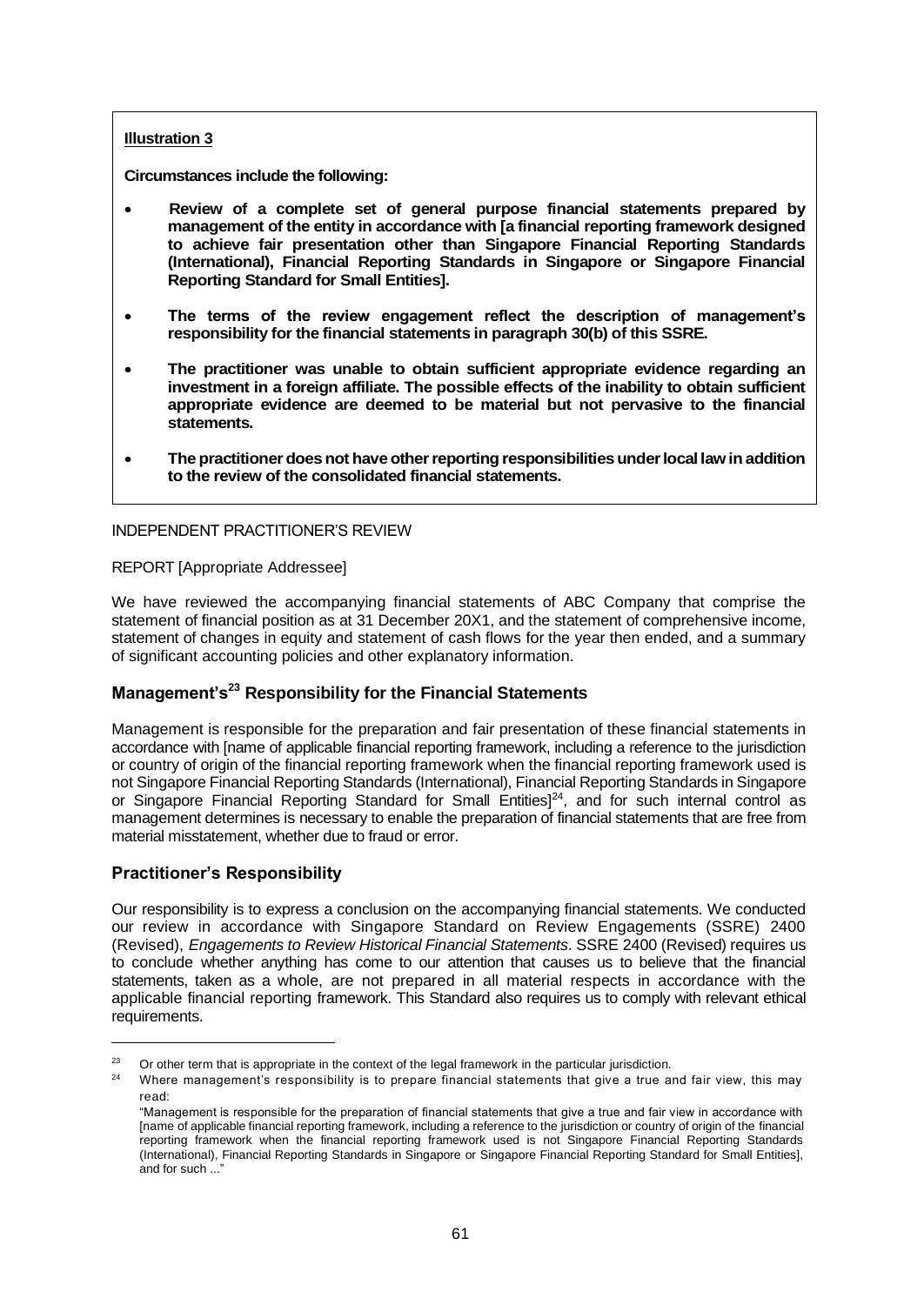A review of financial statements in accordance with SSRE 2400 (Revised) is a limited assurance engagement. The practitioner performs procedures, primarily consisting of making inquiries of management and others within the entity, as appropriate, and applying analytical procedures, and evaluates the evidence obtained.

The procedures performed in a review are substantially less than those performed in an audit conducted in accordance with Singapore Standards on Auditing. Accordingly, we do not express an audit opinion on these financial statements.

### **Basis for Qualified Conclusion**

ABC Company's investment in XYZ Company, a foreign associate acquired during the year and accounted for by the equity method, is carried at xxx on the statement of financial position as at 31 December 20X1, and ABC's share of XYZ's net income of xxx is included in ABC's income for the year then ended. We were unable to obtain access to the relevant financial information of XYZ concerning the carrying amount of ABC's investment in XYZ as at 31 December 20X1 and ABC's share of XYZ's net income for the year. Consequently, we were unable to perform the procedures we considered necessary.

#### **Qualified Conclusion**

Based on our review, except for the possible effects of the matter described in the Basis for Qualified Conclusion paragraph, nothing has come to our attention that causes us to believe that the accompanying financial statements do not present fairly, in all material respects, (or *do not give a true and fair view of)* the financial position of ABC Company as at 31 December 20X1, and (*of*) its financial performance and cash flows for the year then ended in accordance with [name of applicable financial reporting framework, including a reference to the jurisdiction or country of origin of the financial reporting framework when the financial reporting framework used is not Singapore Financial Reporting Standards (International), Financial Reporting Standards in Singapore or Singapore Financial Reporting Standard for Small Entities].

 $(Firm)$ 

Public Accountants and Chartered Accountants Singapore

\_\_\_\_\_\_\_\_\_\_\_\_\_\_\_\_\_\_\_\_\_\_(Date)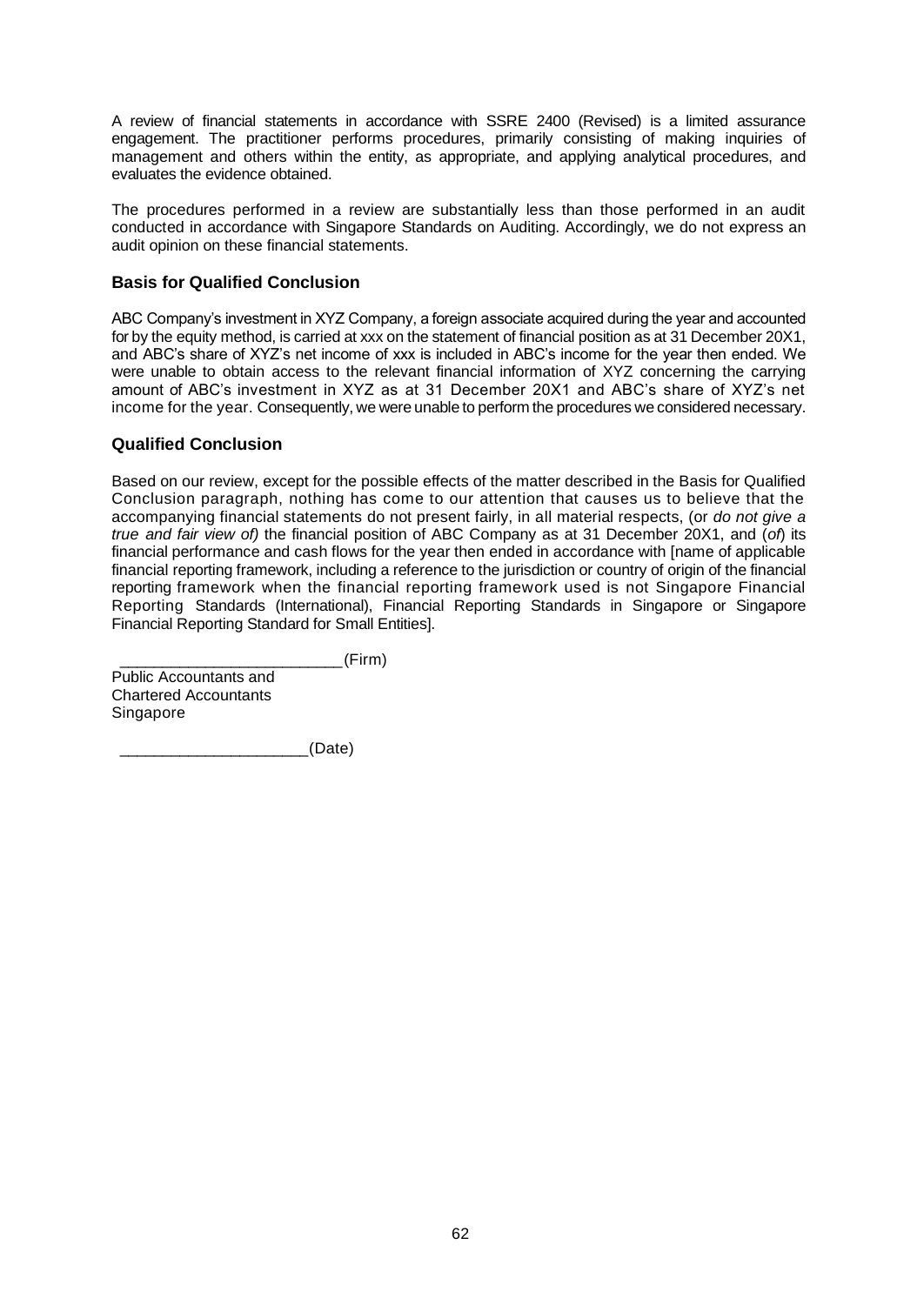#### **Illustration 4**

**Circumstances include the following:**

- **Review of consolidated general purpose financial statements prepared by management of the parent in accordance with Singapore Financial Reporting Standards (International) or Financial Reporting Standards in Singapore.**
- **The terms of the review engagement reflect the description of management's responsibility for the financial statements in paragraph 30(b) of this SSRE.**
- **The financial statements are materially misstated due to the non-consolidation of a subsidiary. The material misstatement is deemed to be pervasive to the financial statements. The effects of the misstatement on the financial statements have not been determined because it was not practicable to do so.**
- **The practitioner does not have other reporting responsibilities under local law in addition to the review of the consolidated financial statements.**

#### INDEPENDENT PRACTITIONER'S REVIEW

#### REPORT [Appropriate Addressee]

#### **Report on the Consolidated Financial Statements<sup>25</sup>**

We have reviewed the accompanying consolidated financial statements of ABC Company that comprise the consolidated statement of financial position as at 31 December 20X1, and the consolidated statement of comprehensive income, statement of changes in equity and statement of cash flows for the year then ended, and a summary of significant accounting policies and other explanatory information.

#### *Management's<sup>26</sup> Responsibility for the Financial Statements*

Management is responsible for the preparation and fair presentation of these consolidated financial statements in accordance with [Singapore Financial Reporting Standards (International) / Financial Reporting Standards in Singapore] $27$ , and for such internal control as management determines is necessary to enable the preparation of consolidated financial statements that are free from material misstatement, whether due to fraud or error.

#### *Practitioner's Responsibility*

Our responsibility is to express a conclusion on these consolidated financial statements. We conducted our review in accordance with Singapore Standard on Review Engagements (SSRE) 2400 (Revised), *Engagements to Review Historical Financial Statements*. SSRE 2400 (Revised) requires us to conclude whether anything has come to our attention that causes us to believe that the consolidated financial statements, taken as a whole, are not prepared in all material respects in accordance with the applicable financial reporting framework. This Standard also requires us to comply with relevant ethical requirements.

<sup>&</sup>lt;sup>25</sup> The sub-title "Report on the Consolidated Financial Statements" is unnecessary in circumstances when the second subtitle "Report on Other Legal and Regulatory Requirements" is not applicable.

<sup>&</sup>lt;sup>26</sup> Or other term that is appropriate in the context of the legal framework in the particular jurisdiction.

<sup>27</sup> Where management's responsibility is to prepare financial statements that give a true and fair view, this may read: "Management is responsible for the preparation of financial statements that give a true and fair view in accordance with [Singapore Financial Reporting Standards (International) / Financial Reporting Standards in Singapore], and for such ..."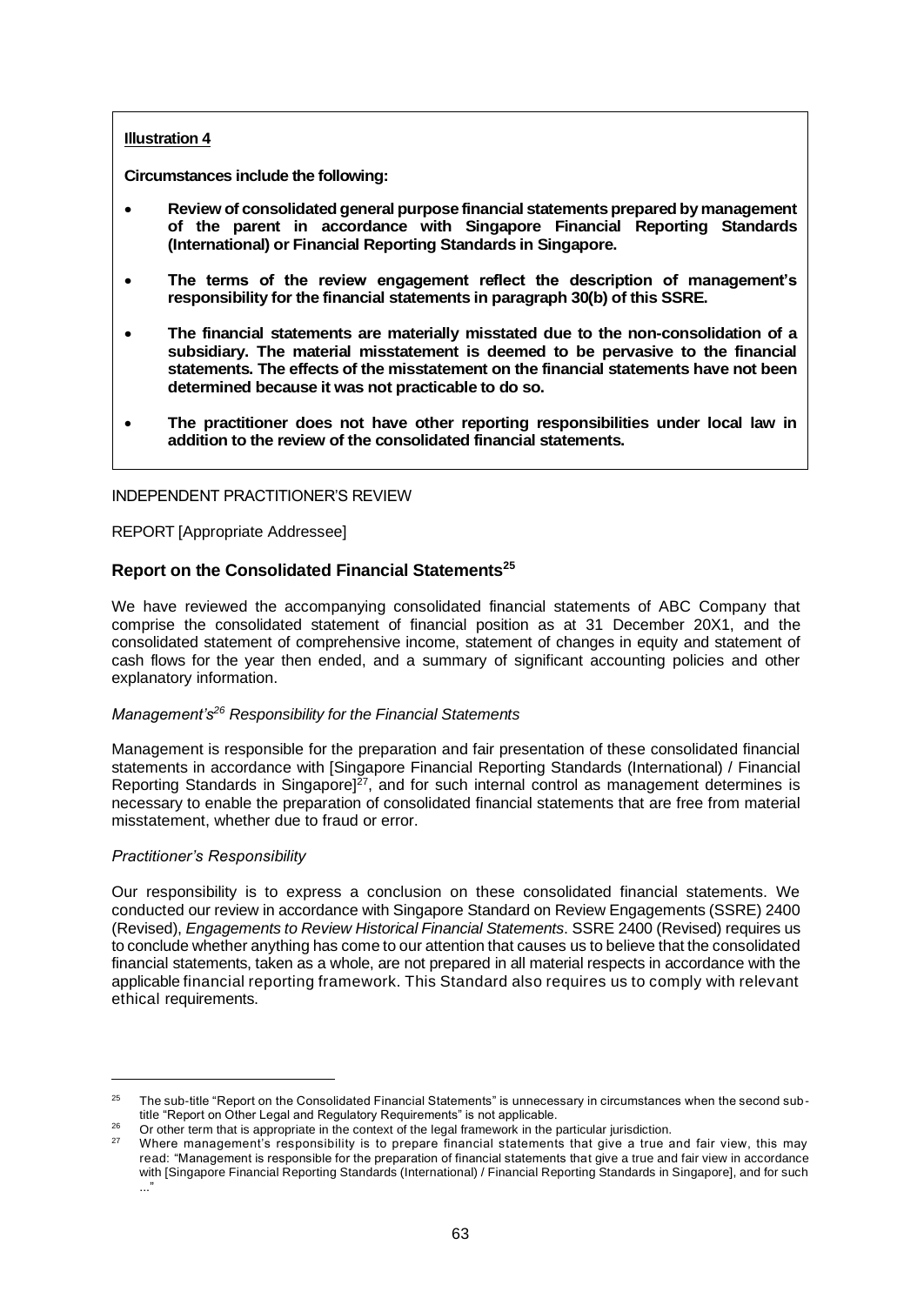A review of consolidated financial statements in accordance with SSRE 2400 (Revised) is a limited assurance engagement. The practitioner performs procedures, primarily consisting of making inquiries of management and others within the entity, as appropriate, and applying analytical procedures, and evaluates the evidence obtained.

The procedures performed in a review are substantially less than those performed in an audit conducted in accordance with Singapore Standards on Auditing. Accordingly, we do not express an audit opinion on these consolidated financial statements.

#### *Basis for Adverse Conclusion*

As explained in Note X, the company has not consolidated the financial statements of subsidiary XYZ Company it acquired during 20X1 because it has not yet been able to ascertain the fair values of certain of the subsidiary's material assets and liabilities at the acquisition date. This investment is therefore accounted for on a cost basis. Under [Singapore Financial Reporting Standards (International) / Financial Reporting Standards in Singapore], the subsidiary should have been consolidated because it is controlled by the company. Had XYZ been consolidated, many elements in the accompanying financial statements would have been materially affected.

#### *Adverse Conclusion*

Based on our review, due to the significance of the matter discussed in the Basis for Adverse Conclusion paragraph, the consolidated financial statements do not present fairly (or *do not give a true and fair view of*) the financial position of ABC Company and its subsidiaries as at 31 December 20X1, and (*of*) their financial performance and cash flows for the year then ended in accordance with [Singapore Financial Reporting Standards (International) / Financial Reporting Standards in Singapore].

#### **Report on Other Legal and Regulatory Requirements**

[Form and content of this section of the practitioner's report will vary depending on the nature of the practitioner's other reporting responsibilities.]

 $(Firm)$ 

Public Accountants and Chartered Accountants Singapore

\_\_\_\_\_\_\_\_\_\_\_\_\_\_\_\_\_\_\_\_\_\_(Date)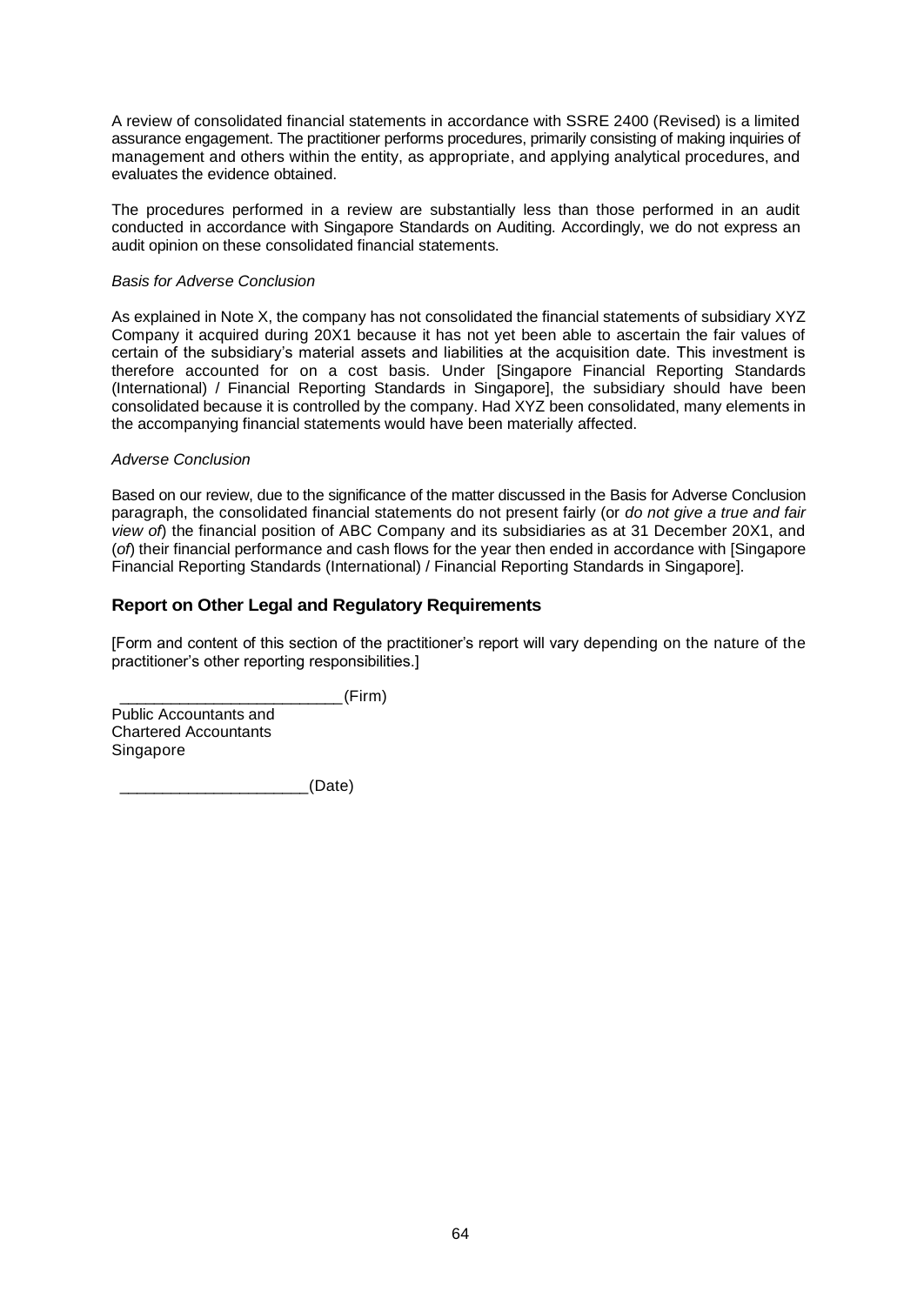#### **Illustration 5**

**Circumstances include the following:**

- .**Review of a complete set of general purpose financial statements prepared by management of the entity in accordance with Singapore Financial Reporting Standards (International) or Financial Reporting Standards in Singapore.**
- **The terms of the review engagement reflect the description of management's responsibility for the financial statements in paragraph 30(b) of this SSRE.**
- **The practitioner was unable to form a conclusion on the financial statements, due to inability to obtain sufficient appropriate evidence about multiple elements of the financial statements, and the practitioner believes the effect is material and pervasive to the financial statements. Specifically, the practitioner was unable to obtain evidence about the entity's physical inventory and accounts receivable.**

#### INDEPENDENT PRACTITIONER'S REVIEW

#### REPORT [Appropriate Addressee]

We were engaged to review the accompanying financial statements of ABC Company that comprise the statement of financial position as at 31 December 20X1, and the statement of comprehensive income, statement of changes in equity and statement of cash flows for the year then ended, and a summary of significant accounting policies and other explanatory information.

## **Management's<sup>28</sup> Responsibility for the Financial Statements**

Management is responsible for the preparation and fair presentation of these financial statements in accordance with [Singapore Financial Reporting Standards (International) / Financial Reporting Standards in Singapore<sup>[29</sup>, and for such internal control as management determines is necessary to enable the preparation of financial statements that are free from material misstatement, whether due to fraud or error.

#### **Practitioner's Responsibility**

Our responsibility is to express a conclusion on the accompanying financial statements. Because of the matter(s) described in the Basis for Disclaimer of Conclusion paragraph, however, we were not able to obtain sufficient appropriate evidence as a basis for expressing a conclusion on the financial statements.

#### **Basis for Disclaimer of Conclusion**

Management did not conduct a count of physical inventory on hand at the end of the year. We were unable to perform the procedures we considered necessary concerning the inventory quantities held at 31 December 20X1, which are stated at xxx in the statement of financial position at 31 December 20X1.

<sup>&</sup>lt;sup>28</sup> Or other term that is appropriate in the context of the legal framework in the particular jurisdiction.

Where management's responsibility is to prepare financial statements that give a true and fair view, this may read: "Management is responsible for the preparation of financial statements that give a true and fair view in accordance with [Singapore Financial Reporting Standards (International) / Financial Reporting Standards in Singapore], and for such  $\cdot$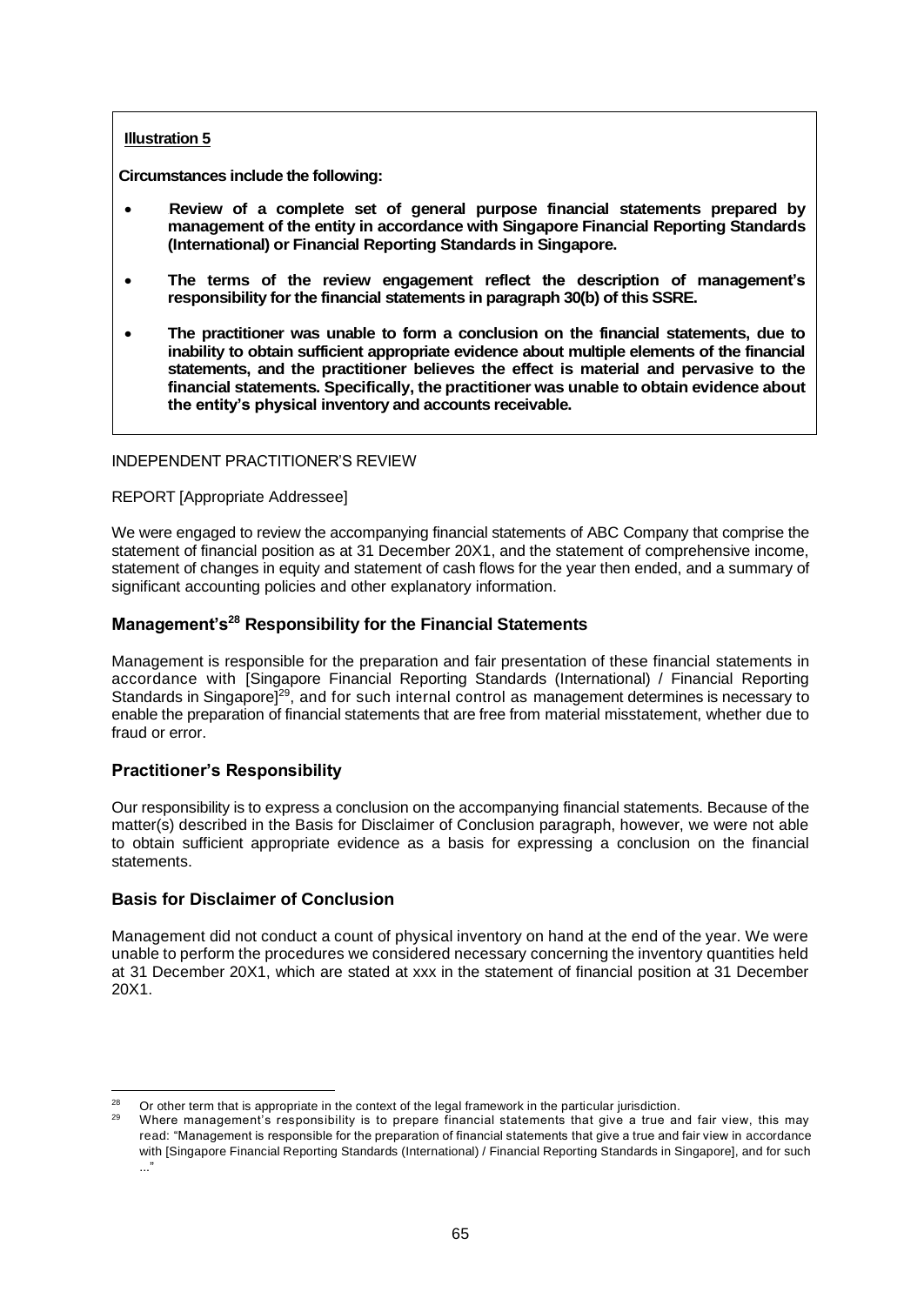In addition, the introduction of a new computerized accounts receivable system in September 20X1 resulted in numerous errors in accounts receivable and inventory. As of the date of our report, management was still in the process of rectifying the system deficiencies and correcting the errors. As a result of these matters, we were unable to determine whether any adjustments might have been found necessary in respect of recorded or unrecorded inventories and accounts receivable, and the elements making up the statement of comprehensive income, statement of changes in equity and statement of cash flows.

#### **Disclaimer of Conclusion**

Due to the significance of the matters described in the Basis for Disclaimer of Conclusion paragraph, we were unable to obtain sufficient appropriate evidence to form a conclusion on the accompanying financial statements. Accordingly, we do not express a conclusion on these financial statements.

 $(Firm)$ 

Public Accountants and Chartered Accountants Singapore

 $_$ (Date)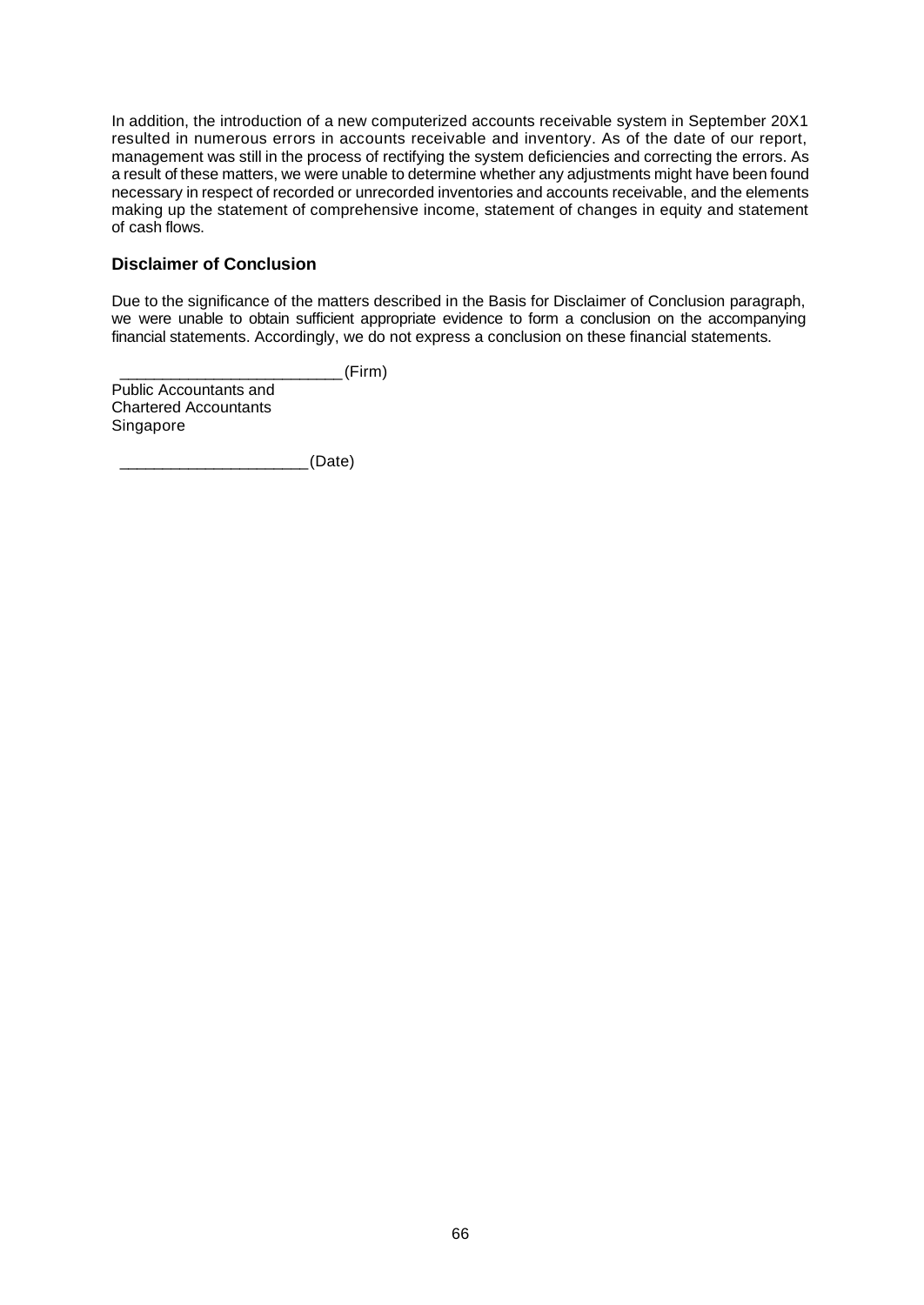#### **Illustration 6**

**Circumstances include the following:**

- **The financial statements have been prepared by management of the entity in accordance with the financial reporting provisions of a contract (that is, a special purpose framework), to comply with the provisions of the contract. Management does not have a choice of financial reporting frameworks.**
- .**The applicable financial reporting framework is a compliance framework.**
- **The terms of the review engagement reflect the description of management's responsibility for the financial statements in paragraph 30(b) of this SSRE.**
- **Distribution or use of the practitioner's report is restricted.**

#### INDEPENDENT PRACTITIONER'S REVIEW

#### REPORT [Appropriate Addressee]

We have reviewed the accompanying financial statements of ABC Company that comprise the balance sheet as at 31 December 20X1, and the income statement, statement of changes in equity and cash flow statement for the year then ended, and a summary of significant accounting policies and other explanatory information. The financial statements have been prepared by management of ABC Company based on the financial reporting provisions of Section Z of the contract dated 1 January 20X1 between ABC Company and DEF Company ("the contract").

## **Management's<sup>30</sup> Responsibility for the Financial Statements**

Management is responsible for the preparation of these financial statements in accordance with the financial reporting provisions of Section Z of the contract, and for such internal control as management determines is necessary to enable the preparation of financial statements that are free from material misstatement, whether due to fraud or error.

## **Practitioner's Responsibility**

Our responsibility is to express a conclusion on the accompanying financial statements. We conducted our review in accordance with Singapore Standard on Review Engagements (SSRE) 2400 (Revised), *Engagements to Review Historical Financial Statements*. SSRE 2400 (Revised) requires us to conclude whether anything has come to our attention that causes us to believe that the financial statements, taken as a whole, are not prepared in all material respects in accordance with the applicable financial reporting framework. This Standard also requires us to comply with relevant ethical requirements.

A review of financial statements in accordance with SSRE 2400 (Revised) is a limited assurance engagement. The practitioner performs procedures, primarily consisting of making inquiries of management and others within the entity, as appropriate, and applying analytical procedures, and evaluates the evidence obtained.

The procedures performed in a review are substantially less than those performed in an audit conducted in accordance with Singapore Standards on Auditing. Accordingly, we do not express an audit opinion on these financial statements.

<sup>&</sup>lt;sup>30</sup> Or other term that is appropriate in the context of the legal framework in the particular jurisdiction.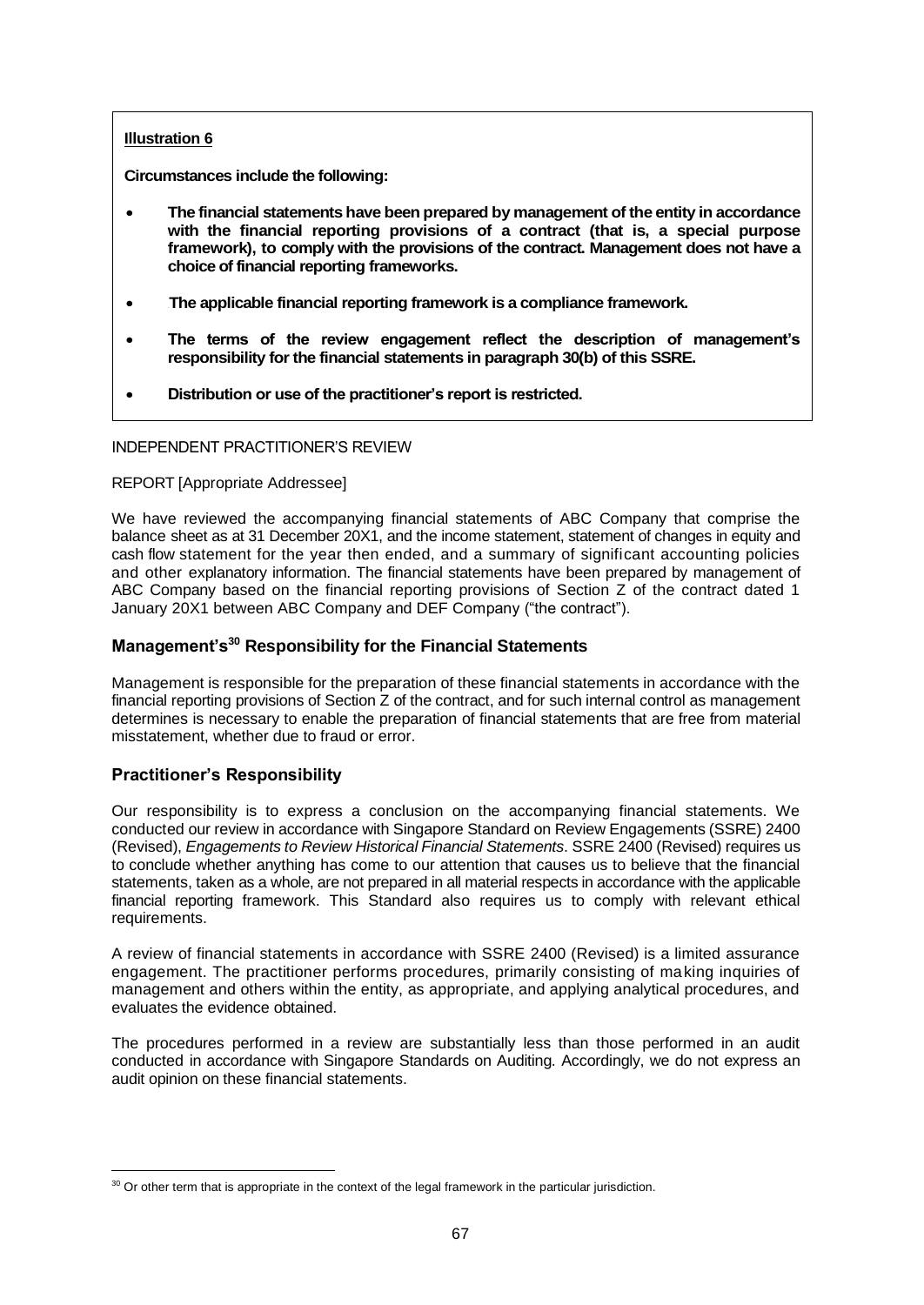## **Conclusion**

Based on our review, nothing has come to our attention that causes us to believe that these financial statements are not prepared, in all material respects, in accordance with the financial reporting provisions of Section Z of the contract.

## **Basis of Accounting, and Restriction on Distribution and Use**

Without modifying our conclusion, we draw attention to Note X to the financial statements, which describes the basis of accounting. The financial statements are prepared to assist ABC Company to comply with the financial reporting provisions of the contract referred to above. As a result, the financial statements may not be suitable for another purpose. Our report is intended solely for ABC Company and DEF Company and should not be distributed to or used by parties other than ABC Company or DEF Company.

 $(Firm)$ Public Accountants and Chartered Accountants Singapore

 $_$ (Date)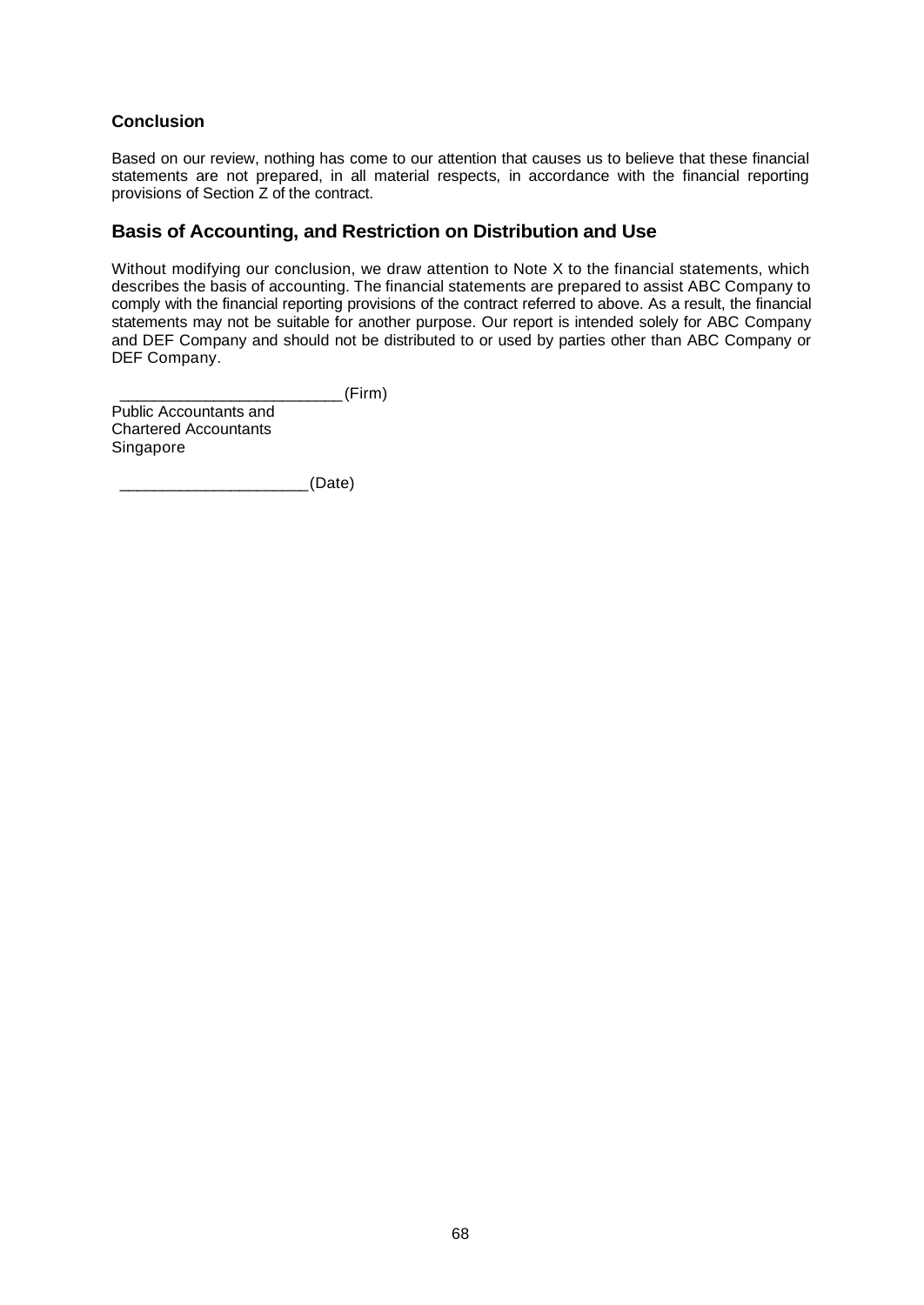### **Illustration 7**

**Circumstances include the following:**

- .**Review of a statement of cash receipts and disbursements**
- **The financial statement has been prepared by management of the entity in accordancewith the cash receipts and disbursements basis of accounting to respond to a request for cash flow information received from a creditor. The basis of accounting applied to prepare the financial statement has been agreed between the entity and the creditor.**
- **The applicable financial reporting framework is a fair presentation framework designed to meet the financial information needs of specific users.**
- **The practitioner has determined that it is appropriate to use the phrase "presents fairly, in all material respects," in the practitioner's conclusion.**
- **The terms of the review engagement reflect the description of management's responsibility for the financial statement in paragraph 30(b) of this SSRE.**
- **Distribution or use of the practitioner's report is not restricted.**

#### INDEPENDENT PRACTITIONER'S REVIEW

#### REPORT [Appropriate Addressee]

We have reviewed the accompanying statement of cash receipts and disbursements of ABC Company for the year ended 31 December 20X1, and a summary of significant accounting policies and other explanatory information (together "the financial statement"). The financial statement has been prepared by management of ABC Company using the cash receipts and disbursements basis of accounting described in Note X.

## **Management's<sup>31</sup> Responsibility for the Financial Statement**

Management is responsible for the preparation and fair presentation of this financial statement in accordance with the cash receipts and disbursements basis of accounting described in Note X, and for such internal control as management determines is necessary to enable the preparation of the financial statement that is free from material misstatement, whether due to fraud or error.

## **Practitioner's Responsibility**

Our responsibility is to express a conclusion on the accompanying financial statement. We conducted our review in accordance with Singapore Standard on Review Engagements (SSRE) 2400 (Revised), *Engagements to Review Historical Financial Statements*. SSRE 2400 (Revised) requires us to conclude whether anything has come to our attention that causes us to believe that the financial statement is not prepared in all material respects in accordance with the applicable financial reporting framework. This Standard also requires us to comply with relevant ethical requirements.

A review of financial statements in accordance with SSRE 2400 (Revised) is a limited assurance engagement. The practitioner performs procedures, primarily consisting of making inquiries of management and others within the entity, as appropriate, and applying analytical procedures, and evaluates the evidence obtained.

<sup>&</sup>lt;sup>31</sup> Or other term that is appropriate in the context of the legal framework in the particular jurisdiction.